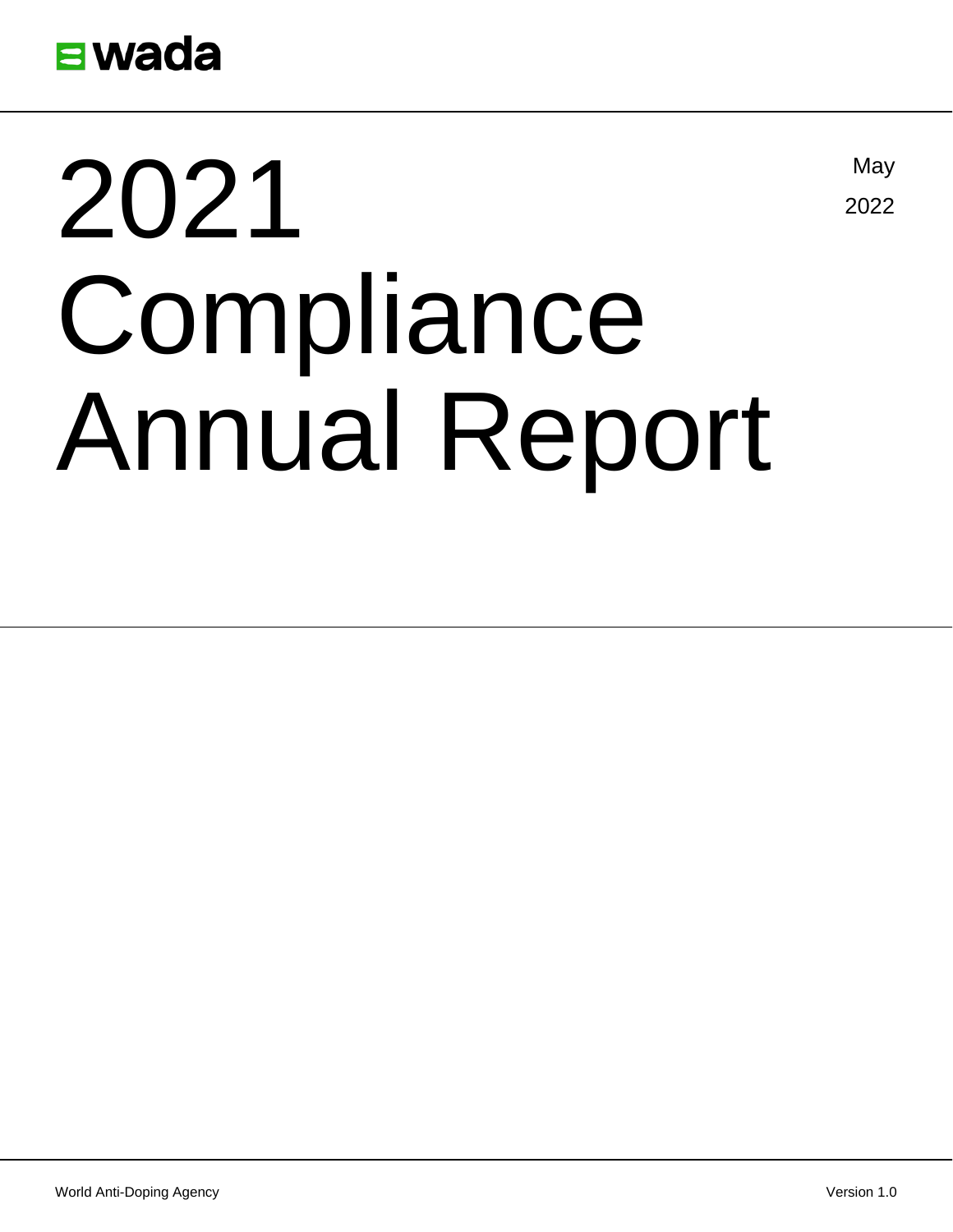#### Acronyms used in 2021 Compliance Annual Report

| <b>ADAMS</b> | Anti-Doping Administration and Management System          |
|--------------|-----------------------------------------------------------|
| <b>ADEL</b>  | Anti-Doping Education and Learning                        |
| <b>CAR</b>   | <b>Corrective Action Report</b>                           |
| CAS          | Court of Arbitration for Sport                            |
| CCC          | Code Compliance Center                                    |
| CCQ          | Code Compliance Questionnaire                             |
| <b>CIS</b>   | <b>Compliance Investigation Section</b>                   |
| <b>CISP</b>  | Code Implementation Support Program                       |
| <b>CRC</b>   | <b>Compliance Review Committee</b>                        |
| <b>CRMP</b>  | <b>Continental Results Management Panel</b>               |
| <b>DCF</b>   | Doping Control Form                                       |
| <b>GLDF</b>  | Global Learning Development Framework                     |
| IF           | <b>International Federation</b>                           |
| <b>ISCCS</b> | International Standard for Code Compliance by Signatories |
| <b>ISE</b>   | International Standard for Education                      |
| <b>ISRM</b>  | International Standard for Results Management             |
| <b>ISTUE</b> | International Standard for Therapeutic Use Exemptions     |
| ITA          | <b>International Testing Agency</b>                       |
| KPI          | Key Performance Indicator                                 |
| <b>MEO</b>   | Major Event Organization                                  |
| MLA          | Minimum Level of Analysis                                 |
| <b>NADO</b>  | National Anti-Doping Organization                         |
| <b>RADO</b>  | Regional Anti-Doping Organization                         |
| <b>RTP</b>   | <b>Registered Testing Pool</b>                            |
| <b>STEAG</b> | <b>Strategic Testing Expert Advisory Group</b>            |
| TDP          | <b>Test Distribution Plan</b>                             |
| <b>TDSSA</b> | <b>Technical Document for Sport Specific Analysis</b>     |
| <b>TUE</b>   | <b>Therapeutic Use Exemption</b>                          |
| <b>WADA</b>  | World Anti-Doping Agency                                  |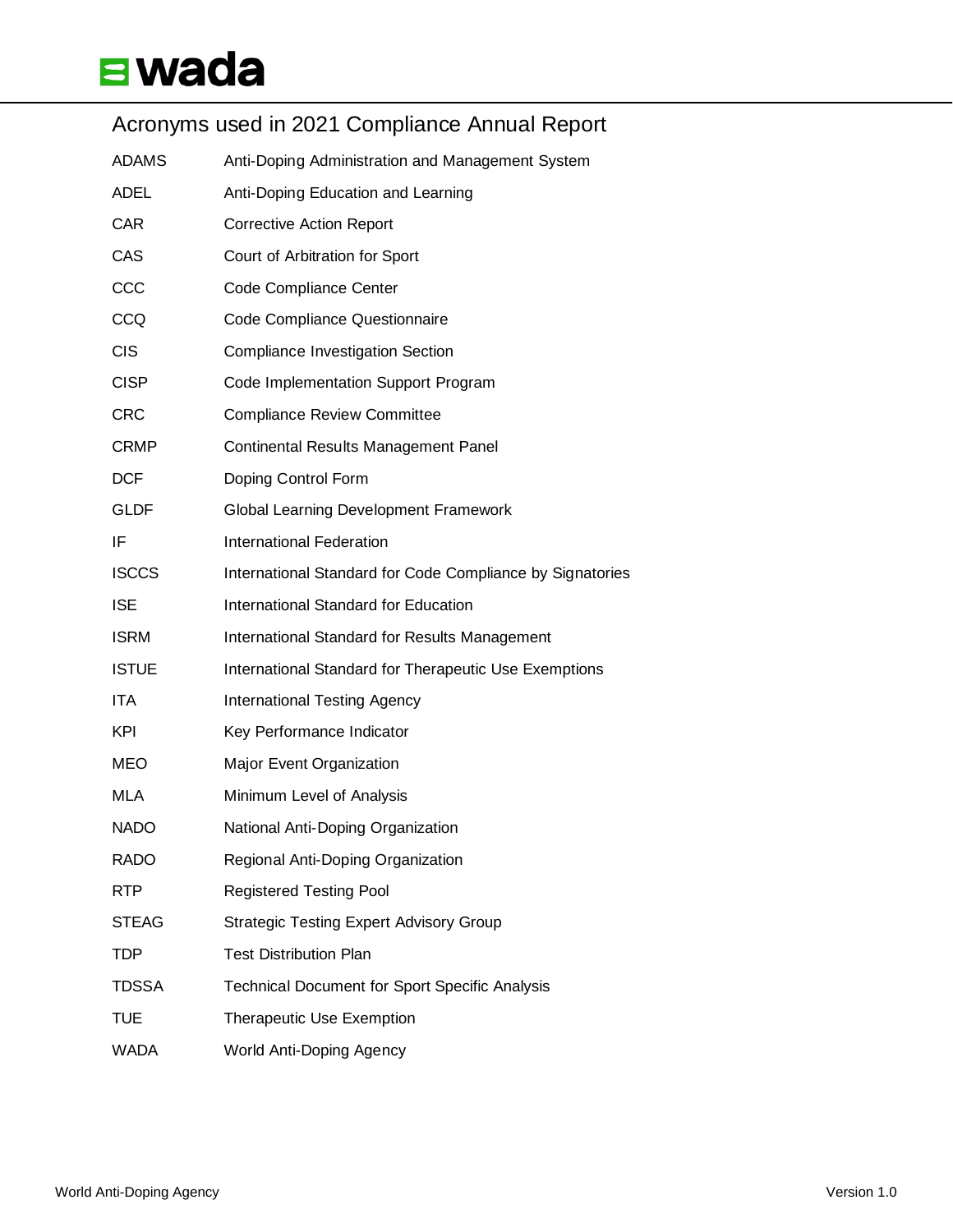### **Contents**

| 1.   | <b>Executive Summary</b>                                          | $\overline{4}$ |
|------|-------------------------------------------------------------------|----------------|
| 2.   | Introduction                                                      | $\overline{7}$ |
|      |                                                                   |                |
| 2.1  | Purpose of the Annual Report                                      | $\overline{7}$ |
| 2.2  | International Standard for Code Compliance by Signatories (ISCCS) | $\overline{7}$ |
| 2.3  | <b>Prioritization Policy</b>                                      | 8              |
| 2.4  | Novel Coronavirus (COVID-19) Pandemic                             | 8              |
| 2.5  | Other Key WADA Developments in 2021 Impacting Compliance          | 10             |
| 3.   | Achievement of 2021 Compliance Objectives                         | 11             |
| 3.1  | Summary                                                           | 16             |
| 4.   | Performance Against Key Performance Indicators (KPIs)             | 17             |
| 4.1  | <b>Strategic KPIs</b>                                             | 17             |
| 4.2  | <b>Operational KPIs</b>                                           | 18             |
| 5.   | <b>Compliance Monitoring Program</b>                              | 19             |
| 5.1  | <b>Continuous Monitoring Program</b>                              | 20             |
| 5.2  | Code Compliance Questionnaire (CCQ)                               | 21             |
| 5.3  | Signatory Audit Program                                           | 22             |
| 5.4  | <b>Compliance Monitoring Program Conclusions</b>                  | 25             |
| 5.5  | Opportunities to Improve                                          | 27             |
| 6.   | Anti-Doping Rules                                                 | 28             |
| 7.   | Compliance Investigations Section (CIS)                           | 31             |
| 8.   | Code Compliance (Enforcement) Procedures                          | 32             |
| 9.   | <b>Risk Management</b>                                            | 34             |
| 10.  | Special Issues                                                    | 36             |
| 11.  | Integrated Assessment of Findings and Areas of Special Focus      | 37             |
| 11.1 | WADA Internal Structures, Processes and Compliance Monitoring     | 37             |
| 11.2 | Monitoring Signatory Compliance                                   | 38             |
| 12.  | Implications for WADA's Compliance Monitoring Program in 2022     | 39             |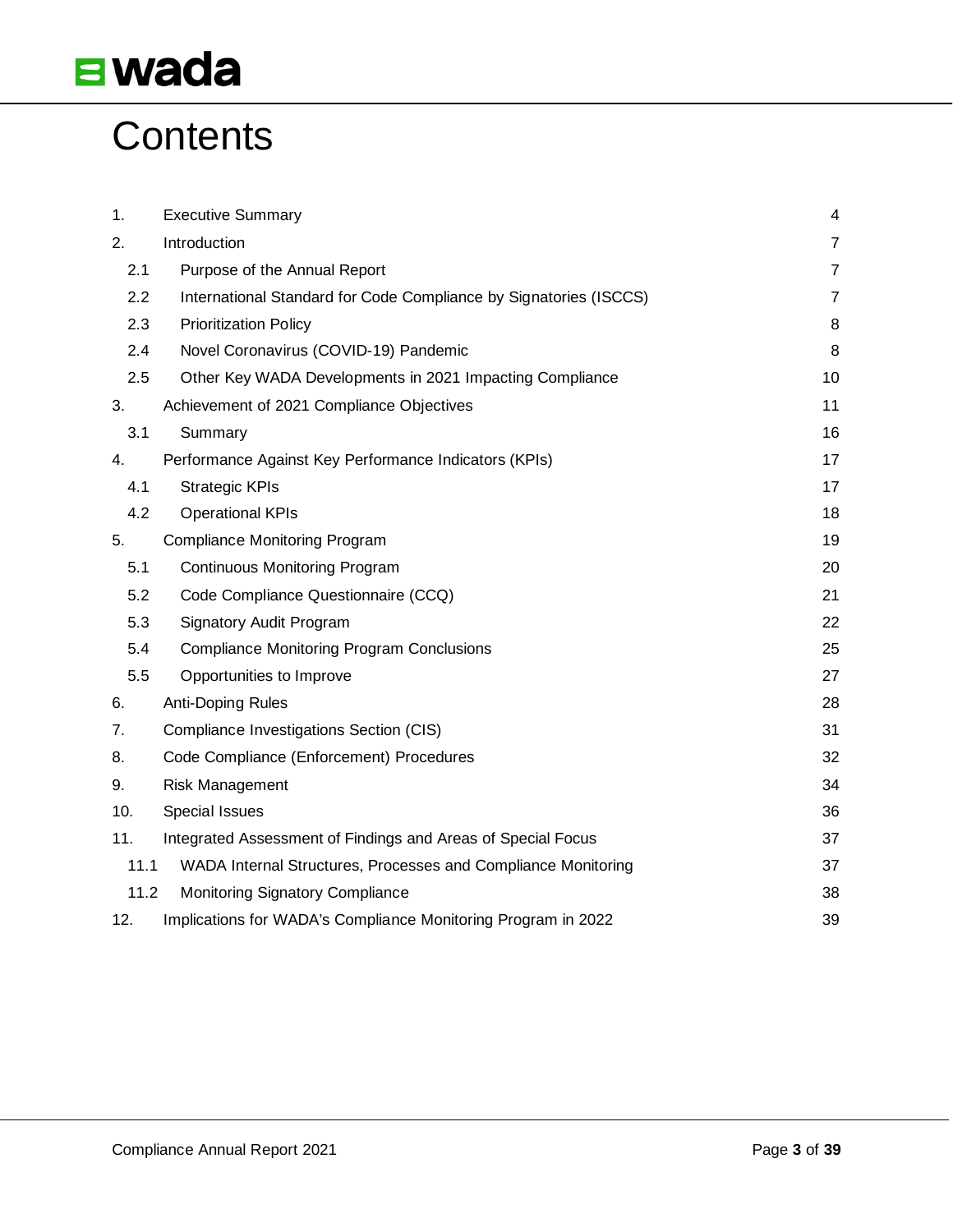# <span id="page-3-0"></span>1. Executive Summary

The 2021 Compliance Annual Report is the third report of its kind and is published in line with WADA's [Compliance Strategy](https://www.wada-ama.org/en/resources/code-compliance/compliance-strategy) launched in 2020. The Compliance Strategy was developed by WADA's internal Compliance Taskforce with the guidance of WADA's independent [Compliance Review Committee](https://www.wada-ama.org/en/who-we-are/governance/compliance-review-committee) (CRC) and endorsed by WADA's [Executive Committee](https://www.wada-ama.org/en/who-we-are/governance/executive-committee) in 2019.

#### **WADA Internal Structures, Processes and Compliance Monitoring**

- WADA conducted a re-organization of its organizational structure to reflect the strategic priorities detailed in it[s 2020-2024 Strategic Plan.](https://www.wada-ama.org/en/resources/world-anti-doping-program/strategic-plan) The new organizational structure is based on impact areas representing five strategic priorities of WADA, functioning within a matrix model that consolidates functional area expertise from different departments of WADA. Compliance is one of WADA's core activities and is now managed under the impact area for Compliance, Rules and Standards.
- − A revised World Anti-Doping Code (Code), supported by eight International Standards (including two new standards for Results Management and Education), came into force on 1 January 2021. This had an impact on compliance in a number of ways. Firstly, all Signatories are required to adopt and implement anti-doping rules and/or legislation to reflect the Code in their anti-doping legal system. Secondly, the revised Code and International Standards increase the number of mandatory requirements Signatories must comply with, and therefore WADA's compliance monitoring program scope increased.
- In December 2020, the Court of Arbitration for Sport (CAS) published its decision confirming the non-compliance of the Russian Anti-Doping Agency (RUSADA). In 2021, WADA established appropriate systems to monitor both the implementation of the RUSADA CAS decision by RUSADA and other Code Signatories. All International Federations (IFs) and Major Event Organizations (MEOs) were contacted to ensure they fully complied with the decision. **Four** fast track compliance procedures were opened, with three successfully closed and one remaining open.
- − WADA's [Compliance Investigations](https://www.wada-ama.org/en/media/news/2020-09/wada-to-boost-investigations-capabilities-with-new-compliance-team) Section (CIS) was fully integrated into WADA's compliance operations for a second full year. The CIS provides support to the audit program and opened **seven** compliance case files, including Operation Hercules (regarding the Ukraine National Anti-Doping Organization (NADO) and Operation Echo (concerning the United Kingdom NADO). In addition, WADA's Intelligence and Investigations (I&I) department published a report on the review of the investigation carried out by the United States Anti-Doping Agency (USADA) in relation to the Nike Oregon Project. All cases were referred to the Compliance Taskforce for review and follow up. As a result, **one** fast-track compliance procedure was opened against the Ukraine NADO.
- − In line with WADA's Compliance Strategy, following the publication of the 2020 Compliance Annual Report, WADA identified **six** priority areas including **14** objectives in its 2021 Compliance Annual Plan. Of those objectives, **seven** with completion dates in 2021 were met and **one** was postponed due to competing priorities. The remaining **six** objectives are either open-ended or due for completion in 2022 or later and are therefore ongoing.
- WADA revised its [Prioritization Policy](https://www.wada-ama.org/en/resources/isccs-prioritization-policy-0) and [Signatory Tiers system](https://wada-ama.org/sites/default/files/2022-01/Rebranded%20isccs_prioritization_policy_2022_Tiers_1.pdf) to expand accountability of compliance requirements to more Signatories and more anti-doping program areas. The policy came into force 1 January 2022.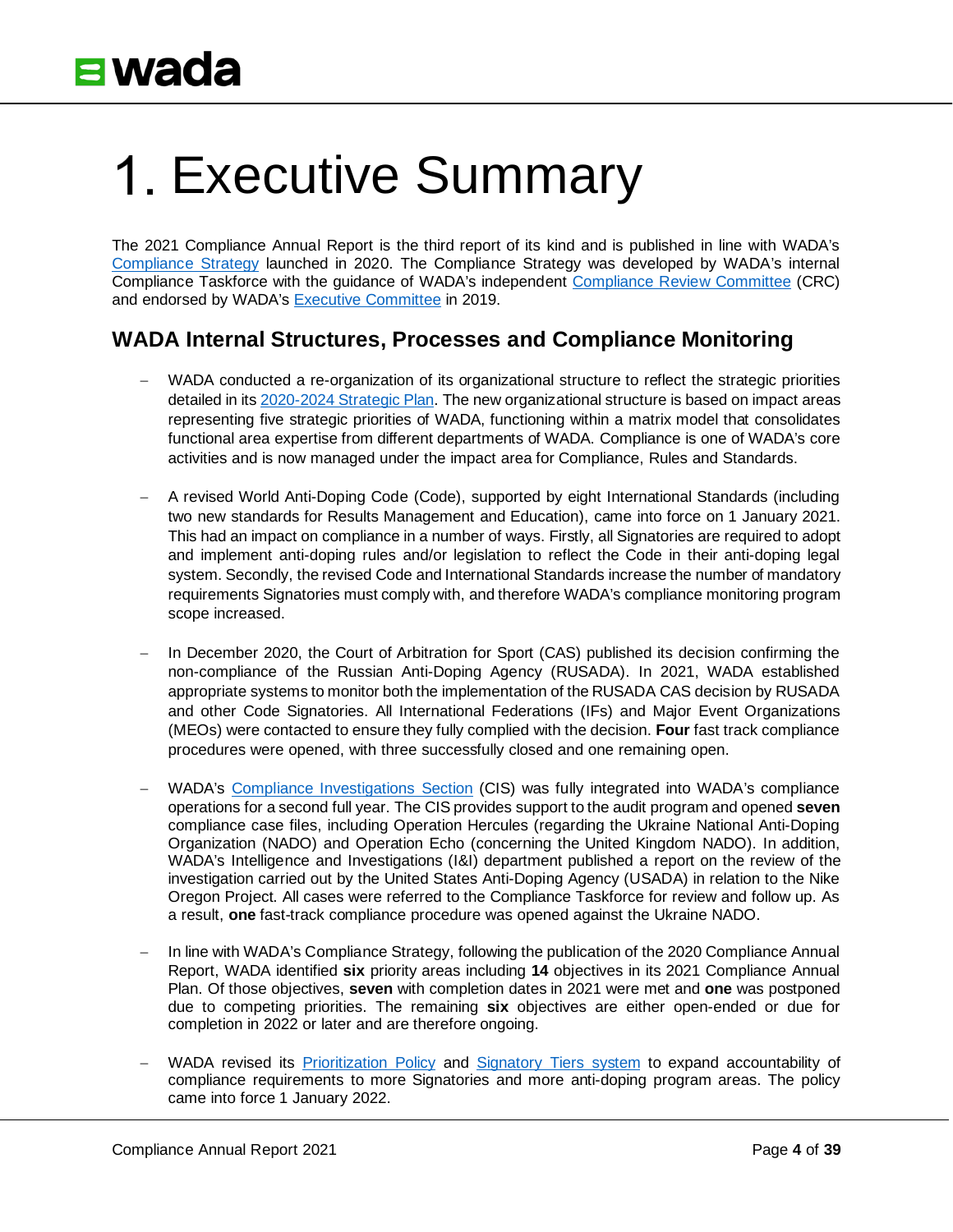#### **Monitoring Signatory Compliance**

- − In 2021, the novel coronavirus (COVID-19) pandemic continued to impact WADA's compliance monitoring. However, as Signatories activities returned to near normal capacity, compliance enforcement procedures were fully reopened by April 2021.
- − **Anti-doping rules and/or legislation:** Throughout 2021, WADA continued to support those Signatories that had not adopted or implemented anti-doping rules in line with the 2021 version of the Code. **93** Signatories received a Corrective Action Report (CAR) in January 2021 as they had not completed this task by the 1 January 2021 deadline. At the end of 2021, **one** NADO was still non-compliant for not having anti-doping rules and/or legislation in place. A further **eight** NADOs were still on the "watchlist" with deadlines to adopt compliant anti-doping rules in January and February 2022.
- − **Audits:** WADA conducted **13** audits in 2021. **Eight** audits were conducted virtually and **five** were conducted in-person as travel and public health restrictions permitted. **Eight** audits were conducted on NADOs and **five** on International Federations (IFs) The average number of non-conformities from audit CARs reduced by **11%** and the average number of critical findings reduced by **44%** when compared with 2020.
	- Signatories audited in 2019 continued to implement their corrective actions in 2021, partly due to the impact of the COVID-19 pandemic. At the end of 2021, **one** NADO had still not fully implemented its CAR and was in a compliance procedure.
	- Signatories audited in 2020 had implemented **87%** of corrective actions by the end of 2021. **One** NADO was declared non-compliant by WADA's Executive Committee for not implementing its CAR. A second NADO had corrective actions not implemented for its CAR added as reinstatement conditions as the Signatory had already been declared noncompliant for its anti-doping rules.
	- Signatories audited in 2021 had completed **29%** of corrective actions by the end of 2021.
- − **Continuous monitoring program:** Signatories that received a CAR from the continuous monitoring program in 2019 and 2020 continued to implement corrective actions in 2021, partly due to the impact of the COVID-19 pandemic.
	- **One** NADO that received its CAR in 2019 was declared non-compliant by WADA's Executive Committee.
	- **Eleven** Signatories that received their CAR in late 2020 fully implemented their corrective actions. **Two** NADOs were in a compliance procedure at the end of 2021.
	- **One** NADO received a CAR as part of the continuous monitoring program in 2021.
- − **Code Compliance Questionnaire (CCQ)**: In 2021, the relevant WADA departments updated the CCQ based upon the 2021 Code and International Standards. **Two** CCQs were issued to Major Event Organizations (MEOs) that have events in 2022. The NADO and IF CCQ was finalized at the end of 2021 and will be issued throughout 2022 and 2023 in a staggered approach, based upon the Tier of the Signatory.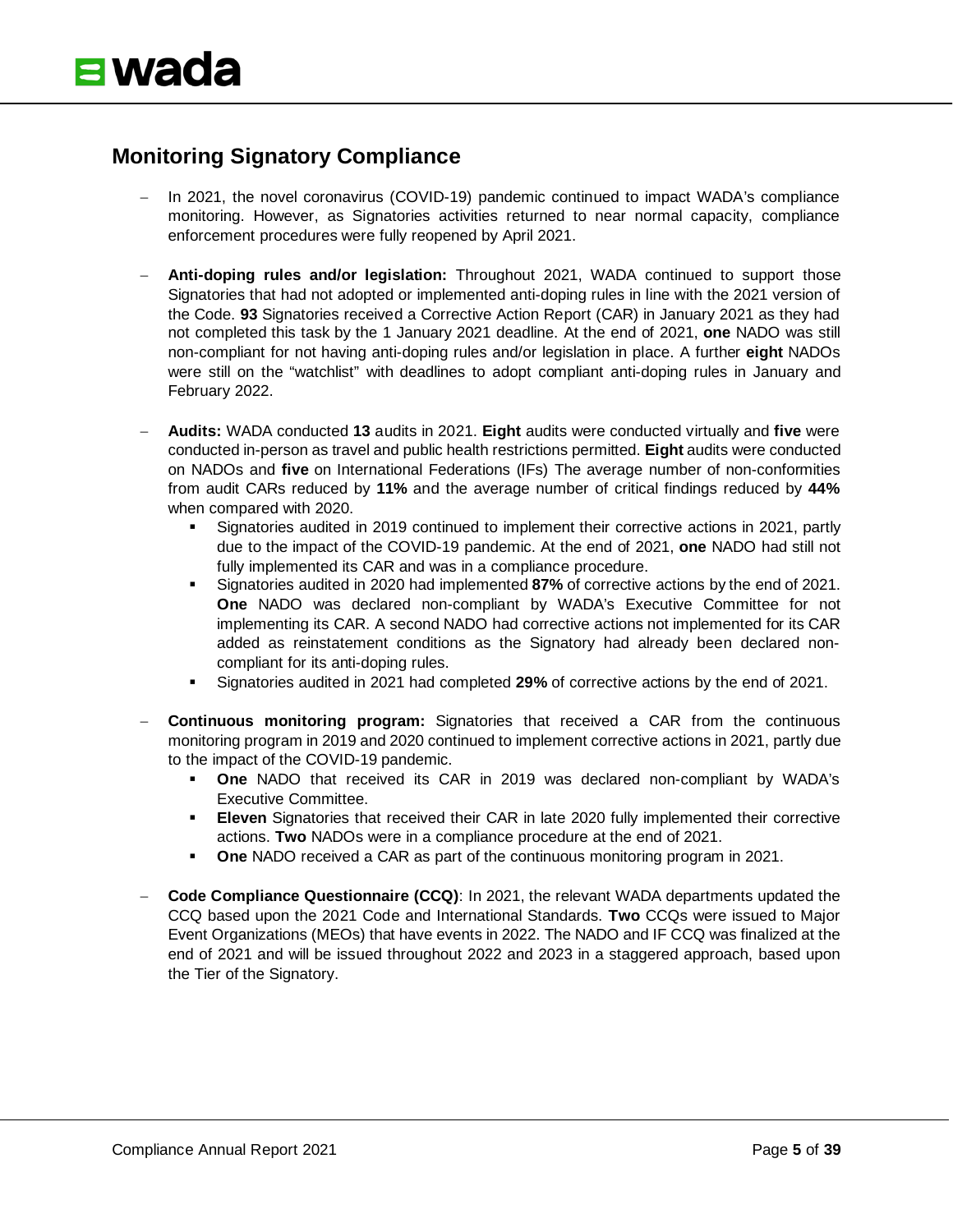#### **Key findings of Signatory compliance monitoring in 2021**

- The unique combination of reopening compliance procedures, the backlog of cases previously frozen due to the pandemic and the requirement for all Signatories to have anti-doping rules in line with the 2021 Code, led to an annual record number of **53** compliance procedures and **five** cases of non-compliance in 2021.
- The high volume of compliance cases and the pattern of Signatories submitting updates late in the compliance process created some resource challenges for WADA.
- − The International Standard for Code Compliance by Signatories (ISCCS) has been rigorously tested in 2021 and has proven to be a key tool in ensuring Signatories implement effective antidoping rules and programs. No Signatory challenged its assertion of non-compliance to CAS in 2021, suggesting that WADA, the CRC and the Executive Committee implemented the ISCCS correctly. Deadlines and compliance enforcement procedures detailed in the ISCCS continue to be effective in maintaining Signatory compliance, in particular, in cases involving anti-doping rules and/or legislation changes to implement the 2021 Code.
- − Testing was the anti-doping program area that generated the most non-conformities. However, both Testing and Results Management findings from audits reduced from the previous year. Results Management was aided by Signatories implementing the new International Standard for Results Management (ISRM), suggesting that the new framework of the ISRM and the focus of providing significant resources to Signatories in this area had a positive effect. On the other hand, the areas of Therapeutic Use Exemptions (TUEs) and Education saw an increase in nonconformities. For Education, it can be attributed to an increase of mandatory requirements in this area following the introduction of the new International Standard for Education (ISE) in January 2021. For TUEs, this area will be monitored in 2022.
- Similar to previous years, NADOs generated more non-conformities and took longer to resolve their corrective actions than IFs, often as a result of managing more complex anti-doping programs and operating within a more complicated national legal framework system.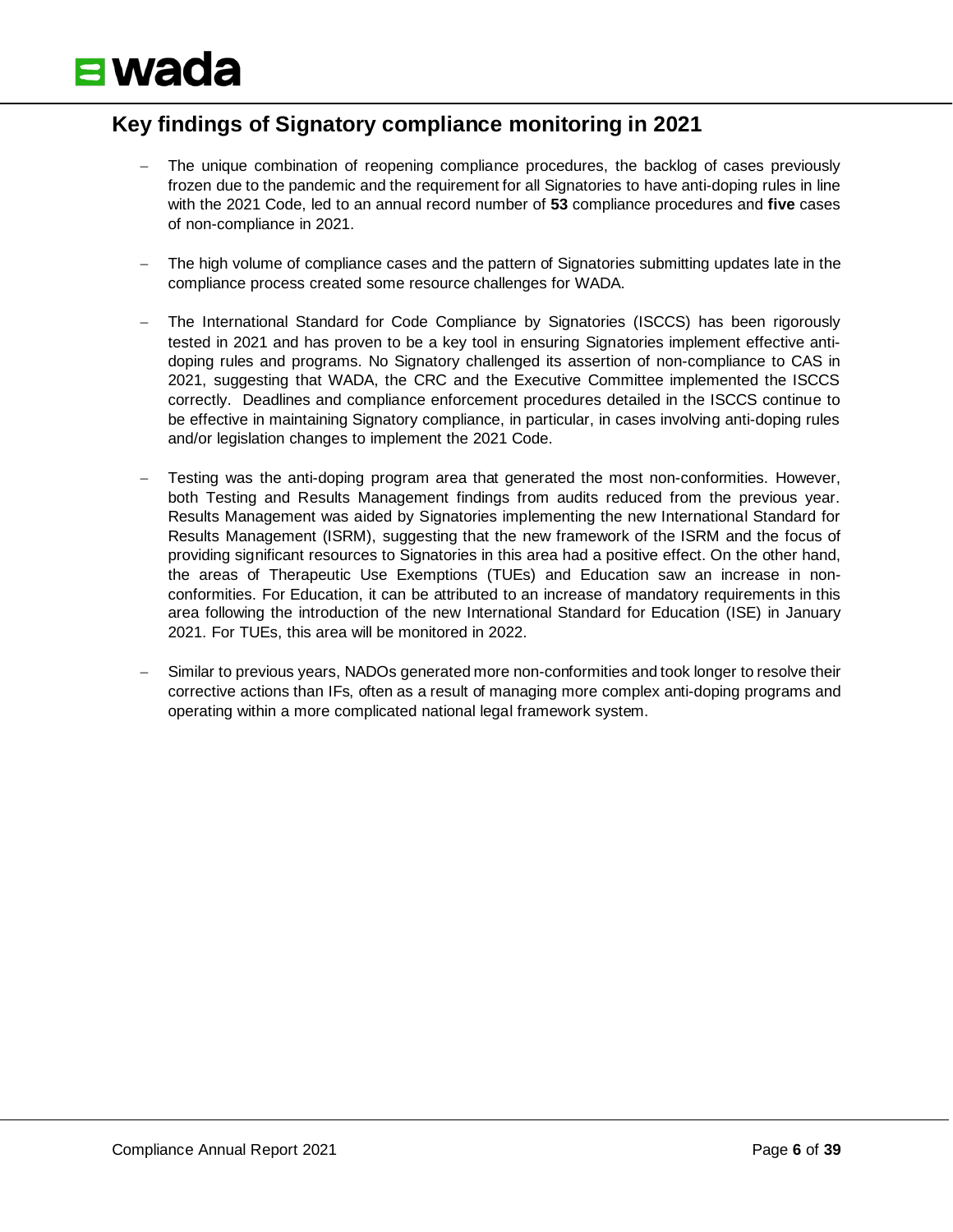# <span id="page-6-0"></span>2. Introduction

### <span id="page-6-1"></span>2.1 Purpose of the Annual Report

The aim of the 2021 Compliance Annual Report, in line with WADA's [Compliance Strategy,](https://www.wada-ama.org/en/resources/compliance-strategy) is to inform WADA's stakeholders of WADA's compliance activities in 2021, including the implementation of the 2020 Compliance Annual Plan.



The broad term "compliance" with the Code refers to the obligation of a Signatory to develop, maintain and enforce its anti-doping rules and implement its anti-doping programs in line with the Code, International Standards and related Technical Documents. Signatories covered in this report are either an IF, a NADO or a MEO.

The purpose of the Compliance Annual Report is to:

- Enhance transparency and trust in WADA's compliance monitoring activities through the publication of the report on its website.
- Provide a clear and integrated report on the effectiveness of WADA's compliance management system, measuring objectives against key performance indicators (KPIs) through quantitative and qualitative analysis, including areas for improvement.
- Support the strategic focus of WADA's compliance program, assess the effectiveness of the Agency's daily operations and identify where resources should be invested.
- Detail the interpretation and implications of the findings, trends and lessons learned over time, towards improving compliance maturity defined in the Compliance Strategy.
- Hentify opportunities for continual improvement of WADA's compliance monitoring and program development activities that will be the foundation for the following year's Compliance Annual Plan. This cycle will be repeated annually.

The Compliance Annual Plan will also synergize with the strategic objectives contained within the WADA 2020-2024 Strategic Plan.

### <span id="page-6-2"></span>2.2 International Standard for Code Compliance by Signatories (ISCCS)

Compliance with the Code by Signatories is governed by the ISCCS, which came into force on 1 April 2018. Following an extensive consultation process, the ISCCS has been revised alongside the Code and other International Standards, and the revised version came into effect on 1 January 2021.

The ISCCS provides the framework for Signatories to achieve and maintain compliance and sets out the processes, timeframes and consequences associated when a non-conformity is identified and not solved.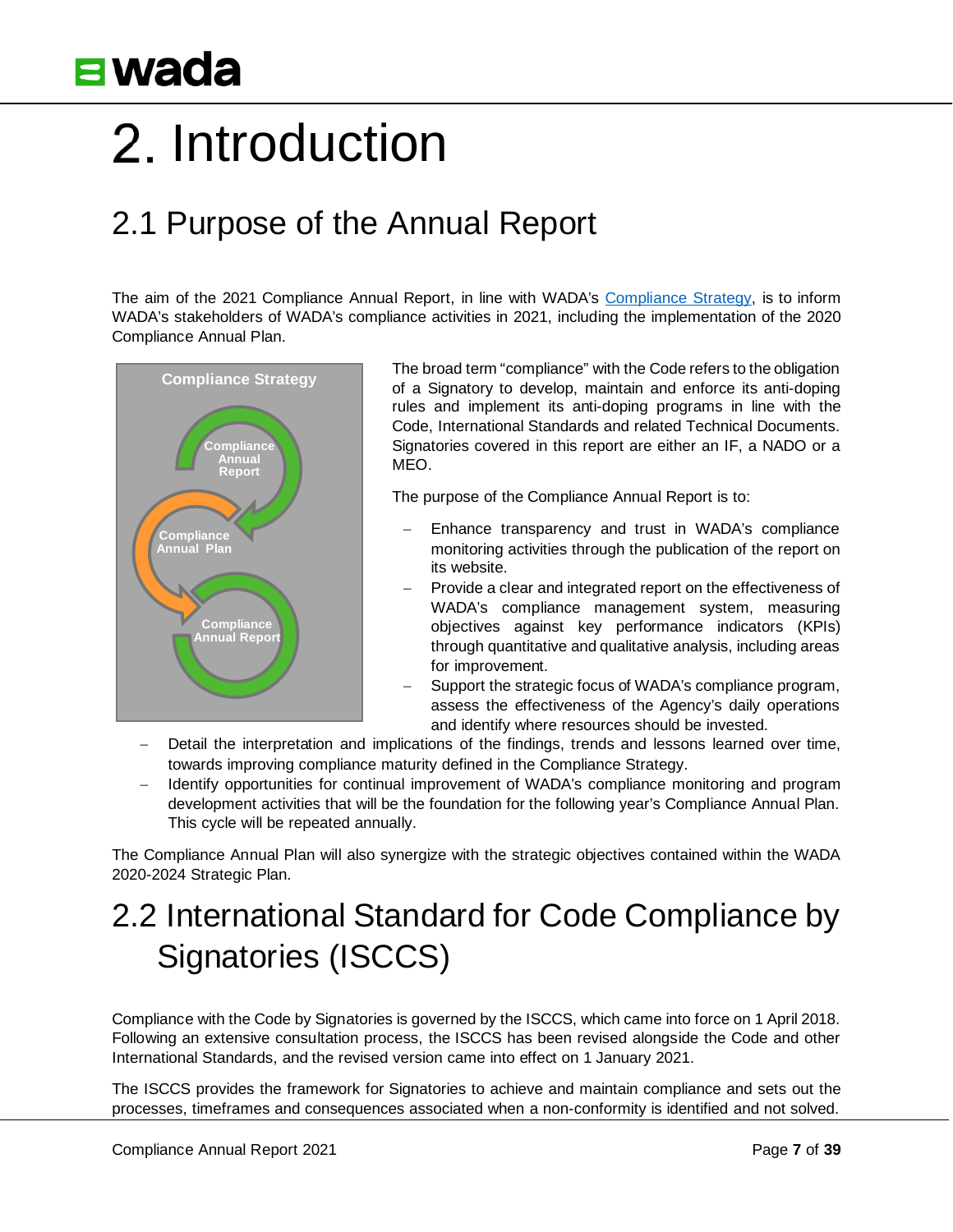

Recommending a Signatory non-compliant is a last resort, and WADA provides support and guidance from when the non-conformity is first identified through to when the corrective action is addressed.

### <span id="page-7-0"></span>2.3 Prioritization Policy

The ISCCS allows WADA to prioritize its compliance monitoring activities of Signatories through the "Policy for the Initial Application of the International Standard for Code Compliance by Signatories", also known as the "Prioritization Policy". This policy prioritizes the category of non-conformities (critical, high priority and general) against the level (or "Tier") of the Signatory.

The Prioritization Policy was updated in 2021 following a risk-benefit analysis after three years of its implementation. The revised policy expands the compliance accountability of Signatories, with the focus on making more Signatories and more anti-doping program areas subject to compliance enforcement procedures if corrective actions are not implemented. Expansion of compliance accountability is intended not only to enhance the global anti-doping system and level playing field, but also enhance compliance maturity within Signatories, a key objective of WADA's Compliance Strategy.

To assist the implementation of the revised policy, WADA also updated its Signatory Tier system. For NADOs and IFs, the number of Tiers has been increased from three to four. Objective sporting performance data and the Technical Document for Sport Specific Analysis (TDSSA) are used to determine the Tiers. Tier 1 has the highest compliance accountability and contains those NADOs who represent countries that are successful at Major Sporting Events and those IFs whose sports and disciplines are part of the Olympic and Paralympic Games. For MEOs, the number of Tiers remains unchanged from the previous Prioritization Policy, i.e., three Tiers.

The revised Prioritization Policy and Tiers, which came into effect on 1 January 2022, are designed to achieve the following:

- − All Signatories will be obliged to implement corrective actions in a graded and proportionate manner. Tier 4 IFs and NADOs and Tier 3 MEOs will be required, as a minimum, to ensure that sufficient anti-doping education material and resources are available to their athletes.
- − Approximately 200 (Tier 1-3 IFs and NADOs and Tier 1-2 MEOs) of the 350 Signatories will fall into a category in which they are required to implement all critical corrective actions, further enhancing the quality of their anti-doping programs and providing athletes with confidence that Signatories are implementing more effective anti-doping programs. This will lead to an increase of 25% of Signatories being held accountable for critical corrective actions.
- − Approximately 140 (Tier 1 and 2 IFs and NADOs and Tier 1 MEOs) of 200 Signatories that are required to implement critical corrective actions will also be required to implement high priority corrective actions, an increase from 80 (or 75%), thus increasing the depth of anti-doping programs assessed and improved by Signatories.

### <span id="page-7-1"></span>2.4 Novel Coronavirus (COVID-19) Pandemic

Throughout 2021, the pandemic continued to influence Signatories' anti-doping programs as well as WADA's policy and operations. This required an adaptation of compliance activities to prioritize:

− Establishment of a strong legal and regulatory foundation for Code compliance, following publication of a new edition of the Code and introduction of new International Standards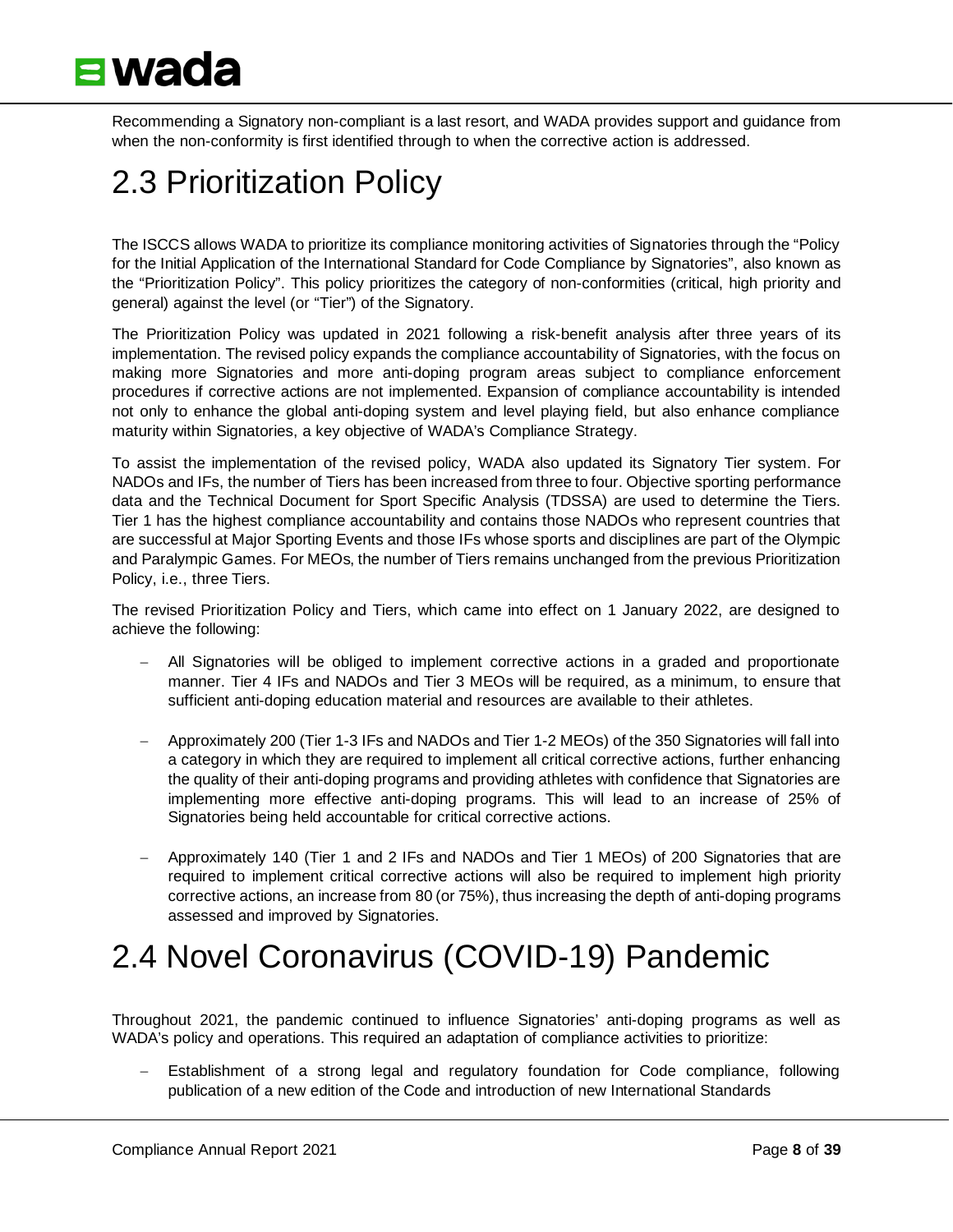

− Correction of the backlog of non-conformities identified in previous years, for which enforcement activities were suspended until April 2021

The Tokyo Olympic and Paralympic Games originally due to take place in 2020 were delivered in 2021. This provided a catalyst for the global anti-doping system to ensure that athletes arriving at the Games had been tested sufficiently and safely in accordance with public health guidance. As a result, global testing numbers returned to pre-pandemic levels, for which Signatories and other agencies involved in testing should be commended.

As travel and public health restrictions partially lifted throughout 2021, the Compliance Review Committee (CRC) supported WADA's proposal to reopen all compliance procedures following its April 2021 meeting. WADA and the CRC continued to meet throughout 2021 mainly through virtual meetings. However, one hybrid meeting was held in October 2021, the first in-person meeting possible since February 2020.

Despite the cancellation of WADA's annual Anti-Doping Organization (ADO) Symposium in 2021, WADA continued to interact with its Signatories through virtual meetings, webinars and where possible, hybrid meetings, as was the case for WADA's Executive Committee meeting in September 2021 and Foundation Board meeting in November 2021.

Towards the end of 2021, a new COVID-19 variant, Omicron, was identified, which could again provide challenges to WADA's operations in 2022. The annual WADA Symposium planned for March 2022 has already been postponed to June 2022.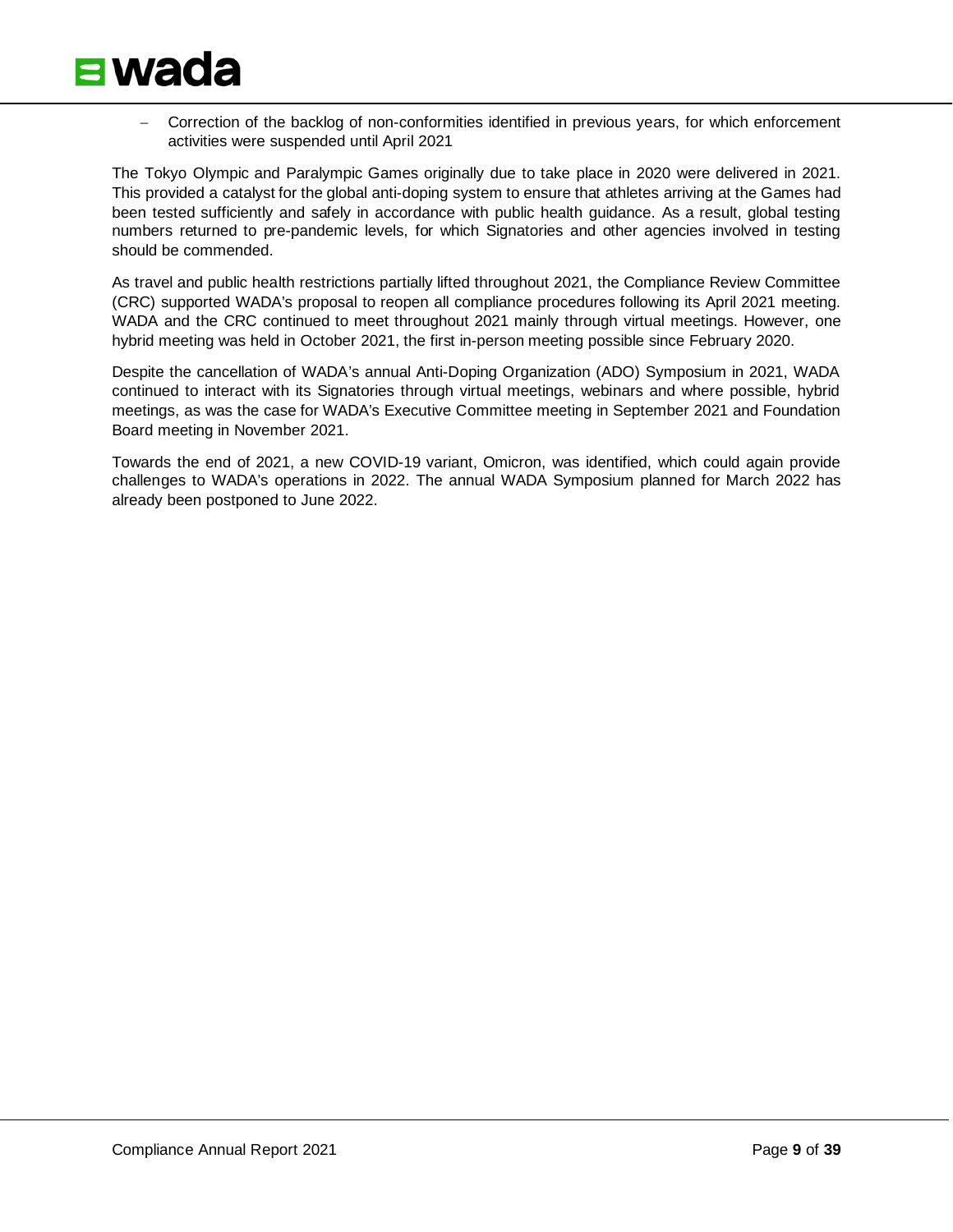### <span id="page-9-0"></span>2.5 Other Key WADA Developments in 2021 Impacting Compliance

A number of WADA's activities in 2021 have directly or indirectly impacted the compliance program:

- 1. In 2021 WADA performed a thorough review of its operations and structure considering its [2020-](https://www.wada-ama.org/en/resources/strategic-plan) [2024 Strategic Plan](https://www.wada-ama.org/en/resources/strategic-plan) and implemented a new organizational structure based on a "matrix model." The matrix model consolidates its strategic priorities within "impact areas" which are supported through resource allocation by functional area expertise provided by the relevant departments of WADA. Two new impact areas relating to compliance were established: one to focus on Compliance, Rules and Standards, and the other one on Program Development (see (2) and (3) below).
- 2. **Compliance, Rules and Standards** will be responsible for delivering WADA's compliance monitoring program, ensuring Signatories have adopted anti-doping rules and/or legislation in line with the Code, compliance enforcement procedures, and coordinating future revisions to the Code and Standards.
- 3. **Program Development** is designed to provide targeted support to Signatories that find it challenging to maintain compliant anti-doping programs over time or which lack resources. Several new projects have been identified, supported by the relevant WADA departments, to enhance capacity and capability of Signatories, especially in the areas of Testing and Results Management, where the majority of findings are identified through compliance monitoring. Compliance, Rules and Standards and Program Development will therefore work together towards the continual development of the global anti-doping system.
- 4. On 1 January 2021, alongside the revised Code and International Standards, two new International Standards came into force - for Results Management and Education. As a result, the number of mandatory requirements contained within the Code and the International Standards has increased, which has therefore expanded the scope of WADA's compliance monitoring.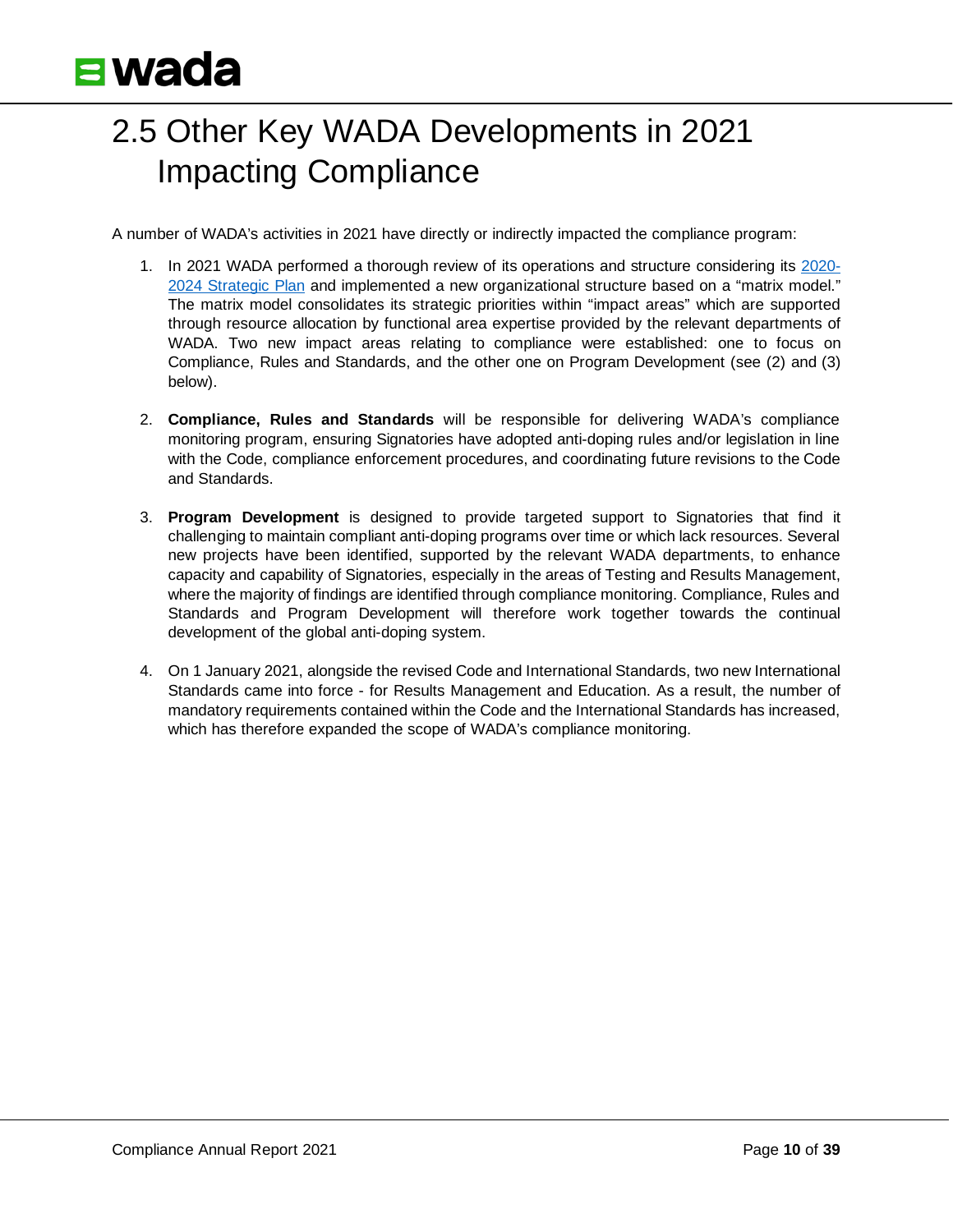# <span id="page-10-0"></span>Achievement of 2021 Compliance Objectives

The 2021 Compliance Annual Plan was developed from the conclusions of the 2020 Compliance Annual Report. **Six** priority areas were identified, which resulted in **14** objectives. The status and achievements of these objectives by the end of 2021 are:

- − **Seven** were completed in 2021
- **Six** are ongoing; either they have an end date in 2022 or later or they are an ongoing activity
- − **One** was postponed due to competing priorities.

#### **Priority Area 1: IMPLEMENTATION OF CAS DECISION ON RUSSIA**

| <b>Objective</b>          | <b>Activities</b>                                                                                                                                                                                   | Planned<br>completion<br>date/Status |
|---------------------------|-----------------------------------------------------------------------------------------------------------------------------------------------------------------------------------------------------|--------------------------------------|
| 1) Monitoring and support | Monitor implementation of the CAS decision on<br>and support Signatories<br>Russia<br>with<br>the<br>implementation of the CAS decision<br>Monitor RUSADA during their period of non-<br>compliance | December 2022<br>Ongoing             |
| 2) Retrospective review   | responsible<br>Define plan, fact-finding<br>strategy,<br>department and approach<br>Write report and formulate recommendations based<br>on learnings                                                | Postponed                            |

#### **Objective 1:**

- − Monitoring the implementation of the CAS decision on Russia required a significant amount of resources from within WADA, external legal counsel and Signatories themselves.
- − A working group was established within WADA to monitor the implementation of the consequences impacting Russia, including the hosting of events in Russia, uniforms of Russian athletes, anthems and flags associated with Russia (related to the participation of Russian athletes in World Championships) and Russian officials attending events.
	- **89** IFs were reviewed for their protocols during World Championships.
	- Over **70** sets of disciplinary measures drafted by IFs were reviewed to ensure compliance with the CAS decision.
	- **34** events in Russia under the jurisdiction of **15** IFs were identified. **Six** events were withdrawn voluntarily by IFs, **three** events were cancelled, and **one** event had already been held. For the remaining **24** events, WADA requested a re-assignment of **three** events, while it accepted that **21** events could not be withdrawn and re-assigned in view of the legal and/or practical impossibility to do so, including insufficient time to relocate the event before it was held or evidenced lack of interest from other potential hosts. From these **three** events, **one** was withdrawn, **one** was postponed to 2023 and **one** was finally accepted to be held in Russia in view of additional information submitted by the relevant IF.
- − Another multi-departmental working group was also set up to monitor RUSADA's operations. Regular contact with RUSADA's management and supervisory board was maintained, as well as WADA's participation as an observer to the recruitment of a new Director General of RUSADA.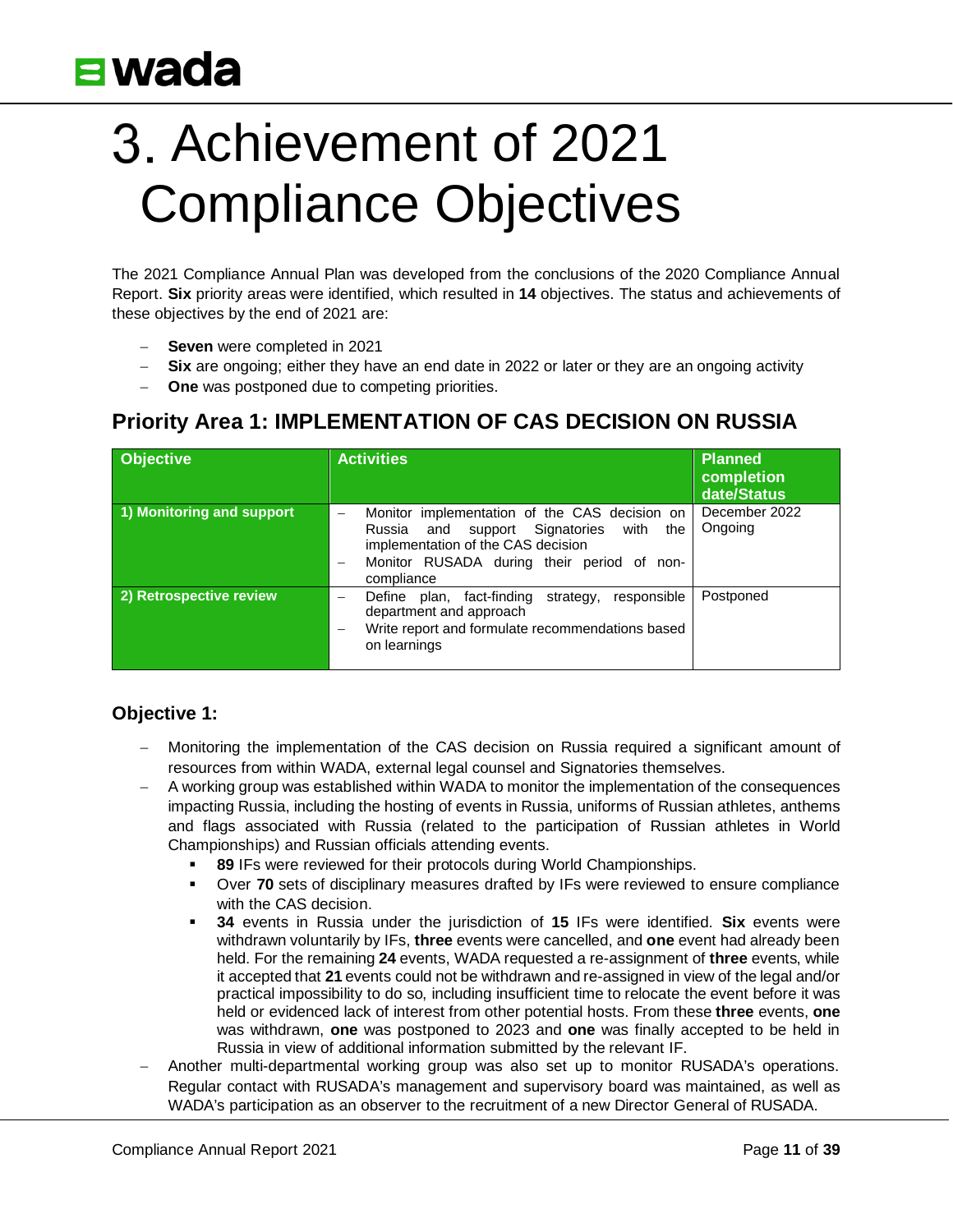

#### **Objective 2:**

− Due to the significant resources required in monitoring the RUSADA CAS award and the ongoing nature of the Russian case with the RUSADA CAS award consequences still in place, WADA management and the CRC agreed to postpone a retrospective review of the case until it is complete.

#### **Priority Area 2: WADA INTERNAL COMPLIANCE MANAGEMENT**

|    | <b>Objective</b>                                                                                                                                                             | <b>Activities</b>                                                                                                                                                                                                                                                                                                                                  | <b>Planned</b><br>completion<br>date/Status                                |
|----|------------------------------------------------------------------------------------------------------------------------------------------------------------------------------|----------------------------------------------------------------------------------------------------------------------------------------------------------------------------------------------------------------------------------------------------------------------------------------------------------------------------------------------------|----------------------------------------------------------------------------|
| 3) | <b>Revise WADA's compliance</b><br>structures, processes, and<br>activities in light of WADA's<br>organizational review                                                      | Update<br>2021<br>Compliance,<br>Rules<br>and<br>$\equiv$<br>Standards operational plan<br>Recruit and allocate tasks to impact area<br>$\overline{\phantom{0}}$<br>members<br>Transition to 2022, operational plan, obtain<br>$\overline{\phantom{0}}$<br>resources from relevant departments                                                     | Complete                                                                   |
| 4) | Key performance indicators:<br>define robust and relevant<br><b>KPIs to measure the</b><br>effectiveness and<br>improvements of WADA's<br>compliance monitoring<br>program   | Define KPIs for each main compliance area<br>$\equiv$<br><b>Monitor KPIs</b><br>$\overline{\phantom{0}}$                                                                                                                                                                                                                                           | Dec 2022<br>Ongoing                                                        |
| 5) | <b>Prioritization Policy and Tiers:</b><br>review Prioritization Policy<br>and Signatory Tiers to balance<br>between compliance<br>enforcement and program<br>development    | <b>Finalize Prioritization Policy</b><br>$\equiv$<br>Update Tiers based on performances at Tokyo<br>$\overline{\phantom{0}}$<br>Olympic and Paralympic Games<br>Obtain CRC and WADA Executive Committee<br>$\qquad \qquad -$<br>endorsement<br>Communicate implications to Signatories<br>$\overline{\phantom{0}}$<br>Publish<br>$\qquad \qquad -$ | Complete<br>Effective 1 January<br>2022                                    |
| 6) | Data analytics: enhance data<br>analytics, including, but not<br>limited to, enhancing the Code<br><b>Compliance Center online</b><br>platform and ADAMS<br>monitoring tools | Define requirements for analytics<br>$\qquad \qquad -$<br>Work with technical experts to implement<br>$\overline{\phantom{0}}$<br>requirements as specifications for updated<br>structure and programming of CCQ                                                                                                                                   | Dec 2022<br>Ongoing                                                        |
| 7) | <b>Integrate the Compliance</b><br><b>Investigations Section into</b><br>compliance monitoring and<br>assessment                                                             | CIS onboarding, training and participation in<br>$\equiv$<br>audits<br>Establish processes and procedures for CIS<br>$\overline{\phantom{0}}$<br>operations regarding compliance programs                                                                                                                                                          | Dec 2023<br>Ongoing                                                        |
| 8) | Prepare the CCQ for roll out in<br>2022                                                                                                                                      | Create working group from WADA<br>$\equiv$<br>departments responsible for relevant<br>Standards included in the CCQ<br>Update questionnaire<br>$\overline{\phantom{0}}$<br>Establish roles and responsibilities between<br>$\overline{\phantom{0}}$<br>impact area and WADA departments                                                            | Complete<br>MEO CCQ issued<br>IF/NADO CCQ roll<br>out starts March<br>2022 |

#### **Objective 3:**

− 2021 and 2022 operational plans were developed including the allocation of resources from the relevant WADA departments that support compliance activities, in line with the new matrix model organizational structure.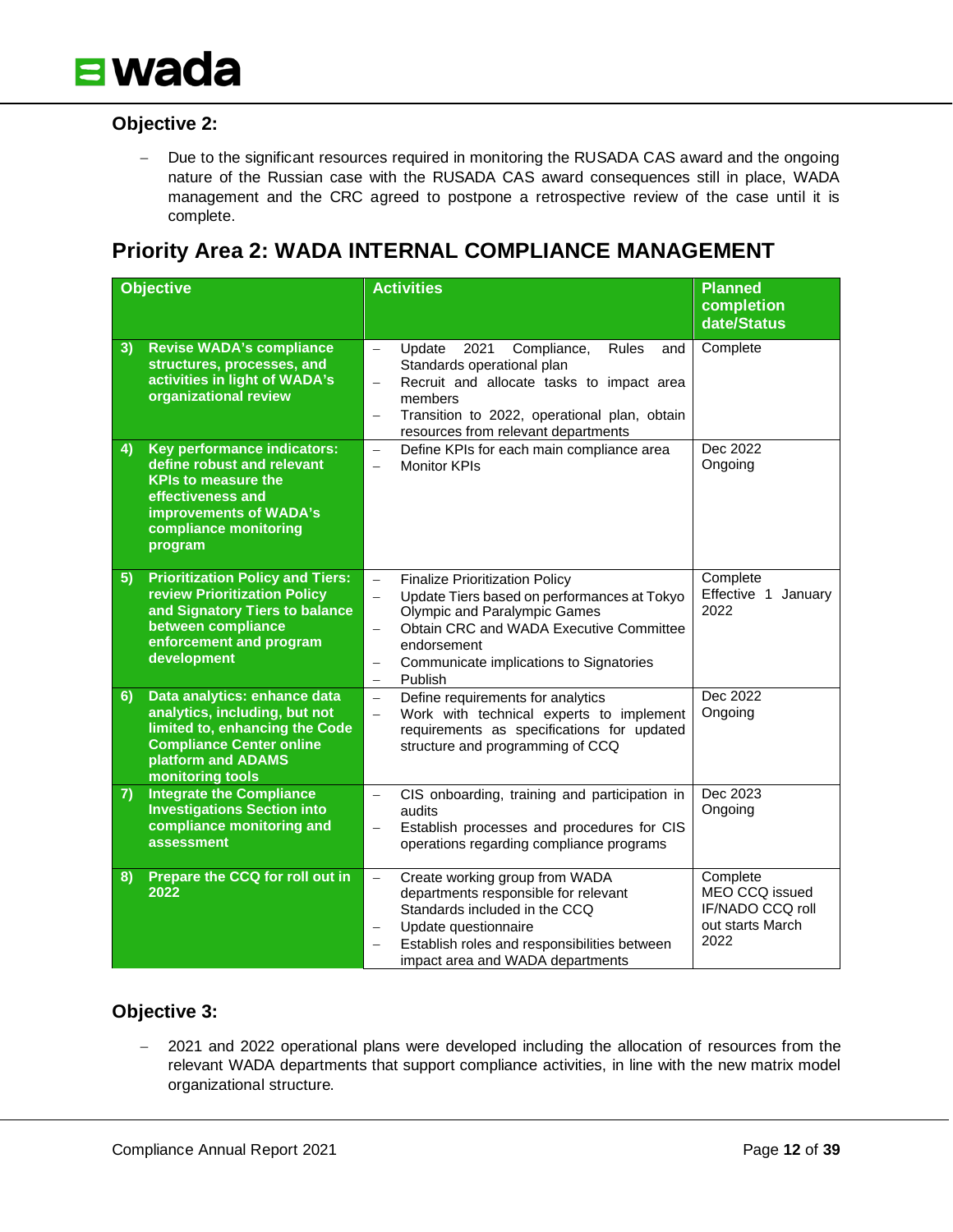

#### **Objective 4:**

- − Operational KPIs were identified and monitored throughout 2021 (see section 4 below).
- − Higher level, corporate KPIs for compliance are being developed as part of WADA's reorganization process.

#### **Objective 5:**

The Prioritization Policy was endorsed by the CRC and approved by WADA's Executive Committee in September 2021 and came into effect on 1 January 2022. The Signatory Tiers were endorsed by the CRC and were published in January 2022.

#### **Objective 6:**

The area of data analytics continues to be explored by WADA. Report enhancements have been made to the CCC in 2021 to extrapolate data. However, the enhancement of the analytical aspect is ongoing. WADA established an internal group to coordinate efforts across the Agency to improve data analytics.

#### **Objective 7:**

- − The CIS recruited two new replacement posts, with new members onboarded and integrated into the Compliance Taskforce and audit program.
- − The CIS has developed its own priority framework for compliance investigations.
- − Regular meetings between the CIS and the compliance impact area are held to exchange information pertinent to investigations.

#### **Objective 8**:

- Two CCQs, one for MEOs and one for IFs and NADOs, were developed based upon the new requirements of the 2021 Code and International Standards.
- Project management expertise and resources from the oOffice of the Director General were obtained to make the CCQ project one of the pilot projects that will establish improved working processes, templates and resources for future WADA cross-departmental projects.
- − The NADO and IF CCQ was completed at the end of 2021 and will be rolled out in 2022 and 2023 in a staggered approach across the Signatory Tiers, starting with Tier 1 in March 2022.
- MEO CCQs have been issued to two Tier 2 MEOs who have events in 2022. The MEO CCQ is issued in advance of a major event.

#### **Priority Area 3: NADO IMPROVEMENT OPPORTUNITIES**

| <b>Objective</b>                                                                                                                               | <b>Activities</b>                                                                                                                                                | <b>Planned</b><br>completion<br>date/Status |
|------------------------------------------------------------------------------------------------------------------------------------------------|------------------------------------------------------------------------------------------------------------------------------------------------------------------|---------------------------------------------|
| Identify strategies, partnerships and<br><b>9)</b><br>resources to support NADOs in<br>meeting and maintaining their<br>compliance obligations | Create regional target lists based on<br>$\overline{\phantom{0}}$<br>Tiers of NADOs that require support<br>Allocate resources and develop project<br>-<br>plans | Complete                                    |
| 10) Support and monitor NADOs for<br>them to achieve and maintain<br>operational independence in line<br>with the revised Code requirements    | to identify and<br>working group<br>Create<br>operational<br>independence<br>assess<br>issues                                                                    | Complete                                    |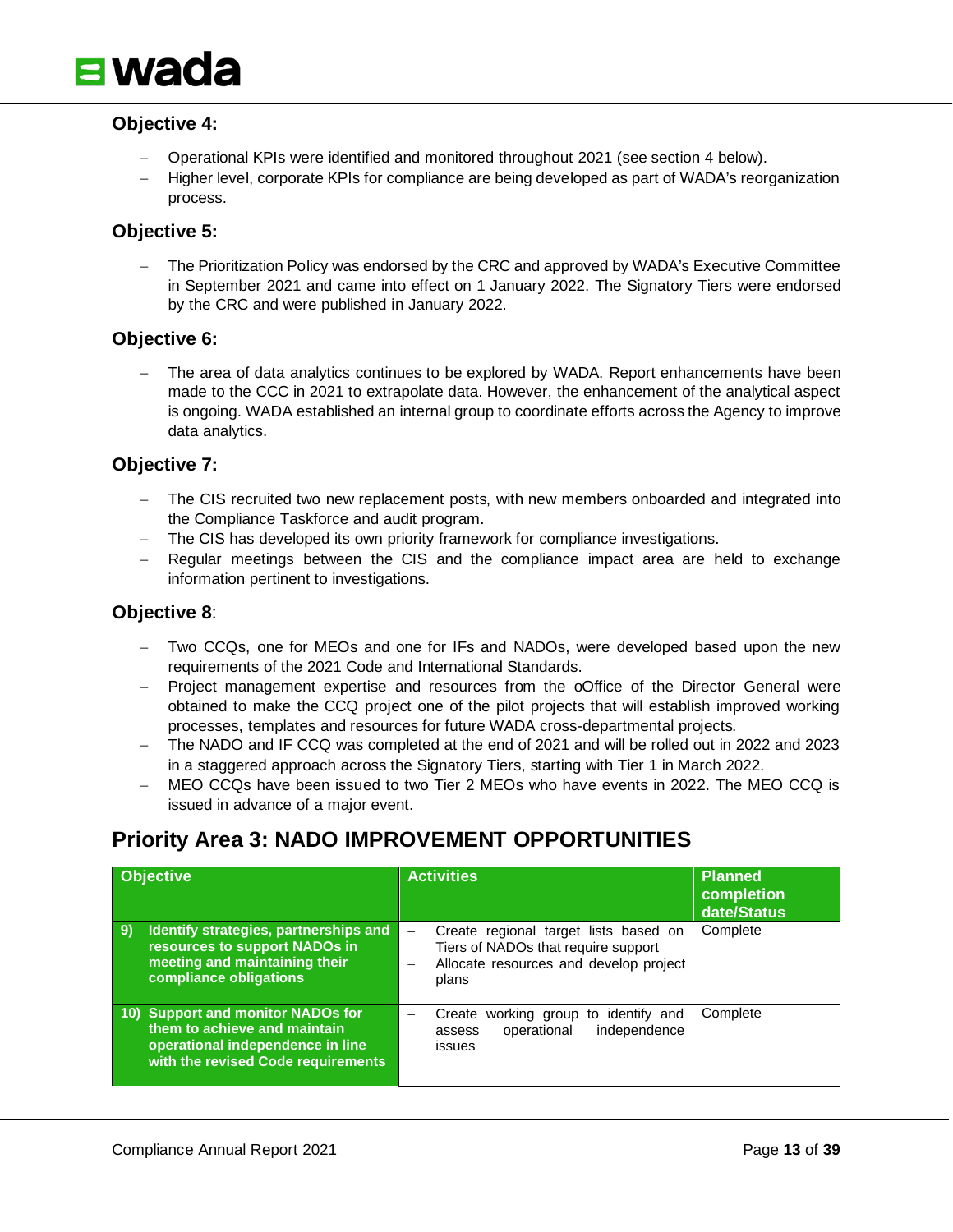

#### **Objective 9:**

- With the establishment of the Program Development impact area, a number of projects have been started to assist Signatories in key program areas. The following three projects were active in 2021:
	- The Results Management Continental Panels project supports 12 Regional Anti-Doping Organizations (RADOs) and over 100 NADOs that can potentially delegate Results Management to the RADOs, ensuring that hearing panels have the capacities and capabilities to conduct hearings in a timely manner and that decisions are made in compliance with the Code. In addition, this project will help RADOs and member countries to have independent hearing panels as required in the 2021 Code and the ISRM. 17 Results Management resources (templates, guidelines and policies) were developed in the context of this project in 2021.
	- The Therapeutic Use Exemption (TUE) development project aims to enhance RADOs' and NADOs' TUE programs in three key areas: TUE infrastructure, TUE administrator and TUE Committee (TUEC) capability, and athlete and athlete support personnel TUE awareness. Four TUE resources (including a TUE process, "How to Guide" and templates) were developed in 2021.
	- The MEO pilot project aims to enhance WADA's MEO resources (through guidelines and templates) and to develop effective anti-doping programs by less well-resourced MEOs. During 2021, the pilot conducted a thorough assessment of WADA's MEO resources and identified key areas for improvement.
	- In 2022, a Testing development project will start.

#### **Objective 10:**

- − An enhanced requirement for NADO operational independence from sport and government was introduced in the revised Code. In 2020, WADA published guidance to NADOs to comply with the requirement for their operations to be independent from government and sport within their own countries.
- Support was provided throughout 2021 to assist NADOs (27 in total) that came forward with specific concerns or when drafting anti-doping legislation.
- In addition, operational independence was assessed during NADO audits in 2021. Through the CCQ in 2022 and 2023, WADA will conduct a more thorough assessment of all NADOs of the world and provide corrective actions and guidance where required.

#### **Priority Area 4: ANTI-DOPING PROGRAMS**

| <b>Objective</b>                                                                                                                                                         | <b>Activities</b>                                                                                                                                                                                                                                                                                                     | <b>Planned</b><br>completion<br>date/Status |
|--------------------------------------------------------------------------------------------------------------------------------------------------------------------------|-----------------------------------------------------------------------------------------------------------------------------------------------------------------------------------------------------------------------------------------------------------------------------------------------------------------------|---------------------------------------------|
| 11) Monitor implementation of the<br>International Standard for Results<br>Management by Signatories and<br>offer support in reducing non-<br>conformities in this area. | Develop<br>quidelines, templates<br>and<br>resources to assist Signatories with the<br>mandatory requirements of Result<br>Management<br>Conduct training workshops for regional<br>and specific Signatories based on<br>assessment of needs<br>Train auditors on new and existing<br>Results Management requirements | Complete                                    |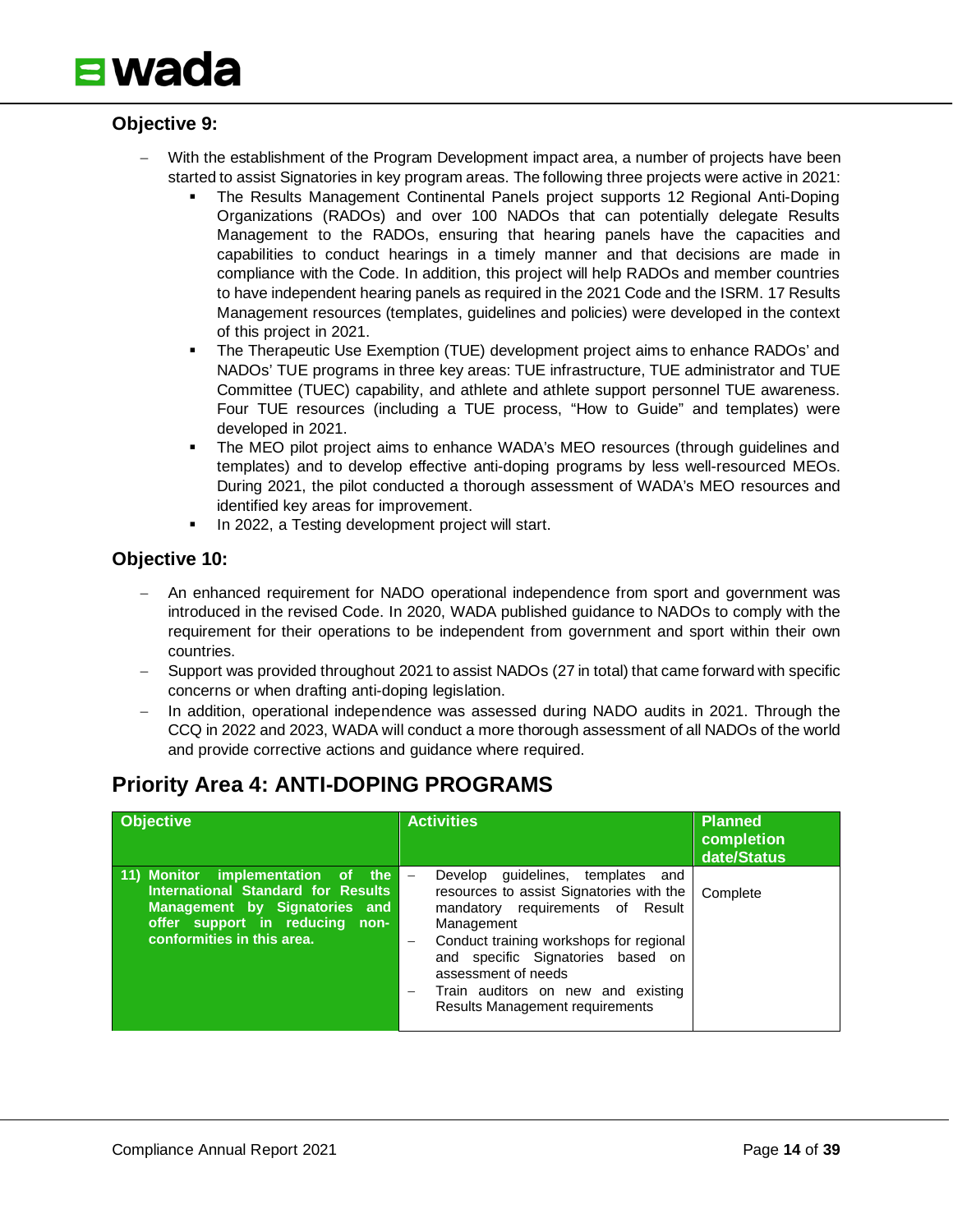

#### **Objective 11:**

- The introduction of the new ISRM in January 2021 provided a clearer framework for Signatories to conduct the Results Management process in an efficient and compliant way. To complement the ISRM, guidelines were also published, as well as a number of resources including templates and documents that can be used by Signatories to ensure compliance with the Standard.
- The Continental Results Management project covered in Objective 9 provides enhanced capabilities and resources, including the interim measure of Sport Resolutions, a global independent, not-for-profit, dispute resolution service for sports, offering independent hearing panels prior to the establishment of the continental hearing panels.
- As a result, non-conformities in the Results Management area identified during audits reduced by 29% in 2021 compared with 2020.

#### **Priority Area 5: ONGOING IMPLEMENTATION BY SIGNATORIES OF THE REVISED CODE AND STANDARDS**

| <b>Objective</b>                                                                             | <b>Activities</b>                                                                                                                                                                                                                                                                             | <b>Planned</b><br>completion<br>date/Status |
|----------------------------------------------------------------------------------------------|-----------------------------------------------------------------------------------------------------------------------------------------------------------------------------------------------------------------------------------------------------------------------------------------------|---------------------------------------------|
| 12) Continue to implement the Code<br><b>Implementation Support Program</b><br>(CISP)        | Identify and deliver<br>training<br>and<br>awareness enhancing opportunities.<br>Empower Signatory staff through<br>targeted training programs to enhance<br>understanding, competence<br>and<br>compliance through the new Global<br>Learning and Development framework<br>(GLDF) initiative | Complete                                    |
| 13) Provide ongoing anti-doping rules<br>review and program support to<br><b>Signatories</b> | Continue to review and assess rules<br>$\overline{\phantom{a}}$<br>provided by those Signatories that<br>received a CAR                                                                                                                                                                       | Ongoing activity                            |

#### **Objective 12:**

- Linked to Objective 9 and the establishment of projects to develop capacity of Signatories, the Global Learning Development Framework (GLDF) focused on training individuals from Signatories to enhance their capabilities and competence and provide them with the necessary resources and training to implement effective anti-doping programs. Currently, WADA is piloting training for the following five roles: Results Management, Intelligence and Investigations, Education, Data Privacy and Communications and Media. Programs for Testing, TUE administrators and TUE Committee members will be developed in 2022.
- All CISP resources are now available on the Anti-Doping Education and Learning (ADEL) platform and are frequently being used by Signatories to meet their compliance obligations. Most CISP resources are available in English, French and Spanish. Since the launch of the CISP in May 2020, there have been over 32,000 interactions with CISP resources. The top five viewed CISP resources in 2021 were: Introducing the ISE, Policy for Gathering Anti-Doping Intelligence, ISE Guidelines, Privacy notice and the NADO Risk Assessment and Test Distribution Plan templates.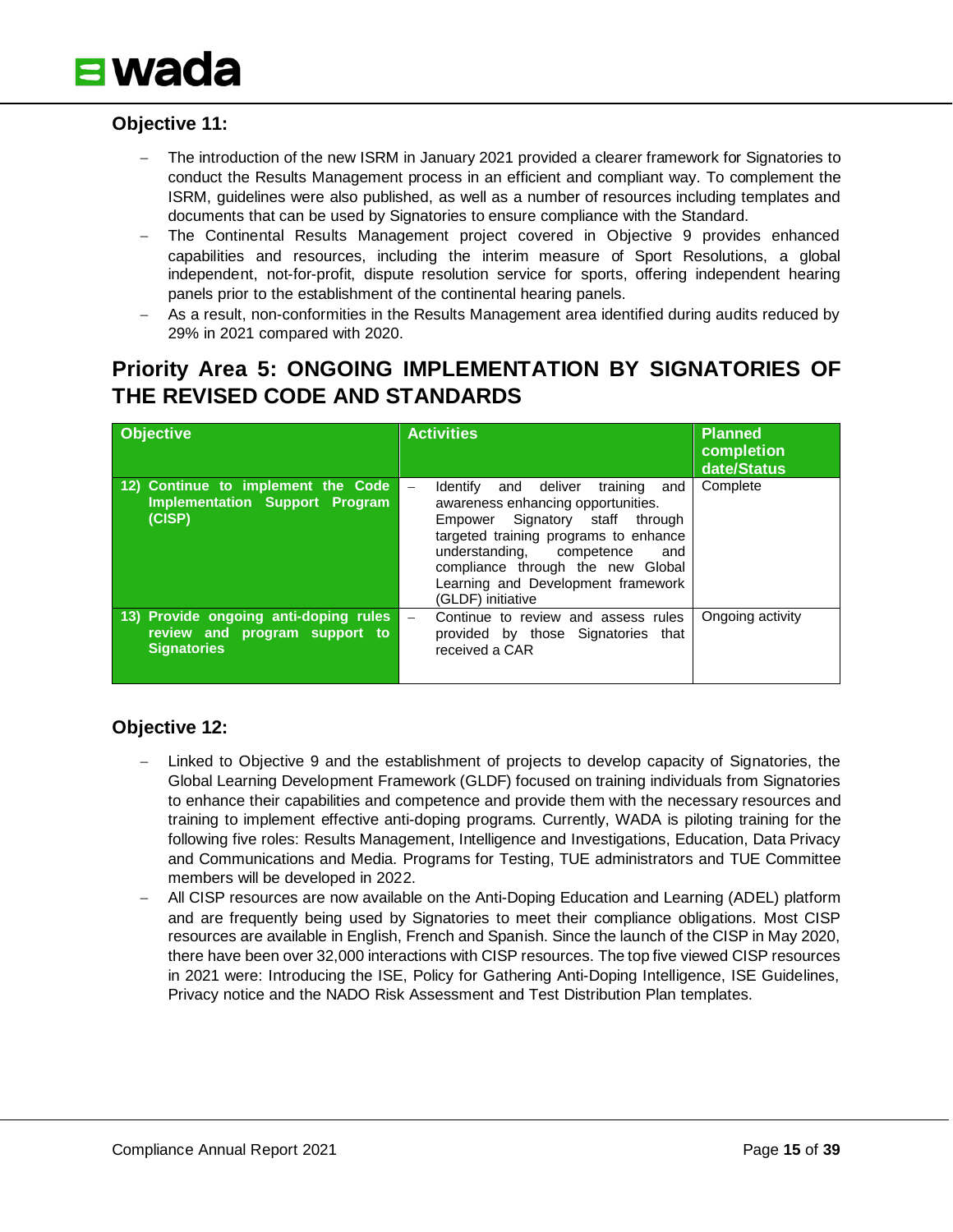

#### **Objective 13:**

- The provision of support to Signatories on both the adoption of new anti-doping rules and/or legislation in line with the Code and updated rules provided from time to time by Signatories remains one of WADA's key activities.
- In 2021, WADA reviewed 504 sets of rules and legislation, all within three weeks of receipt as required by WADA's ISO certification. At the start of 2021, 93 Signatories still did not have rules adopted in line with the Code. By the end of 2021, this had reduced to nine.

#### **Priority Area 6: COMPLIANCE RISK MANAGEMENT**

| <b>Objective</b>               | <b>Activities</b>                                                                                                                                                                                                                                                  | Planned<br>completion<br>date/Status |
|--------------------------------|--------------------------------------------------------------------------------------------------------------------------------------------------------------------------------------------------------------------------------------------------------------------|--------------------------------------|
| 14) Compliance Risk Management | Develop process and templates, with<br>support of external consultant<br>Train staff in risk management<br>Draft first formal compliance<br>risk<br>management plan<br>Endorsement of plan by CRC<br>$\overline{\phantom{m}}$<br>Implement ongoing risk management | <b>July 2022</b><br>Ongoing          |

#### **Objective 14:**

− WADA initiated an organization-wide risk assessment and business continuity project in 2021. A risk management system specific to the compliance impact area is under development and will continue into 2022.

### <span id="page-15-0"></span>3.1 Summary

- − The 2021 Compliance Annual Plan provided a clear strategic framework for WADA Management to follow up on the findings of the 2020 Compliance Annual Report. WADA Management provided a status update to the CRC at each of its meetings in 2021.
- − Objectives that were not achieved by 31 December 2021 will be reviewed in line with the organizational review and may roll over into the 2022 Compliance Annual Plan if they are still a priority.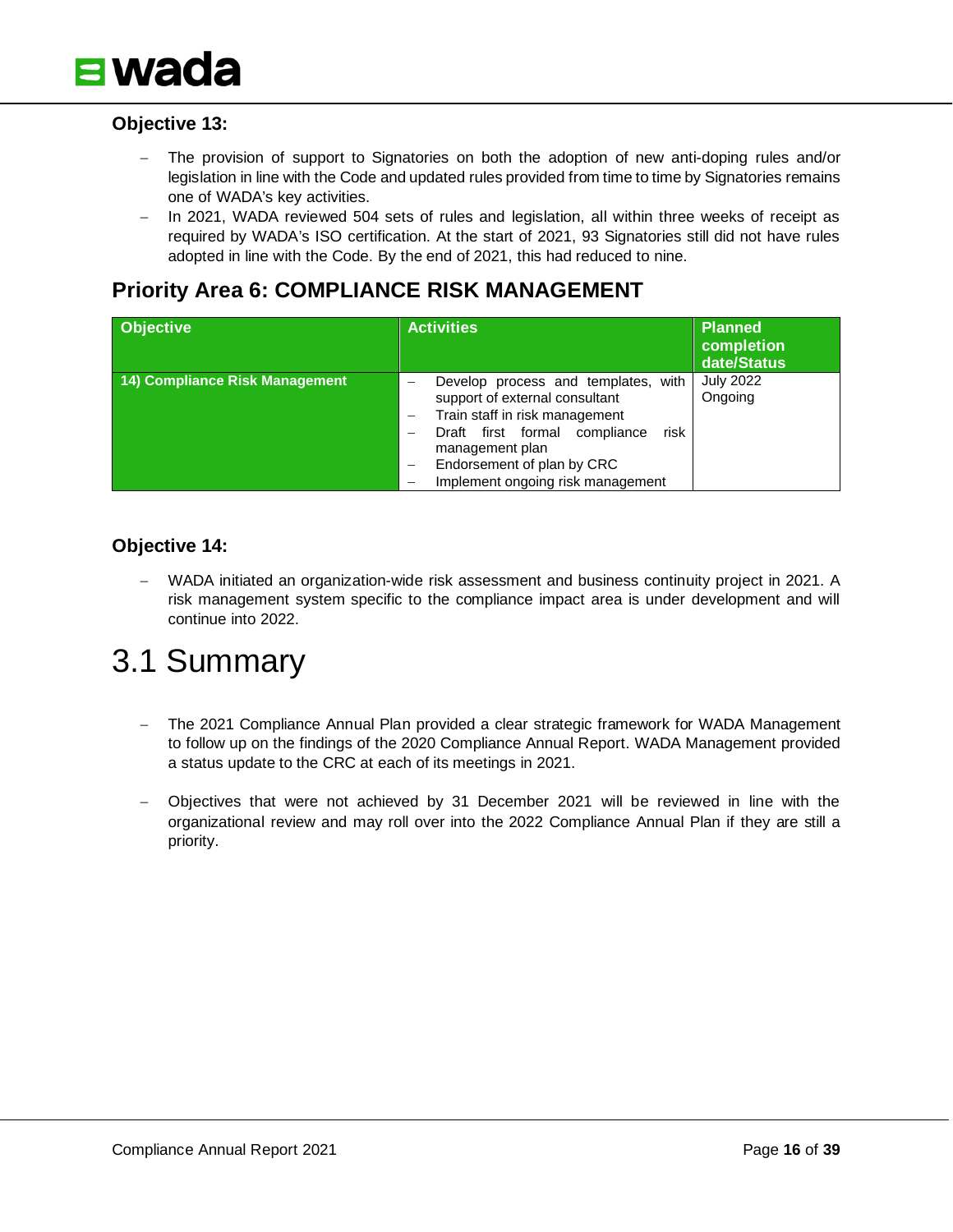# <span id="page-16-0"></span>4. Performance Against Key Performance Indicators (KPIs)

### <span id="page-16-1"></span>4.1 Strategic KPIs

Strategic KPIs based upon the WADA 2020-2024 Strategic Plan continued to be developed through 2021 and into 2022. Performance targets provided in the 2020 Compliance Annual Report are evaluated below:

| <b>Performance targets</b>                                                       | <b>Results</b>                                                                                                                                                                                                                                                                                                                                                     |
|----------------------------------------------------------------------------------|--------------------------------------------------------------------------------------------------------------------------------------------------------------------------------------------------------------------------------------------------------------------------------------------------------------------------------------------------------------------|
| Improve the overall compliance maturity of<br>Signatories                        | In 2021, compliance data was limited to audits, which did<br>see a downward trend in critical non-conformities and<br>findings related to Testing and Results Management. This<br>trend could be explained by increased CISP resources<br>available to Signatories in these areas, as well as<br>Education and Program Development initiatives started in<br>2021. |
|                                                                                  | Another positive outcome from the audit program was that<br>only one of the six (17%) Signatories audited in 2021 that<br>had an unresolved critical non-conformity at the expiry of<br>the applicable deadline entered a compliance procedure.<br>This was an improvement compared with 2020, when 50%<br>of auditees entered a compliance procedure.             |
|                                                                                  | NADOs, based on average findings per audit CAR, did<br>generate more non-conformities than IFs, often as a result<br>of more complex anti-doping programs, covering many<br>sports and disciplines, and more complex national legal<br>frameworks. Some Tier 1 IFs audited in 2021 continue to<br>receive support from the International Testing Agency.           |
|                                                                                  | As a result of these outcomes being solely based on audit<br>findings, there are limitations in deriving any conclusions<br>that compliance maturity increased in 2021.                                                                                                                                                                                            |
| Increase support and resources WADA<br>provides to Signatories on compliance     | CISP was introduced in 2020 to provide resources and<br>support for Signatories in implementing the Code but also<br>in meeting their compliance objectives. Over 32,000                                                                                                                                                                                           |
|                                                                                  | interactions with ADEL were reported in 2021 with well                                                                                                                                                                                                                                                                                                             |
|                                                                                  | over 100 resources (templates, webinars, guidelines and<br>checklists) available to Signatories. WADA departments<br>continued to provide direct support to Signatories across<br>all program areas.                                                                                                                                                               |
| satisfied<br>with<br>Ensure<br>Signatories<br>are                                | There has been a decline in the number of auditees                                                                                                                                                                                                                                                                                                                 |
| compliance activities towards<br>WADA's<br>enhancing global anti-doping programs | providing feedback following an audit, with only six out of<br>13 (46%) doing so in 2021. Audit feedback received,                                                                                                                                                                                                                                                 |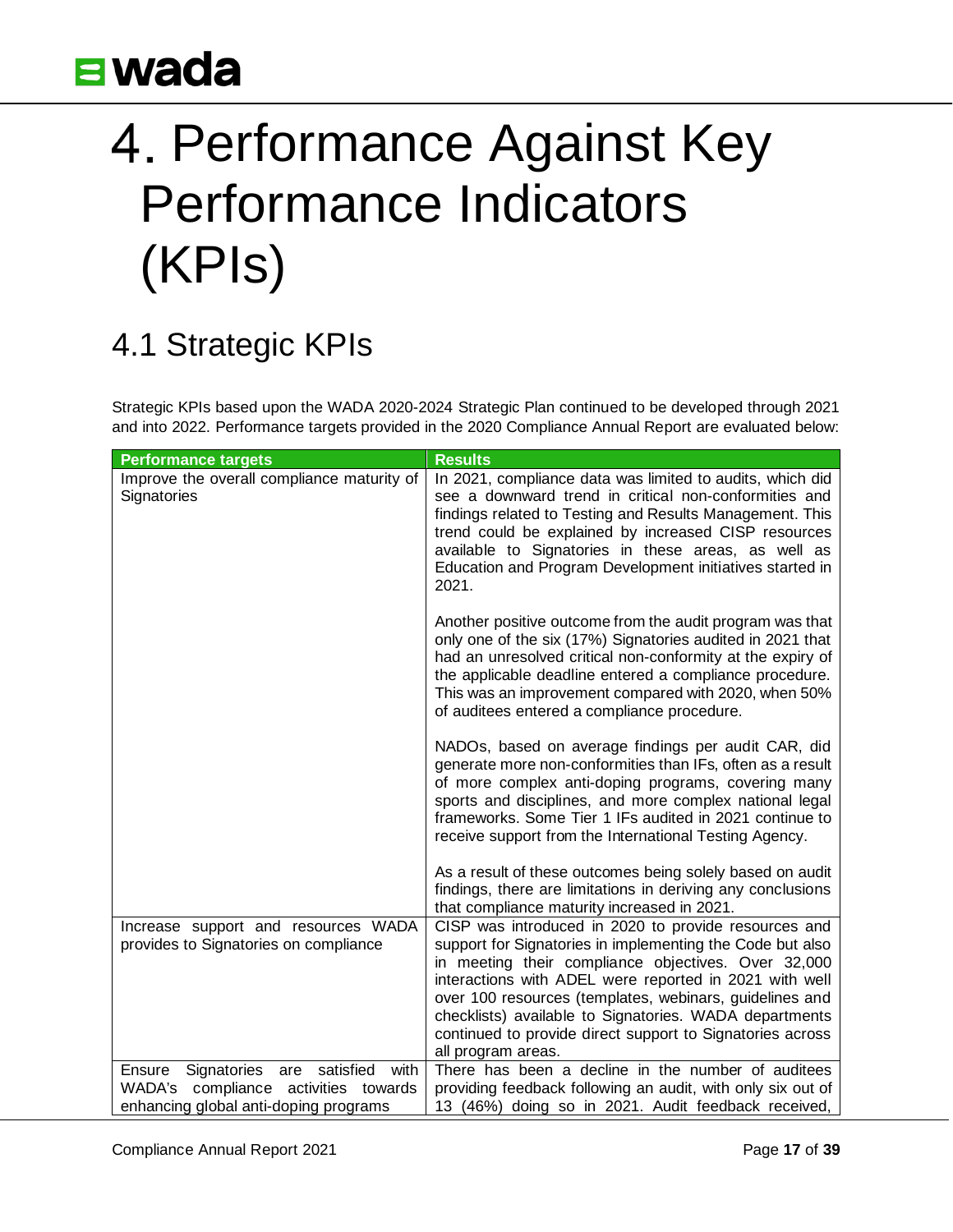

| <b>Performance targets</b>                                                   | <b>Results</b>                                                                                                                                                                                                                                                                                                                      |
|------------------------------------------------------------------------------|-------------------------------------------------------------------------------------------------------------------------------------------------------------------------------------------------------------------------------------------------------------------------------------------------------------------------------------|
|                                                                              | however, has maintained a high satisfaction score, with an<br>average of 4.8 out of 5.                                                                                                                                                                                                                                              |
|                                                                              | Feedback mechanisms have been added to the Code<br>Compliance Questionnaire (CCQ), and Signatories have<br>the opportunity to provide feedback regarding general<br>compliance in the compliance section of the WADA<br>website.                                                                                                    |
| Meet WADA's ISO9001:2015 objectives<br>through the internal auditing program | The majority of ISO9001 objectives and targets linked to<br>its ISO processes were met. Those that were not met were<br>attributed to the pandemic. An ISO surveillance audit of<br>WADA's compliance monitoring program was conducted<br>in February 2021 by an external auditor in which no non-<br>conformities were identified. |

### <span id="page-17-0"></span>4.2 Operational KPIs

The following operational KPIs were identified in the 2021 Compliance Annual Plan. Two KPIs did not meet their performance target, four did.

| <b>Compliance</b><br>area   | <b>KPI</b>                                                                                                                    | 2021<br><b>Performance</b>                                            | <b>Result</b>                                                                                                                                                                                                                                                  |
|-----------------------------|-------------------------------------------------------------------------------------------------------------------------------|-----------------------------------------------------------------------|----------------------------------------------------------------------------------------------------------------------------------------------------------------------------------------------------------------------------------------------------------------|
| General<br>compliance       | Number<br>of<br>Signatories<br>referred to the CRC                                                                            | target<br>Reduction<br>by<br>10%<br>17<br>from<br>referrals in 2019   | 32 Signatories received a referral<br>letter stating that their compliance<br>case had been referred to the CRC<br>to discuss at its next meeting ("CRC<br>referral letter"). 10 resolved the issue<br>prior to the CRC meeting.                               |
| Continuous<br>monitoring    | Number of non-conformities<br>continuous<br>raised<br>by<br>for<br>Tier<br>monitoring<br>$\mathbf{1}$<br>Signatories          | Reduction<br>by<br>10% from 48 non-<br>conformities<br>raised in 2020 | The scope of continuous monitoring<br>2021.<br>reduced in<br><b>Six</b><br>non-<br>conformities were identified in 2021<br>but only one CAR was issued for<br>continuous monitoring in 2021,<br>compared with 12 CARs from 61<br>Signatories assessed in 2020. |
| program                     | Corrective Action Reports<br>(CARs)<br>issued<br>to<br>Signatories four weeks after<br>information received from<br>Signatory | 90%                                                                   | 100%                                                                                                                                                                                                                                                           |
| Audit                       | <b>Number</b><br>Signatories<br>of<br>entering the<br>compliance<br>procedure from an audit                                   | Less than 50% of<br>Signatories<br>the<br>audited                     | 1 of 6 (17%) auditees that received<br>a CAR entered a compliance<br>critical<br>procedure<br>non-<br>as.<br>conformities were still outstanding.                                                                                                              |
| program                     | CARs issued to Signatories<br>within six weeks of an audit                                                                    | 90%                                                                   | Nine of 12 (75%) CARs issued by<br>the end of December 2021 met the<br>six-week deadline.                                                                                                                                                                      |
| Anti-doping<br>rules review | Feedback<br>provided<br>to<br>Signatories on draft rules<br>within three weeks of receipt                                     | 95%                                                                   | 99%                                                                                                                                                                                                                                                            |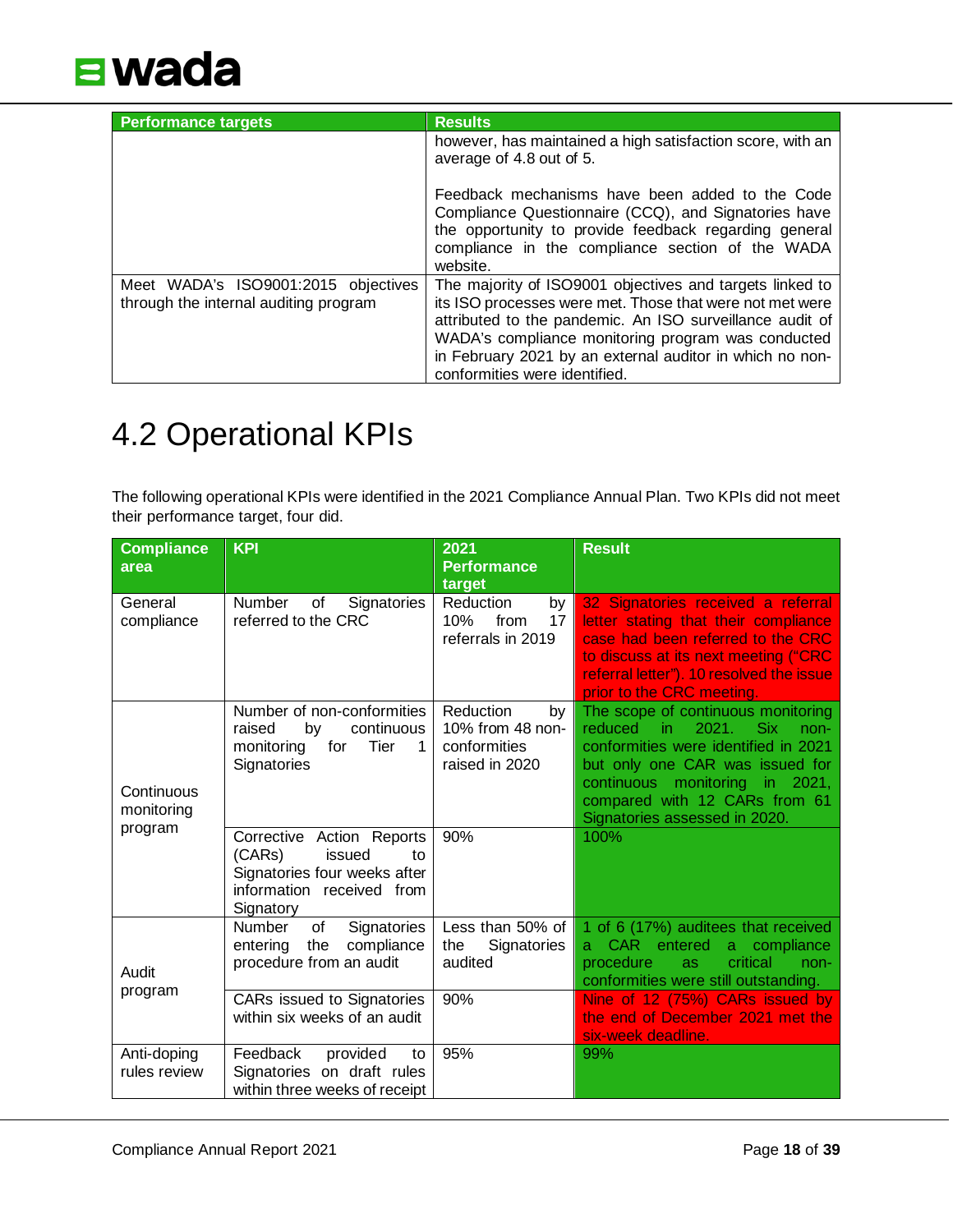# <span id="page-18-0"></span>5. Compliance Monitoring Program

WADA now has four well-established, complementary compliance monitoring programs.

#### **Figure 1: Scope of the four compliance monitoring programs**



In 2021, the number of Signatories assessed by the following compliance monitoring programs were as follows:

|                                        | <b>NADO</b> | <b>MEO</b> |
|----------------------------------------|-------------|------------|
| <b>Continuous</b><br><b>Monitoring</b> |             |            |
| <b>CCQ</b>                             |             |            |
| <b>Audit (in-</b><br>person/virtual)   |             |            |
| <b>Audit (desk)</b>                    |             |            |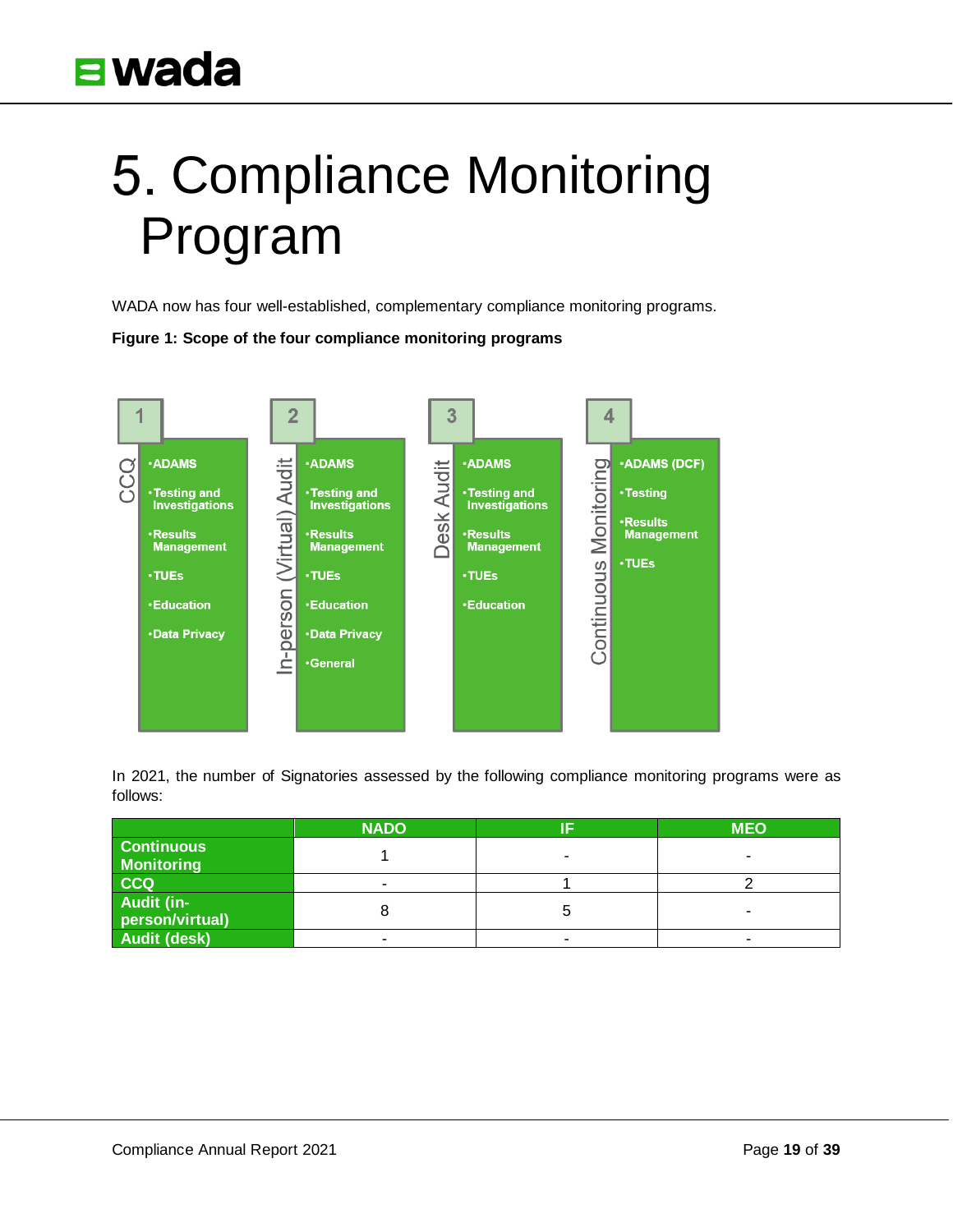### <span id="page-19-0"></span>5.1 Continuous Monitoring Program

The continuous monitoring program is an annual review of a Signatory's compliance against a selected number of critical anti-doping program areas detailed below. Data is obtained through WADA's databases such as ADAMS or through an informal information request or a Mandatory Information Request (MIR) in line with the ISCCS.

| Program<br><b>Area</b> | <b>Activity</b>                                                                            | <b>Measurement</b>                                                                                                                                                                                                                                             |  |
|------------------------|--------------------------------------------------------------------------------------------|----------------------------------------------------------------------------------------------------------------------------------------------------------------------------------------------------------------------------------------------------------------|--|
| Testing                | Compliance with the<br><b>Technical Document</b><br>for Sport Specific<br>Analysis (TDSSA) | Signatories not meeting the Minimum Levels of Analysis<br>(MLA) for all sports and disciplines under their jurisdiction.                                                                                                                                       |  |
|                        | Out-of-competition<br>testing                                                              | Signatories not collecting any or an insufficient amount of out-<br>of-competition testing based upon the risk of the sports and<br>disciplines under their jurisdiction.                                                                                      |  |
|                        | <b>Registered Testing</b><br>Pool (RTP)                                                    | Signatories not testing athletes in their RTP sufficiently or in<br>line with the TDSSA (see Athlete Biological Passport program<br>implementation below).                                                                                                     |  |
|                        | Athlete Biological<br>Passport program<br>implementation                                   | Signatories not sufficiently testing athletes from<br>sports/disciplines with a high Erythropoietin receptor agonists<br>(EPOs) Minimum Level of Analysis                                                                                                      |  |
|                        | Sample delivery delays                                                                     | Signatories that do not ensure samples collected are shipped<br>to a WADA-accredited Laboratory within seven days.                                                                                                                                             |  |
|                        | <b>Entry of Doping Control</b><br>Forms (DCFs) into<br><b>ADAMS</b>                        | Signatories not inputting DCFs into ADAMS within 21 days of<br>sample collection.                                                                                                                                                                              |  |
| <b>TUEs</b>            | Entry of TUEs into<br><b>ADAMS</b>                                                         | Signatories that have not entered into ADAMS, within 15 days<br>of the decision by a TUE committee, the required information,<br>including a TUE application form, relevant medical information<br>and, where necessary, a translation into French or English. |  |
| Results<br>Management  | <b>Compliance of Results</b><br>Management decisions                                       | Signatories that have not complied with the requirements of<br>the Code and ISRM in relation to their Results Management<br>processes.                                                                                                                         |  |

In 2021, the priority for WADA's compliance resources was placed on the development of the CCQ, antidoping rules review and the management of ongoing compliance enforcement cases. As a result, continuous monitoring could not be conducted in the same way as previous years, which precluded the possibility to analyze evolution over recent years.

Additional factors impacting the ability to compare findings over time were:

- 1. The 2020 continuous monitoring program (which assessed Signatories' 2019 anti-doping programs) was conducted in the second half of the year. Due to the COVID-19 pandemic, CARs were only issued in late 2020 and early 2021. Thus, Signatories were still implementing 2020 CARs throughout 2021.
- 2. Reviewing the anti-doping programs again in 2021 was deemed to be counter-productive as the review would be conducted against Signatories' 2020 anti-doping programs, which had been severely impacted by the pandemic and would not provide an accurate picture of their usual antidoping program.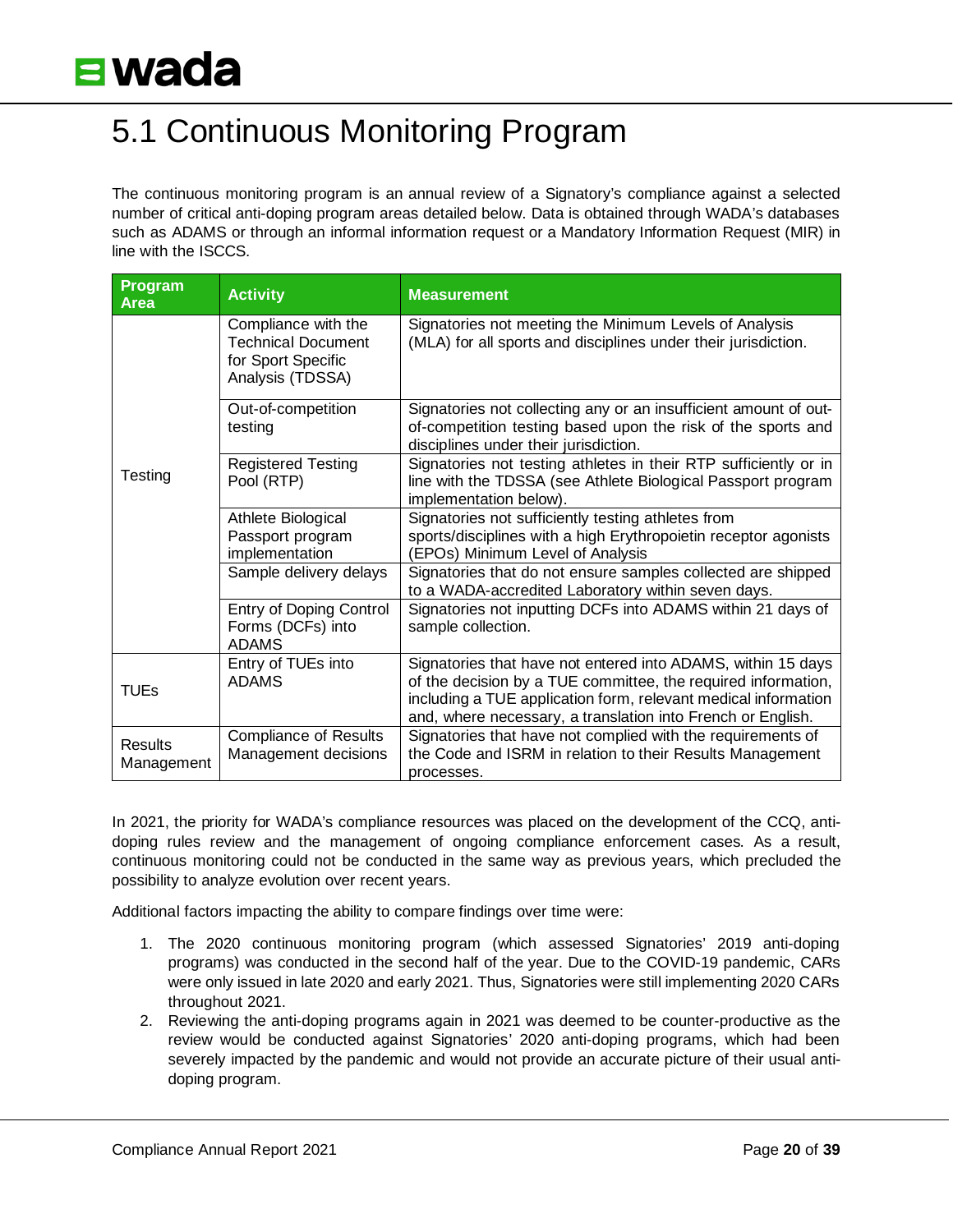

As a result, WADA departments were encouraged to bring any non-conformities identified from their own monitoring of Signatories to the internal Compliance Taskforce only after they had tried to resolve the issue with the Signatory directly. This approach led to only one NADO receiving a CAR for continuous monitoring, containing five non-conformities — one in Testing, one in Results Management, two in the TUE area, and one regarding its budget and resources.

As CARs for the 2020 continuous monitoring program were issued in late 2020 and 2021, the majority of corrective actions were implemented throughout 2021. For those CARs, by the end of 2021:

- − **Ten** of the **12** Signatories that received a continuous monitoring CAR in 2020 had fully implemented their CAR.
- − **46** of the **48** non-conformities have been implemented.
- − **Two** Signatories are in a compliance procedure as they still have outstanding corrective actions to implement.

### <span id="page-20-0"></span>5.2 Code Compliance Questionnaire (CCQ)

In 2021, an internal working group was established to update the CCQ in view of the revised Code and International Standards that came into force in January 2021.

WADA now has three different versions of the CCQ, which are adapted to the type of Signatory being assessed:

- − **CCQ for NADOs and IFs**: In 2021, the majority of human resources were used updating the NADO and IF CCQ, which will be issued in a staggered approach, starting with Tier 1 in March 2022. The NADO and IF CCQ comprehensively assesses the anti-doping program of NADOs and IFs following the entry into force of the revised Code and International Standards.
- − **CCQ for MEOs**: For MEOs, the CCQ is issued in the year prior to the main sporting event so that any shortfalls or improvements can be identified and corrected in advance of the event. This complements the WADA Independent Observer (IO) program, in which experts from different anti-doping areas observe operations at the event itself and make recommendations. Since the MEO CCQ was first issued to the International Olympic Committee (IOC) and the International Paralympic Committee (IPC) in advance of the Tokyo edition of their Games, the IO teams present in Tokyo conducted a review of the implementation of the MEO CCQ CAR. This represented the first full cycle of MEO CCQ review and IO program assessment. The IO reports for the Tokyo Games did not identify any new nonconformities. In 2021, WADA issued two CCQs to MEOs that will host events in 2022.
- − **CCQ for new Signatory candidates:** this is a specific questionnaire used to assess an organization that wishes to become a **new Signatory to the Code** and includes all critical anti-doping program areas. An assessment showing the envisaged anti-doping program to be satisfactory is a prerequisite for the organization's application to become a Signatory in line with WADA's policy on accepting new [Signatories.](https://www.wada-ama.org/en/resources/world-anti-doping-program/policy-for-acceptance-of-new-world-anti-doping-code-signatories) In 2021, one IF that completed the new Signatory CCQ successfully completed the process and became a Signatory to the Code.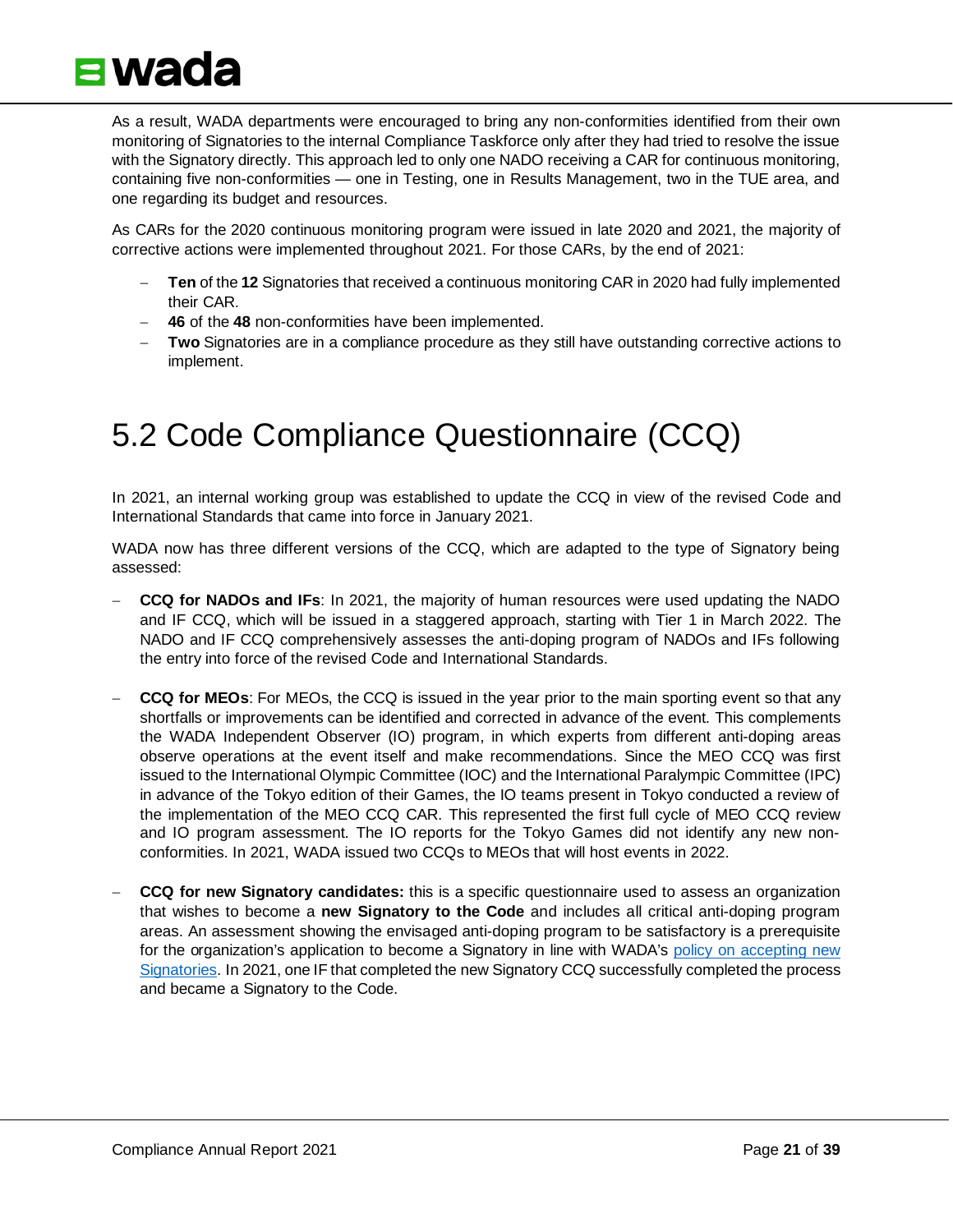### <span id="page-21-0"></span>5.3 Signatory Audit Program

WADA has now conducted **66** Signatory audits since its first audit in December 2016 through to the end of 2021. The list of Signatories audited is on the [WADA website.](https://www.wada-ama.org/en/audits)

The original plan for 2021 was to conduct **18** audits, which included a number of Signatories planned to be audited in 2020, which rolled over into 2021. However, as the pandemic continued to impact the audit program and since the Tokyo Olympic and Paralympic Games were being held, the audit plan for 2021 was reviewed, leading to **13** audits being conducted.

Due to travel and public health restrictions in place at varying levels across the world, all audits conducted up to September 2021 were done virtually. Virtual audits were successfully introduced in 2020 during the pandemic and have the same scope as an in-person audit but consist of the audit team interacting with the Signatory staff via a teleconferencing system. Documentation is requested in advance for the audit team to review and prepare, making the audit more focused on where the potential shortfalls may be. Virtual audits usually take place over 3 to 5 days with shorter sessions on each day to account for time zones and "virtual meeting fatigue." Signatories are to be commended on their cooperation in virtual audits, especially those that often took place outside of normal office hours, either early in the morning or late at night.

From September 2021, of the seven audits conducted, five were done in-person. WADA is very grateful to those auditees who made significant arrangements for in-person audits to be conducted in a safe environment for all of the participants.

In 2021 therefore, of the **13** audits conducted, **eight** were done virtually and **five** were in-person. Of these audits, by the end of 2021:

- − **Eight** audits were conducted on NADOs and **five** on IFs. All winter Olympic sport IFs have been audited in advance of the Beijing 2022 Olympic and Paralympic Games.
- − **Nine** CARs were issued by 31 December 2021. The remaining CARs will be issued in early 2022. For the purpose of the data below, non-conformities from **12** CARs are used as **three** of the **four**  remaining CARs are in the final drafting phase and the number of non-conformities is confirmed.
- − In addition, the full data from 2020 audits is included for analysis. The audit data included in the 2020 Compliance Annual Report only contained six of the eight audits as two CARs had not been drafted at the time the report was written.
- − From the **12** audit CARs from 2021:
	- **273** non-conformities and corrective actions were identified, of which **80** (29%) have been implemented.
	- The range of non-conformities in a CAR was between **four** and **44**, with the average being **22.8**. For NADOs, the range was between **four** and **44** with the average being **23.9**. For IFs, the range was between **ten** and **41** with the average being **20.5**.
- − **Two** NADOs have fully implemented all corrective actions from their 2021 audit CAR.
- − Only **one** auditee (from **six**) audited in 2021 that has an outstanding critical non-conformity upon expiry of the applicable deadlines has entered a compliance procedure.

Due to the fluctuating number of audits conducted annually between 2019 and 2021, and different editions of the applicable Code, the average number of findings is used to compare trends between annual audit findings. For purposes of analysis, WADA conducted 18 audits in 2019, eight in 2020 and 13 in 2021 (of which data from 12 is used).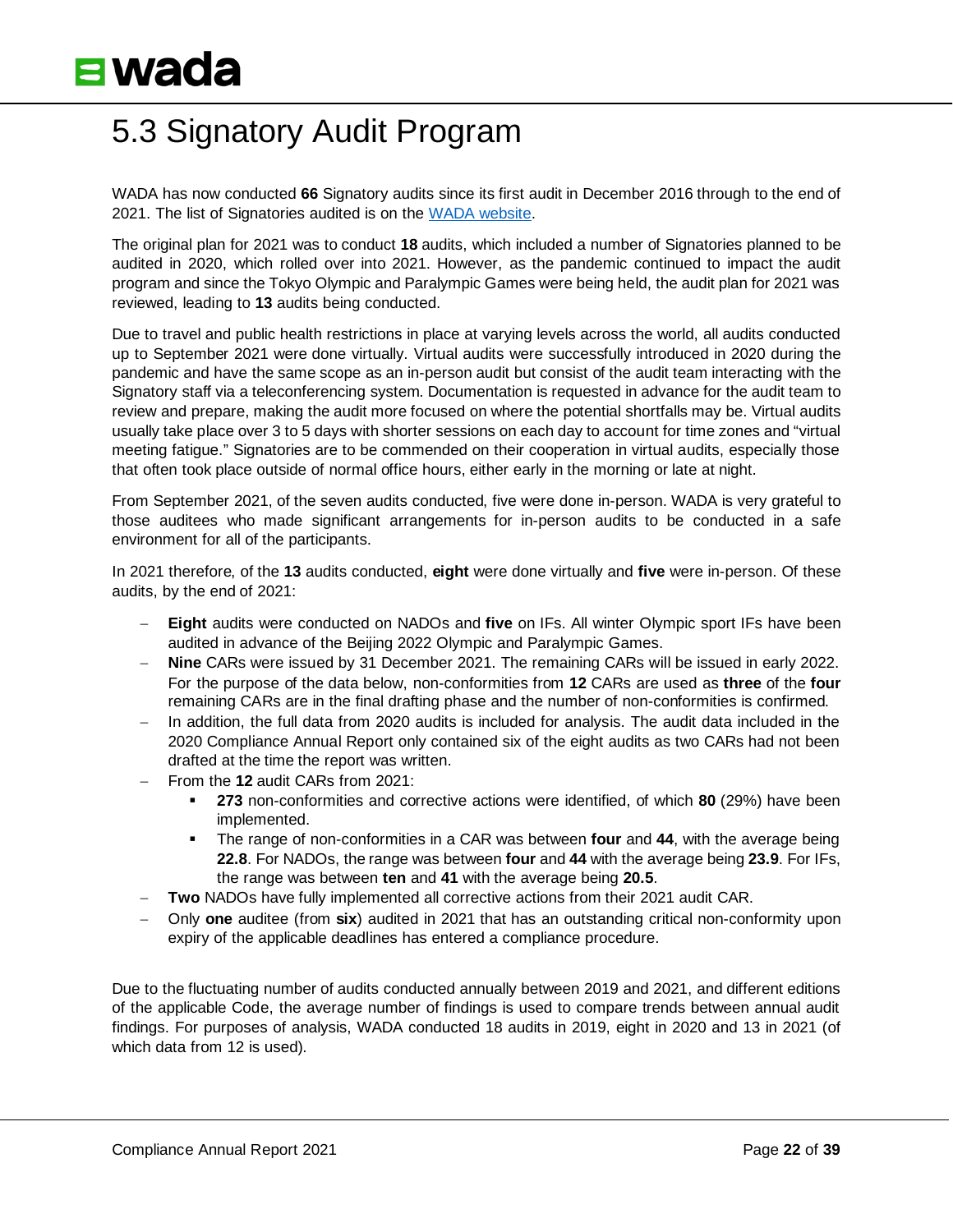

| Year  | IFs:<br><b>Audited</b> | Average<br><b>Findings</b><br>per CAR | <b>NADOS</b><br>Audited | Average<br><b>Findings</b><br>per CAR | Average findings per<br>CAR (IFs and NADOs)<br>combined) | Type of Audits                       |
|-------|------------------------|---------------------------------------|-------------------------|---------------------------------------|----------------------------------------------------------|--------------------------------------|
| 2019  | 6                      | 18.3                                  | 12                      | 23.3                                  | 21.6                                                     | 18 in-person                         |
| 2020  |                        | 18                                    |                         | 26.3                                  | 25.3                                                     | 1 in-person, 2<br>desk and 5 virtual |
| 2021  | 4                      | 20.5                                  | 8                       | 23.9                                  | 22.8                                                     | 5 in-person and 7<br>virtual         |
| Total |                        | 19.1                                  | 27                      | 24.2                                  | 22.7                                                     |                                      |





- − The average number of non-conformities per audit CAR has reduced slightly between 2020 and 2021 from **25.3** to **22.8** (11%).
- − NADOs generate more findings per audit CAR when compared to IFs. Over the period from 2019 to 2021, the average number of findings is 27% higher for NADOs than for IFs (**24.2** findings versus **19.1**).
- − Testing year on year generates the most findings. However, between 2020 and 2021, the number of non-conformities per CAR reduced by 30% on average, from **10.9 to 8.4**, and dropped below 2019's average.
- − The number of Results Management non-conformities per CAR reduced slightly more from **8.1 to 6.2** (31%).
- − The number of TUE non-conformities per CAR increased from **1.5** in 2020 to **2.3** in 2021 (53%). The range of TUE non-conformities was between zero and six.
- − In the area of **Education**, the number of non-conformities per CAR almost tripled from **0.5** to **1.4**. largely due to the introduction of the new International Standard for Education which places more requirements on Signatories. However, five of the 12 auditees registered zero non-conformities for Education due to the existence of an effective Education program.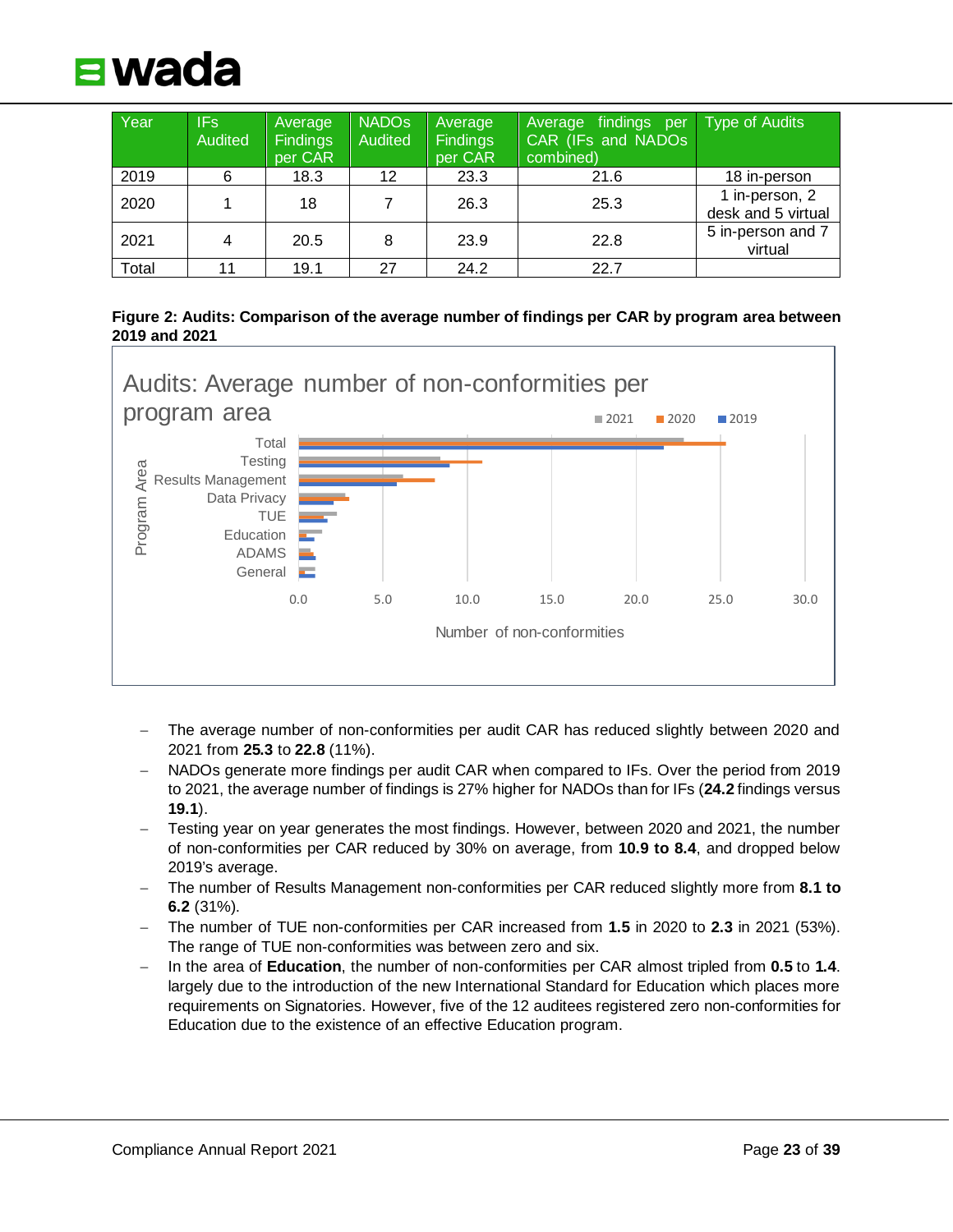

**Figure 3: Audits: Comparison of the average number of findings per CAR, per non-conformity category between 2019 and 2021**



Figure 3 shows that there was a marked reduction in the average number of critical non-conformities per CAR between 2020 and 2021 (44%). High priority non-conformities increased by 11%, indicating a slight year on year increase for this category.





Non-conformities increased slightly for the "all other program areas", mainly due to the increases in high priority Education, TUE and new high priority requirements such as NADO operational independence.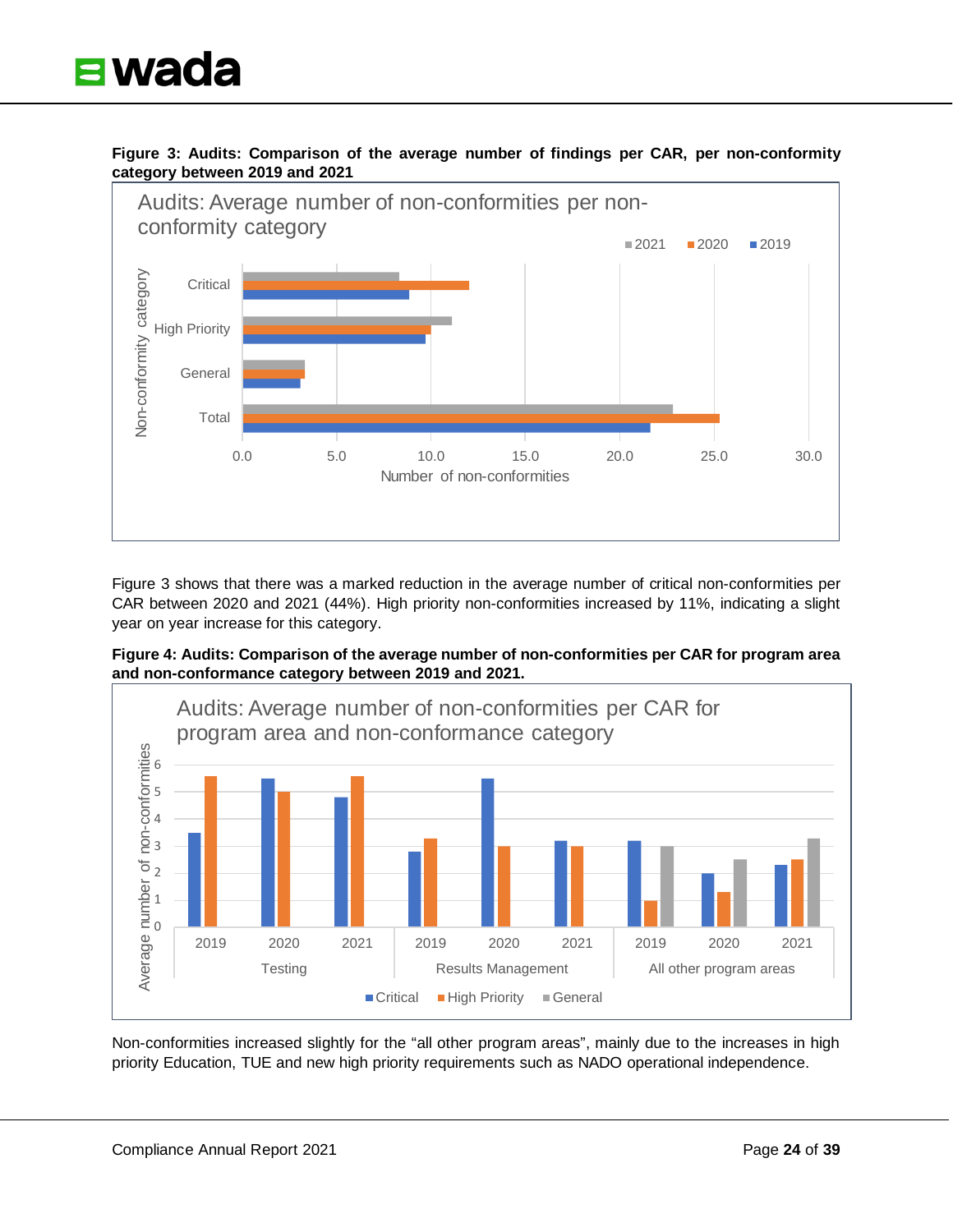

Due to the pandemic, Signatories were able to take advantage of the flexible approach initiated by WADA and of the freezing of deadlines associated with the compliance enforcement procedures. As a result, CARs from audits conducted in 2019 and 2020 continued to be implemented throughout 2021.

The status of the 2019 in-person audits by 31 December 2021 is as follows:

- − **18** audits were conducted in 2019**. 15** CARs have been fully implemented. **Two** CARs have "general" corrective actions outstanding which would not lead to a compliance procedure.
- − **One** NADO is in a compliance procedure (they were originally on the "watchlist" for critical corrective actions and, once resolved, entered a new compliance procedure for one remaining high priority corrective action).
- 97% of corrective actions (377 of 389) are completed.

The status of the 2020 in-person audits by 31 December 2021 is as follows:

- − **Eight** audits were conducted in 2020: **five** virtual, **one** in-person and **two** desk audits.
- − **Two** CARs are fully implemented and **four** CARs have "general" corrective actions outstanding which would not lead to a compliance procedure.
- − **One** NADO was non-compliant for not implementing its CAR and **one** NADO was on the "watchlist."
- 88% of corrective actions are completed (177 of 202).

### <span id="page-24-0"></span>5.4 Compliance Monitoring Program Conclusions

In 2021, evaluation of WADA's compliance monitoring program was based almost solely on data from audits (apart from one CAR as a result of continuous monitoring). Furthermore, the number and type of audits conducted (in-person versus virtual) fluctuated over the last three years and the number of mandatory requirements increased as a result of the introduction of the revised Code and International Standards in 2021. All these factors taken together preclude a robust comparison across the different compliance monitoring programs in 2021.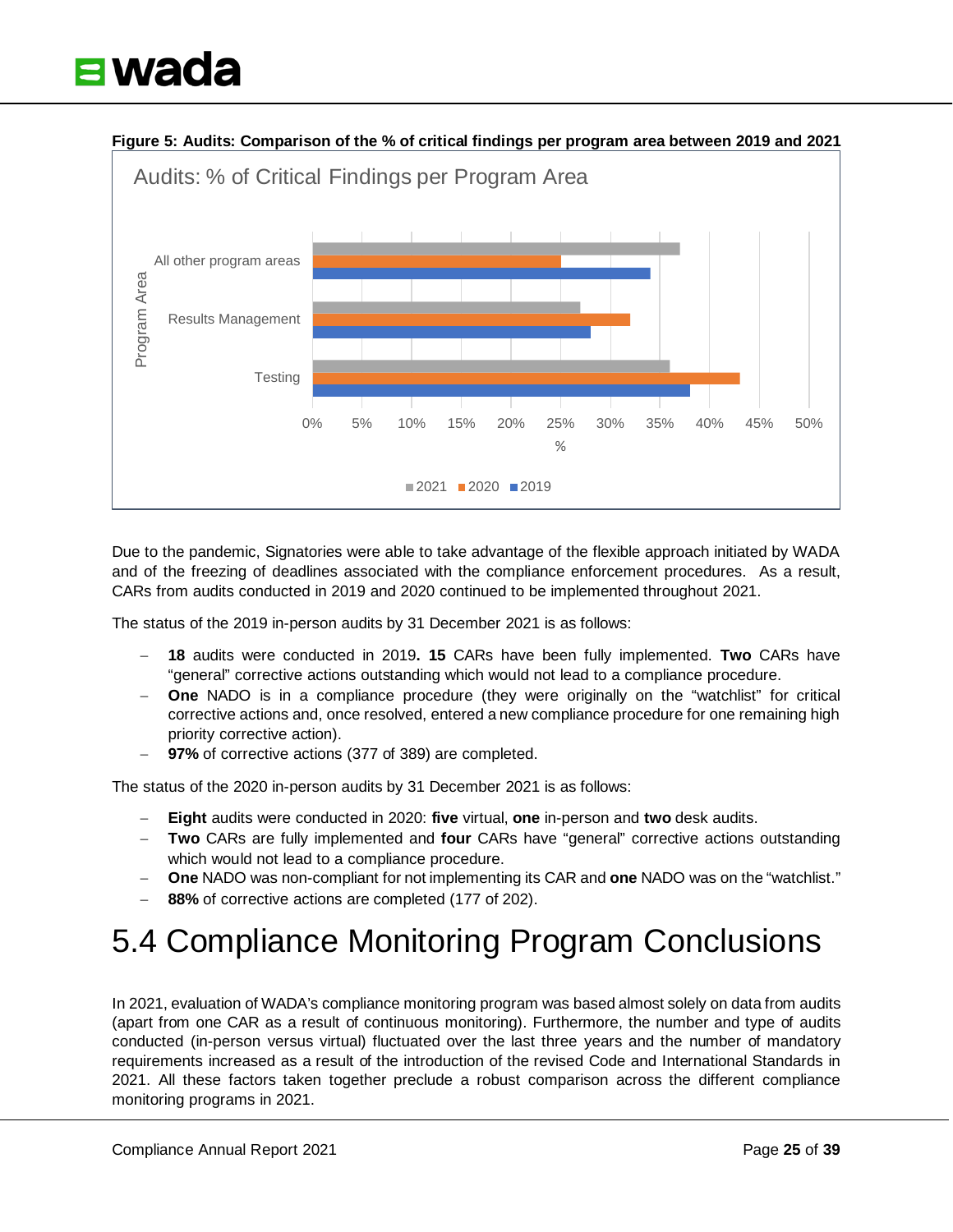

#### **Anti-Doping Program Areas**

- As in previous years, Testing and Results Management contributed the most non-conformities, with Testing generating the most.
- − Between 2020 and 2021 audits, based upon the average number of findings per CAR, Testing and Results Management non-conformities reduced by almost a third.
- − The average number of critical non-conformities per audit CAR also trended downwards. High priority non-conformities did however increase when compared to 2020, maybe as a result of additional high priority requirements with the introduction of new International Standards and NADO operational independence requirements.

#### **New requirements from the revised 2021 Code and International Standards**

- With the introduction of the revised Code in 2021 and the introduction of two new International Standards for Education and Results Management, the number of mandatory requirements contained across WADA's regulatory documents increased. The International Standard for Education is an entirely new Standard while the International Standard for Results Management contained previous requirements of the Code, and new requirements, re-structured into an International Standard.
- The clear processes detailed in the International Standard for Results Management, together with the focus on this program area in the 2020 Compliance Annual Plan through the CISP, could explain the reduction in the average number of findings in audit CARs for Results Management.
- Despite the relatively low absolute numbers, TUE and Education non-conformities increased in 2021. For Education, this resulted from the introduction of the new International Standard for Education that created more mandatory requirements that are assessed at an audit. This does not apply for TUE non-conformities, however, as the requirements are similar in the revised International Standard for Therapeutic Use Exemptions to the previous version. This increase in TUE findings will be monitored in 2022.

#### **Type of Signatory**

- In 2021, NADOs generated more non-conformities when compared to IFs during audits, often as a result of more complex anti-doping programs, covering many sports and disciplines, and more complex national legal frameworks.
- − In 2021, NADOs averaged 23.9 findings per audit CAR and IFs 20.5. In 2019, NADOs averaged 20.3 findings and IFs 18.3 per audit CAR. In 2020, as only one IF was audited, comparative data is not relevant. However, from the seven NADOs audited, the average number of findings per CAR was 26.3. Across the period 2019 to 2021, NADOs averaged 24.2 findings compared to IFs 19.1.
- − IFs continue to benefit from support provided by organizations such as the International Testing Agency (ITA) and NADOs.
- − Of the **18** Signatories either declared non-compliant or watchlisted, **16** were NADOs and **two** were IFs. NADOs required more time to implement corrective actions relating to **13** anti-doping rules cases, **two** audit cases and **one** case for continuous monitoring.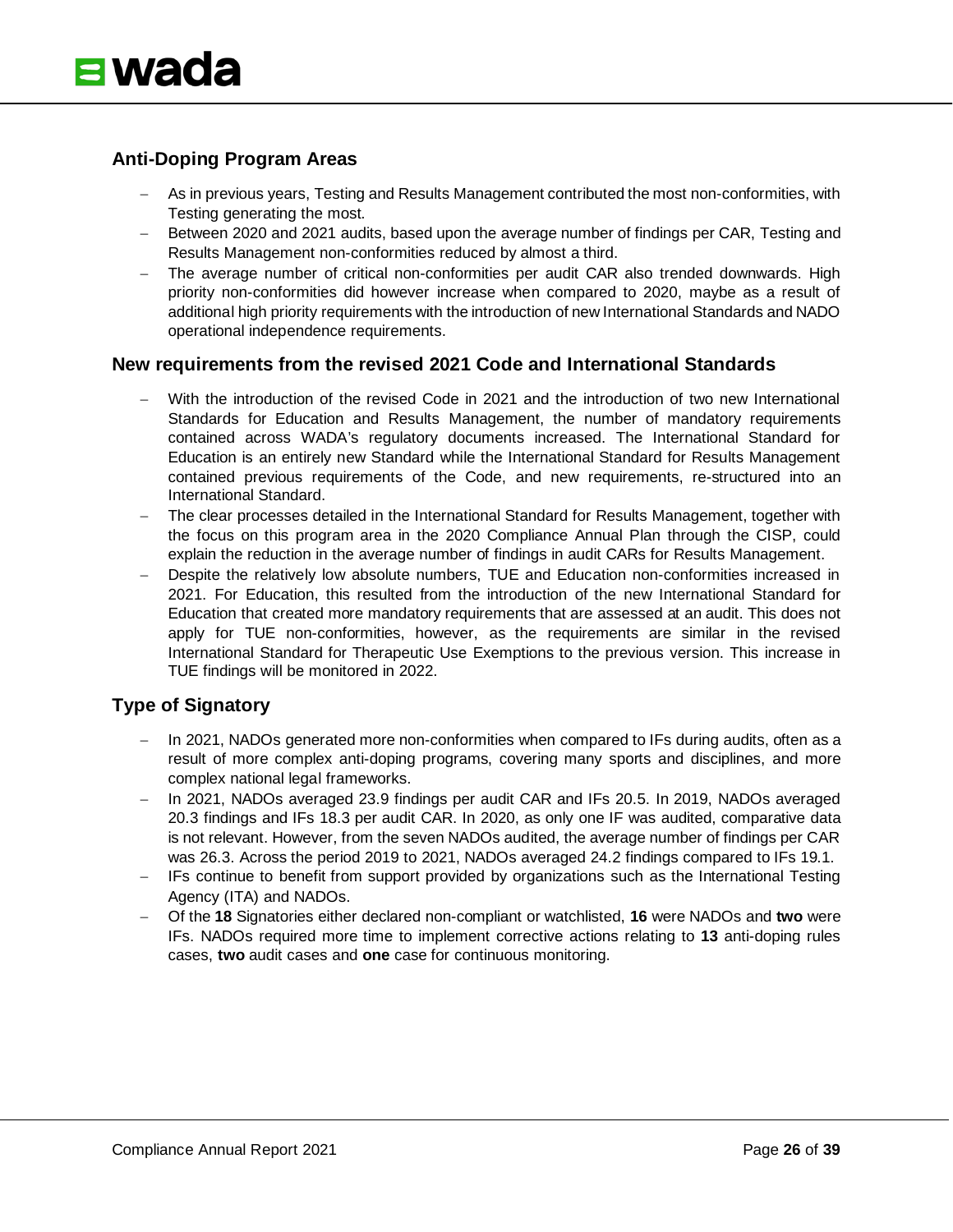### <span id="page-26-0"></span>5.5 Opportunities to Improve

WADA's compliance monitoring programs continue to evolve and mature, although robust comparisons over the last three years are limited by the challenges posed by the pandemic and other factors. However, a number of opportunities to improve the compliance monitoring program have been identified:

- The establishment of the new impact area for Program Development will assist Signatories (NADOs in particular) with their compliance obligations through implementation of key program area projects aimed at improving Signatory capacity and capability. However, time will be needed to see the true impact of new initiatives under this impact area.
- The area of data analytics within WADA will remain on the 2022 Compliance Annual Plan. While some improvements in report generation and analysis for testing have been achieved, these remain resource intensive. New organization-wide data analytics is included in WADA's 2020-2024 Strategic Plan.
- <span id="page-26-1"></span>− WADA's re-organization into a "matrix model" organization has resulted in new operational planning methods including resource allocations and modelling and project management expertise for all strategic projects.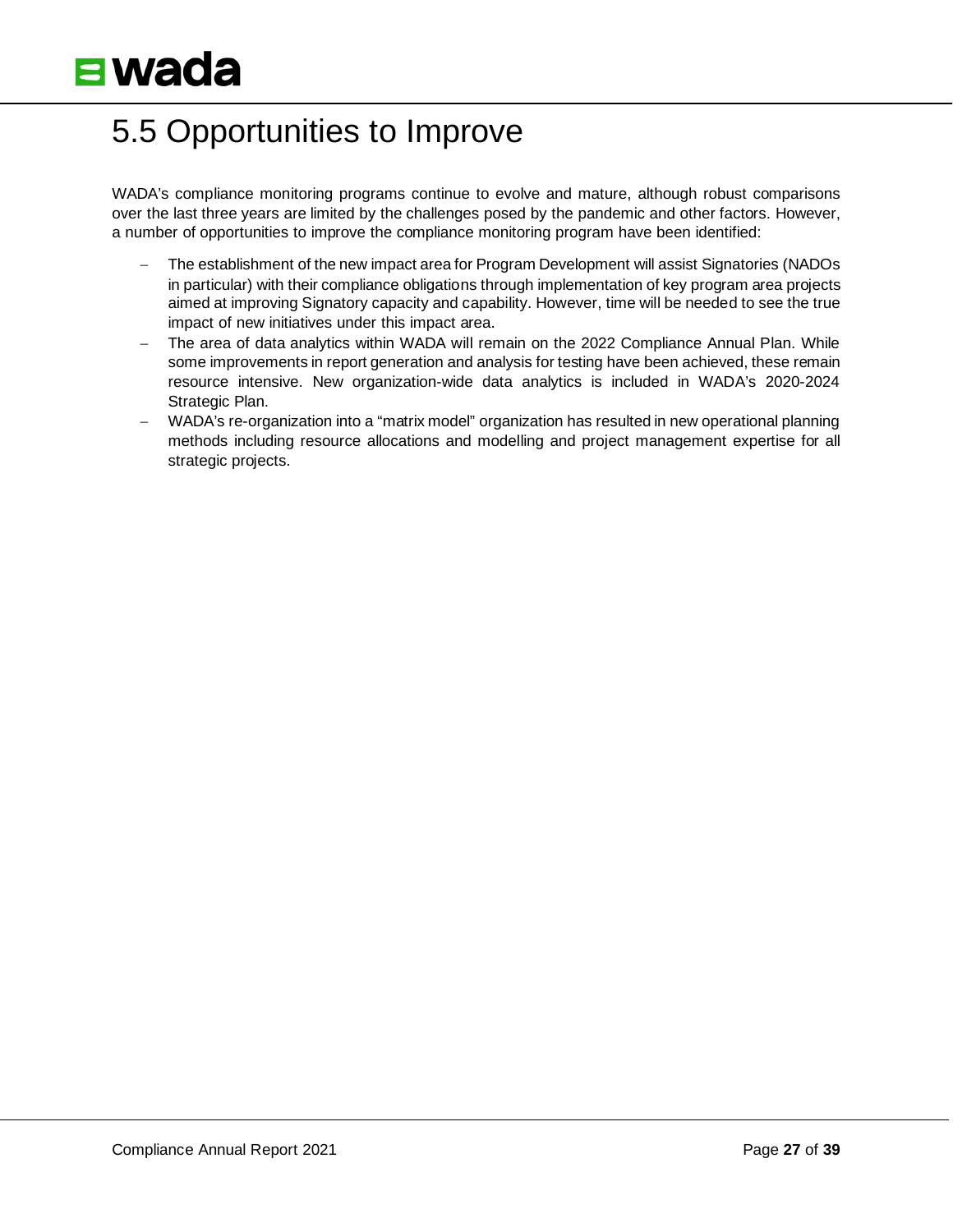

# Anti-Doping Rules

When a revised version of the Code comes into force, all Signatories are required to update their rules accordingly. Since the World Conference on Doping in Sport in November 2019, when the revised Code and International Standards were approved, WADA encouraged all Signatories to start the process of amending their anti-doping rules and/or legislation in order to incorporate the 2021 Code by 1 January 2021. However, at start of 2021, **93** Signatories had not yet drafted/adopted anti-doping rules and/or legislation that were considered in line with the 2021 Code and International Standards. Therefore, all those Signatories received a Corrective Action Report (CAR) on 11 January 2021. Out of those **93** Signatories, **12** were IFs and **81** were NADOs (or National Olympic Committees acting as NADOs) (**22** in Africa, **one** in the Americas, **21** in Asia, **30** in Europe and **seven** in Oceania).

By the expiration of the three-month deadline contained in the CAR, **66** Signatories had completed the corrective action by drafting/adopting anti-doping rules and/or legislation in line with the 2021 Code and International Standards.

On 21 April 2021, a compliance procedure was opened against **27** Signatories (**six** in Africa, **two** in Asia, **15** in Europe and **four** IFs) that had not yet implemented the 2021 Code and International Standards. Out of the **27** Signatories in the compliance procedure, **13** Signatories were able to implement the 2021 Code and International Standards prior to the conclusion of the compliance procedure. As for the remaining Signatories, **three** were declared non-compliant on 7 October 2021 following WADA's Executive Committee meeting of 14 September 2021, while **11** Signatories were placed on the "watchlist" as per [Article 8.4.5](https://www.wada-ama.org/sites/default/files/resources/files/international_standard_isccs_2021.pdf#page=38) of the ISCCS.

Throughout the year, WADA continued to provide regular assistance and guidance to the relevant Signatories in this process, dedicating significant time and resources to facilitate the implementation of the 2021 Code by all Signatories. This included:

- − Virtual meetings;
- − In-person meetings (where possible);
- − Targeted individual assistance to Signatories where needed; and
- − Continuous cooperation programs that WADA has developed with global stakeholders such as the Association of National Olympic Committees (ANOC), the Global Association of International Sports Federations (GAISF), the ITA and the Regional Anti-Doping Organizations (RADOs) to support their respective members or clients in this exercise.

Rules review is a work-intensive activity since WADA must frequently review several versions of the Signatories' draft rules before being able to consider the final draft to be in line with the Code. In this regard, between 1 January 2021 and 31 December 2021, WADA reviewed **504** sets of rules. Some Signatories provided over 10 drafts over a number of months until their rules were deemed to be in line with the Code.

A number of countries have also chosen to implement the Code through domestic legislation, requiring the involvement of their governments, parliaments and/or heads of state. In these cases, which represent less than **10%** of the Signatory NADOs (for both the 2015 and 2021 Code implementation), WADA supported work conducted to amend the relevant legislation in line with the 2021 Code. It should be noted that for all the cases of non-compliance or watchlist regarding NADOs, all had national legislation beyond anti-doping rules.

Throughout 2021, WADA also received anti-doping rules based on the 2021 Code from a number of Major Event Organizations (MEOs). Given the limited jurisdiction of MEOs and the fact that their rules only apply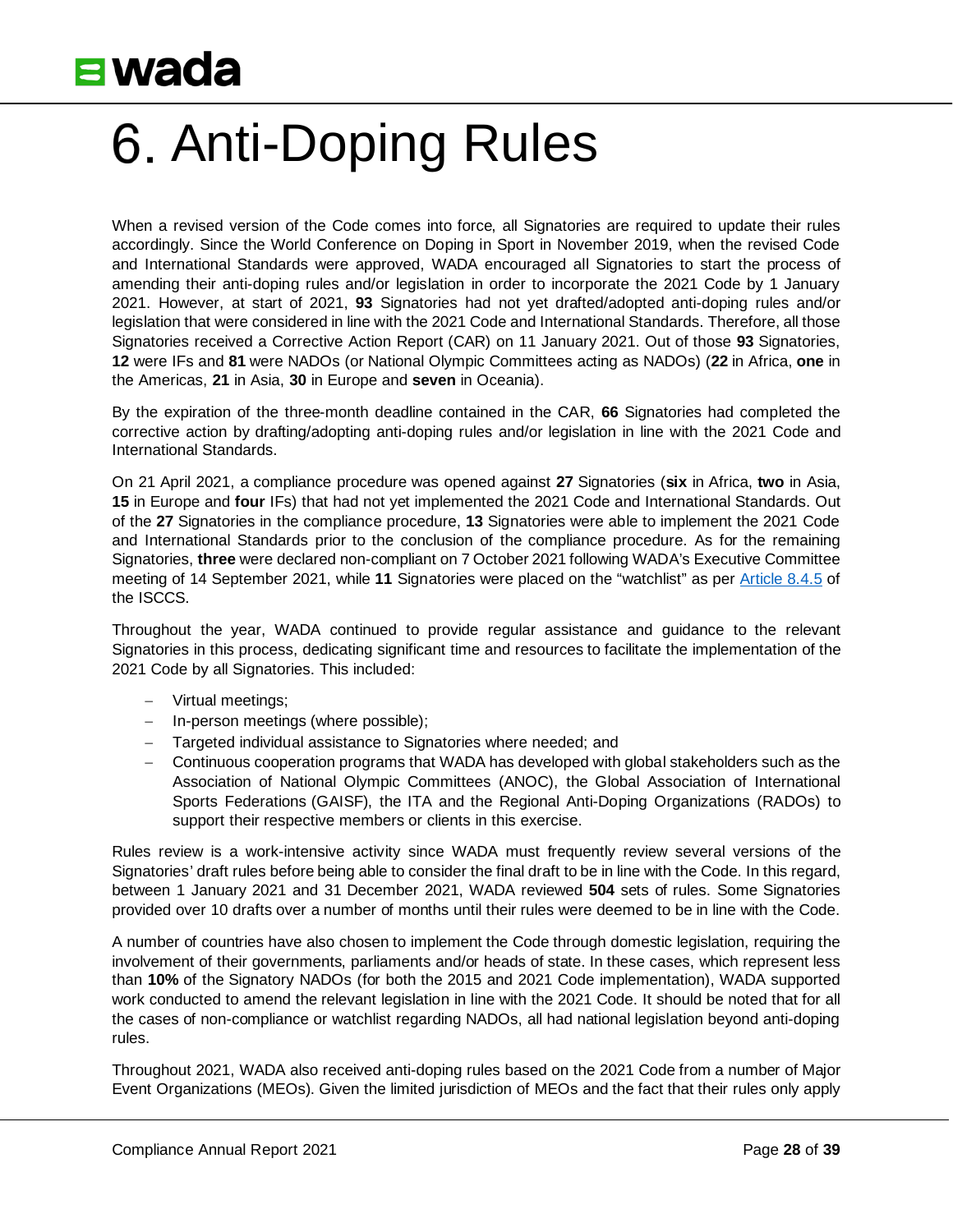

to the period of their specific event, MEOs were not required to have rules in line with the 2021 Code by 1 January 2021.

The rules reviewing process continues to be certified under WADA's compliance monitoring program ISO9001:2015 certification. Based on its ISO process, WADA has to provide feedback to Signatories on the draft rules submitted for review within a maximum of three weeks from the date of receipt. WADA met this objective 99% of the time throughout 2021. This element was crucial in order to maintain momentum in the drafting process for a number of Signatories.

#### **Lessons learned:**

| <b>Lesson Learned</b>                                                                                                                                                                                                                                                                                                                                                                                                                                                                                                                                                                                                                                             | <b>Action Taken</b>                                                                                                                                                                                                                                                                 |
|-------------------------------------------------------------------------------------------------------------------------------------------------------------------------------------------------------------------------------------------------------------------------------------------------------------------------------------------------------------------------------------------------------------------------------------------------------------------------------------------------------------------------------------------------------------------------------------------------------------------------------------------------------------------|-------------------------------------------------------------------------------------------------------------------------------------------------------------------------------------------------------------------------------------------------------------------------------------|
| The volume of rules and/or legislation to review<br>continues to be significant even after a new version<br>of the Code has entered into force, and WADA's<br>resources continue to be stretched, in particular in<br>order to meet the pre-determined timeline for WADA<br>to provide feedback, as per the ISO-certified process.<br>In addition, throughout the year, a number of<br>Signatories that had already drafted rules/legislation<br>in line with the 2021 Code decided to make<br>amendments to those legal instruments or to create<br>new rules. This trend had already been observed in<br>the past in relation to previous versions of the Code. | WADA will continue to ensure that sufficient<br>resources are allocated to this important task.<br>Furthermore, cooperation in this area with other<br>organizations such as GAISF, ANOC, ITA and<br>the RADOs remains crucial in order to facilitate<br>this task for Signatories. |
| As it appears from the figures outlined above,<br>throughout the year, the issuance of CARs and the<br>opening of compliance procedures have resulted in a<br>acceleration of the<br>drafting/adoption<br>strong<br>processes in cases where the 2021 Code had not yet<br>been implemented in the Signatory's legal system.                                                                                                                                                                                                                                                                                                                                       | In relation to the implementation of the Code in<br>legal systems, WADA will continue to ensure that<br>the processes established by the ISCCS are<br>promptly implemented when needed.                                                                                             |
| Implementing the mandatory provisions of the Code<br>in the internal legal systems continues to be a<br>challenging exercise for some Signatories, and a<br>considerable amount of time is sometimes required<br>before a final draft is fully in line with the Code. In<br>some cases, the adoption process, which only starts<br>once the draft is declared to be in line with the Code,<br>can also be time-consuming. Compared to the 2015<br>Code, more countries required more time to adopt<br>and implement the necessary legislation in relation to<br>the 2021 Code.                                                                                    | WADA will continue to stress the importance for<br>Signatories to allocate sufficient time and<br>resources to this task and to alert them that<br>despite the guidance and assistance provided by<br>WADA, this task can be very time-consuming.                                   |
| As already observed in 2020, based on the feedback<br>provided by Signatories, the COVID-19 pandemic did<br>not appear to be a reason for the delays they<br>experienced in some cases. On the contrary, a<br>number of Signatories continued to indicate in 2021<br>that the suspension or reduction of some of their<br>activities (e.g., reduced testing) had in fact resulted<br>in additional time and resources being allocated to<br>the rules drafting exercise. The only exception to this<br>concerned the very few Signatories that adopted<br>legislation through a parliamentary process (which,<br>for some, was delayed by the COVID-19 pandemic). | WADA will continue to ensure that appropriate<br>assistance and guidance is provided to all<br>Signatories in this exercise and to provide<br>individualized assistance to the few Signatories<br>requiring<br>amendments<br>their<br>domestic<br>to<br>legislation.                |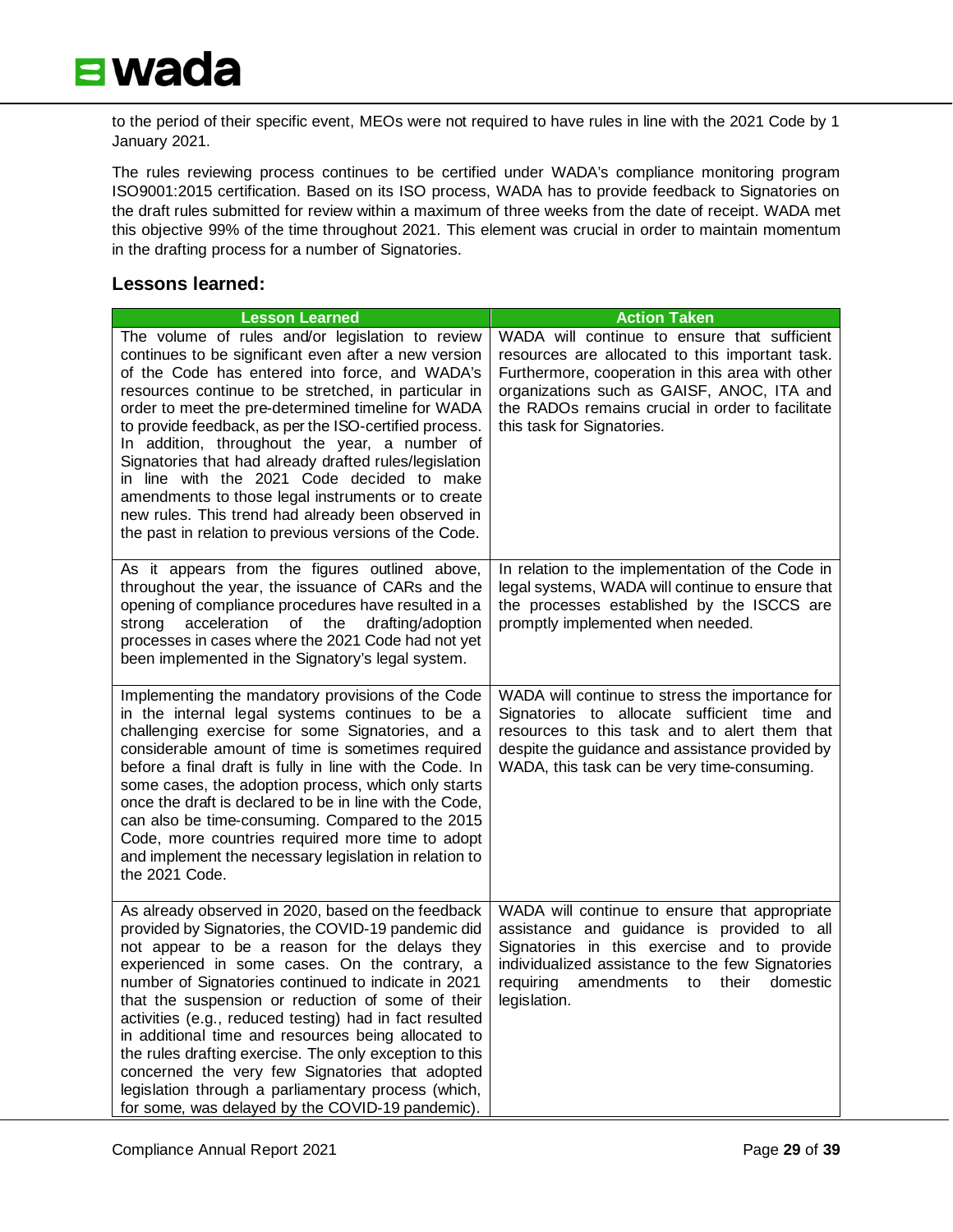

| <b>Lesson Learned</b>                                    | <b>Action Taken</b>                                  |
|----------------------------------------------------------|------------------------------------------------------|
| As already observed in previous years, one area of       | WADA will continue to remind Signatories of the      |
| concern relates to Signatories that provided a final     | need to provide drafts for review prior to the       |
| draft of their rules and/or legislation in line with the | beginning of the internal process leading to their   |
| Code and then, during the adoption process, made         | formal adoption and, following                       |
| non-compliant amendments without informing               | WADA's                                               |
| WADA. Because of this practice, a number of non-         | confirmation that the drafts are in line, to consult |
| compliant rules and/or legislation were adopted and      | WADA on every amendment considered during            |
| had to be amended.                                       | the adoption process.                                |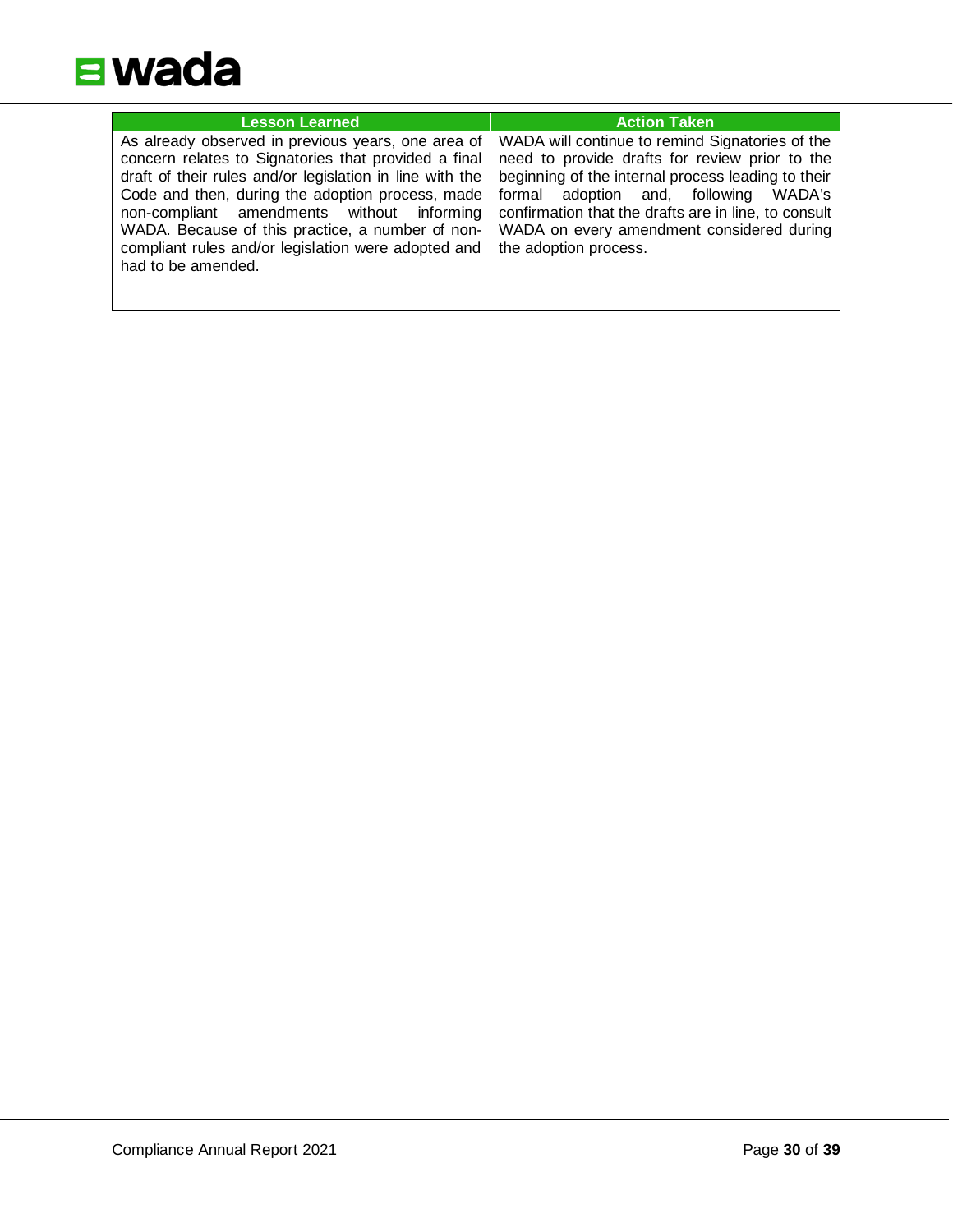# <span id="page-30-0"></span>7. Compliance Investigations Section (CIS)

The newly created CIS started its work in November 2020 for a project period of three years. An investigator, an intelligence analyst, and a confidential information manager (who is part of WADA's Confidential Information Unit) were recruited and working procedures put in place.

The CIS developed working procedures, prioritization matrices and an investigation approval chart in line with the Intelligence & Investigations (I&I) Department`s policies and standards.

As part of the I&I Department, the CIS investigates independently and cooperates closely with the Compliance Task Force and the Compliance Review Committee.

The CIS attends internal Compliance Taskforce meetings and collaborates closely with members of both the Compliance Rules and Standards and the Testing departments. The CIS has responded to a number of requests from the Compliance Taskforce to research potential compliance issues, through interviewing Signatory staff, prior to reporting back on its findings.

Despite a staffing deficit in 2021, the CIS was able to initiate and support several compliance-related investigations. The CIS also provided support to the audit program and opened seven compliance case files, three of which led to operations: Operation Hercules (Ukrainian NADO), Operation Arrow (Hungary NADO and International Weightlifting Federations), and Operation Echo (UK NADO). As a result of these investigations, one fast-track compliance procedure was opened against the Ukrainian NADO.

WADA's Confidential Information Unit, the entity responsible for running and assessing WADA's Speak Up! Program, received 149 allegations in 2021. 32 (21%) of these allegations related to compliance. Of those 32, following an initial prioritization assessment, seven were investigated by the CIS as mentioned above. The remaining 25 allegations were sent to relevant organizations to investigate or referred to the Compliance Taskforce for information.

<span id="page-30-1"></span>At the end of 2021, the CIS was involved in three active confidential compliance investigations.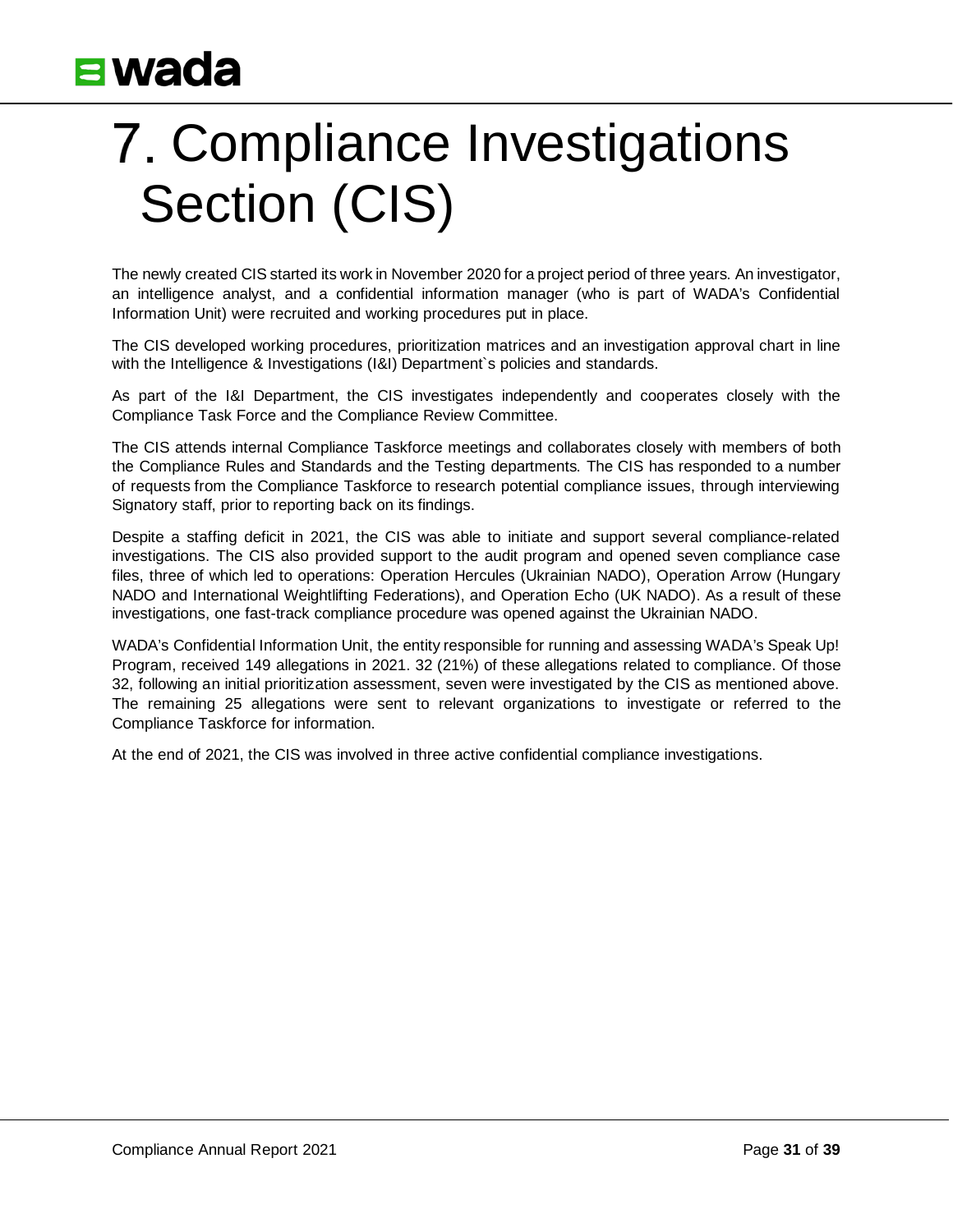# 8. Code Compliance (Enforcement) Procedures

When non-conformities are identified, the objective is to assist Signatories through dialogue and support in order to correct their non-conformities and ultimately achieve and maintain compliance with the Code. Declaring Signatories non-compliant is a last resort, as per the ISCCS.

However, if a Signatory does not correct its non-conformities within set timeframes as per the ISCCS, WADA's internal Compliance Taskforce launches an enforcement procedure (compliance procedure), giving the Signatory written notice that a non-conformity has not been corrected and a new timeframe (of up to three months) to correct it.

If the matter is not satisfactorily addressed by the Signatory within this new timeframe, the case is referred by the Compliance Taskforce to the CRC, which may recommend to WADA's Executive Committee that the Signatory be sent a formal notice alleging that it is non-compliant with the requirements of the Code and/or the International Standards.

At its meeting of 17 and 18 February 2021, after reviewing global anti-doping programs and compliance activity from Signatories during the continuing COVID-19 pandemic, the CRC decided to resume compliance procedures for Signatories that still had outstanding corrective actions. This information was communicated to stakeholders on 22 February 2021. Compliance procedures had been suspended in March 2020 upon recommendation of the CRC.

This resulted in an unprecedented number of compliance procedures being opened in 2021.

More precisely, **53** compliance procedures, related to both the implementation of the Code in domestic legal systems and the compliance of the anti-doping programs implemented by Signatories, were opened in 2021.

Of these **53** procedures:

- − **Five** were still pending at the end of 2021.
- 32 Signatories received a referral letter that their case would be reviewed by the CRC at its next meeting as the three-month compliance procedure had expired;
	- **10** of these Signatories, which were all NADOs, resolved their compliance issue prior to the CRC meeting.
	- **22** cases were reviewed by the CRC (**17** NADOs and **five** IFs).
- − **20** procedures involving **18** Signatories concluded with **five** Signatories being declared noncompliant by WADA's Executive Committee on 7 October 2021 and **13** Signatories being placed on the "watchlist".
- − Of the **18** Signatories either declared non-compliant or watchlisted, **16** were NADOs and two were IFs, suggesting that NADOs required more time to implement corrective actions. **13** of these cases related to anti-doping rules, **two** to audit cases and **one** resulted from continuous monitoring.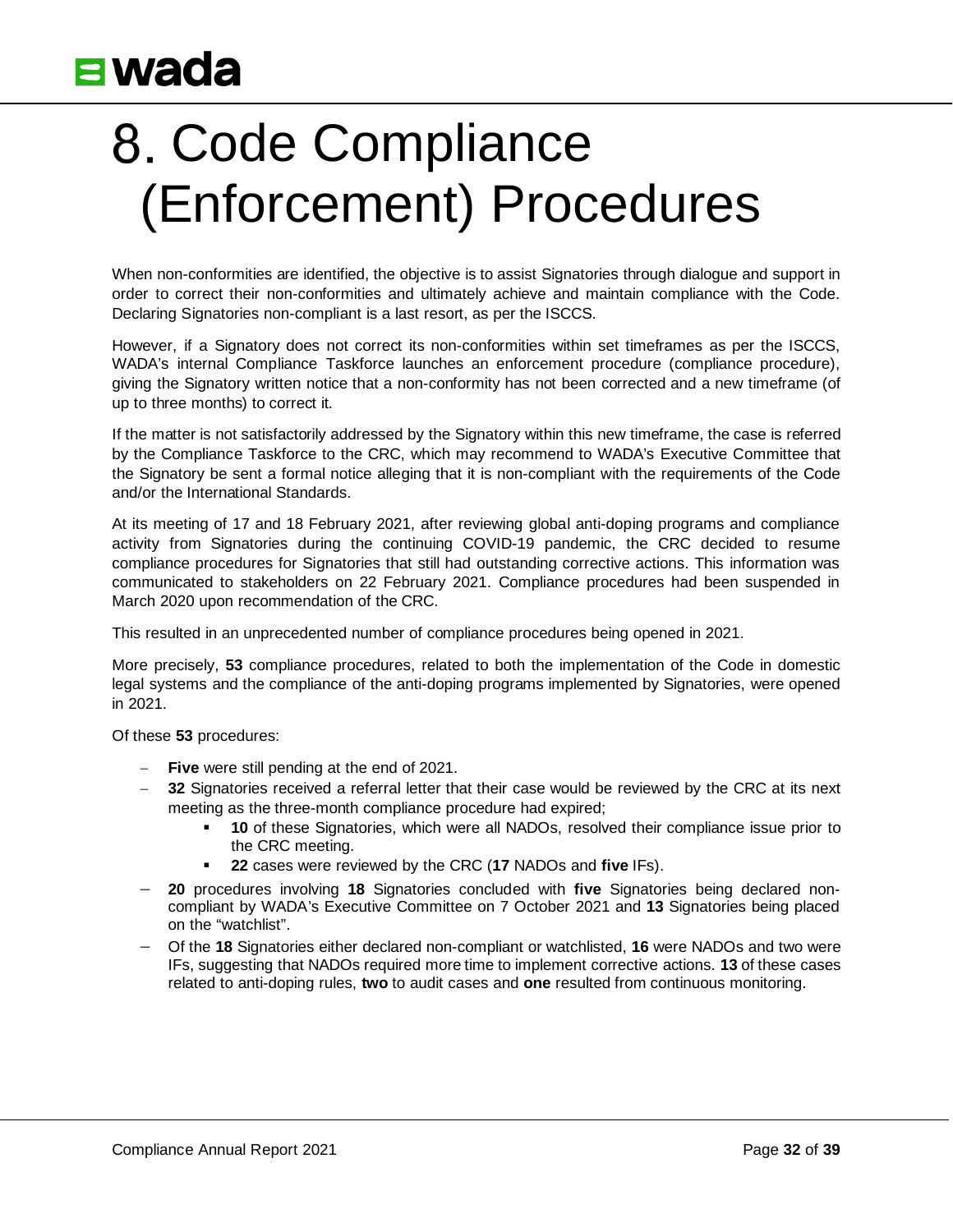#### **Lessons learned:**

| <b>Lesson Learned</b>                                                                                                                                                                                                                                                                                                                                                                                                                                                                                                                               | <b>Action Taken</b>                                                                                                                                                                                                                                                                                                                                                                                                                                                                                                                                                                    |
|-----------------------------------------------------------------------------------------------------------------------------------------------------------------------------------------------------------------------------------------------------------------------------------------------------------------------------------------------------------------------------------------------------------------------------------------------------------------------------------------------------------------------------------------------------|----------------------------------------------------------------------------------------------------------------------------------------------------------------------------------------------------------------------------------------------------------------------------------------------------------------------------------------------------------------------------------------------------------------------------------------------------------------------------------------------------------------------------------------------------------------------------------------|
| In 2020, following the suspension of compliance<br>procedures due to the pandemic, a number of<br>Signatories did not progress the implementation of<br>corrective actions to the extent that could have been<br>expected, despite continuous support from WADA.                                                                                                                                                                                                                                                                                    | resumption of the<br>Following<br>compliance<br>procedures in February 2021, the vast majority of<br>Signatories were able to implement the relevant<br>corrective actions and avoid being declared non-<br>compliant. WADA continued to prioritize dialogue<br>and support in order to correct non-conformities<br>and ultimately achieve and maintain compliance<br>with the Code, WADA will continue to ensure that<br>the processes established by the ISCCS are<br>promptly implemented in relation to Signatories<br>that do not fully implement the Code in a timely<br>manner. |
| The combination of the resumption of compliance<br>procedures in February 2021 after almost one year<br>of freezing and the high number of procedures<br>related to the implementation of the 2021 Code in<br>domestic legal systems created an unprecedented<br>and exceptional situation where WADA had to deal<br>with a very high number of cases at the same time.<br>As a result, WADA's resources were stretched in<br>order to meet the pre-determined timelines and<br>requirements set by the ISCCS in relation to pending<br>procedures. | While it is unlikely that a similar situation will<br>happen again in the future (i.e., having at the<br>same time a new version of the Code entering<br>into force and exceptional measures in place due<br>to a global pandemic), WADA will have to ensure<br>that resources continue to be available. The<br>sustainability of the system is likely to be tested<br>again from the second part of 2022 on, as a result<br>of the issuance of the CCQ in the first part of<br>2022 to a first batch of Signatories and the<br>assessment of their responses.                         |
| As evidenced by the RUSADA case, the possibility<br>provided in the ISCCS for Signatories to dispute<br>allegations of non-compliance to CAS can create<br>substantial extra costs for WADA and these costs are<br>not easily quantifiable in advance.                                                                                                                                                                                                                                                                                              | WADA will continue to be flexible in its budget<br>and resource allocation and to ensure a<br>contingency budget is in place for potential CAS<br>appeals related to compliance.                                                                                                                                                                                                                                                                                                                                                                                                       |
| The high number of compliance procedures opened<br>or pending in 2021 confirmed the effectiveness of the<br>processes set in the ISCCS, where WADA is not the<br>judge but a party to the case, at the same level as the<br>other party which is the relevant Signatory. The<br>experience in implementing the ISCCS has also<br>allowed WADA to identify certain adjustments that<br>could be made to the ISCCS, in order to further<br>strengthen it.                                                                                             | WADA gathers from experience that the<br>procedure set by the ISCCS is solid and<br>effective. That being said, WADA will want to<br>make certain adjustments that could further<br>strengthen the ISCCS.                                                                                                                                                                                                                                                                                                                                                                              |
| As evidenced in particular by the RUSADA case, the<br>the<br>implementation<br>of<br>monitoring<br>of<br>the<br>consequences<br>non-compliance<br>other<br>of<br>by<br>Signatories can be a very time-consuming activity for<br>WADA staff.                                                                                                                                                                                                                                                                                                         | WADA will continue to ensure that sufficient<br>human resources are allocated to this task.                                                                                                                                                                                                                                                                                                                                                                                                                                                                                            |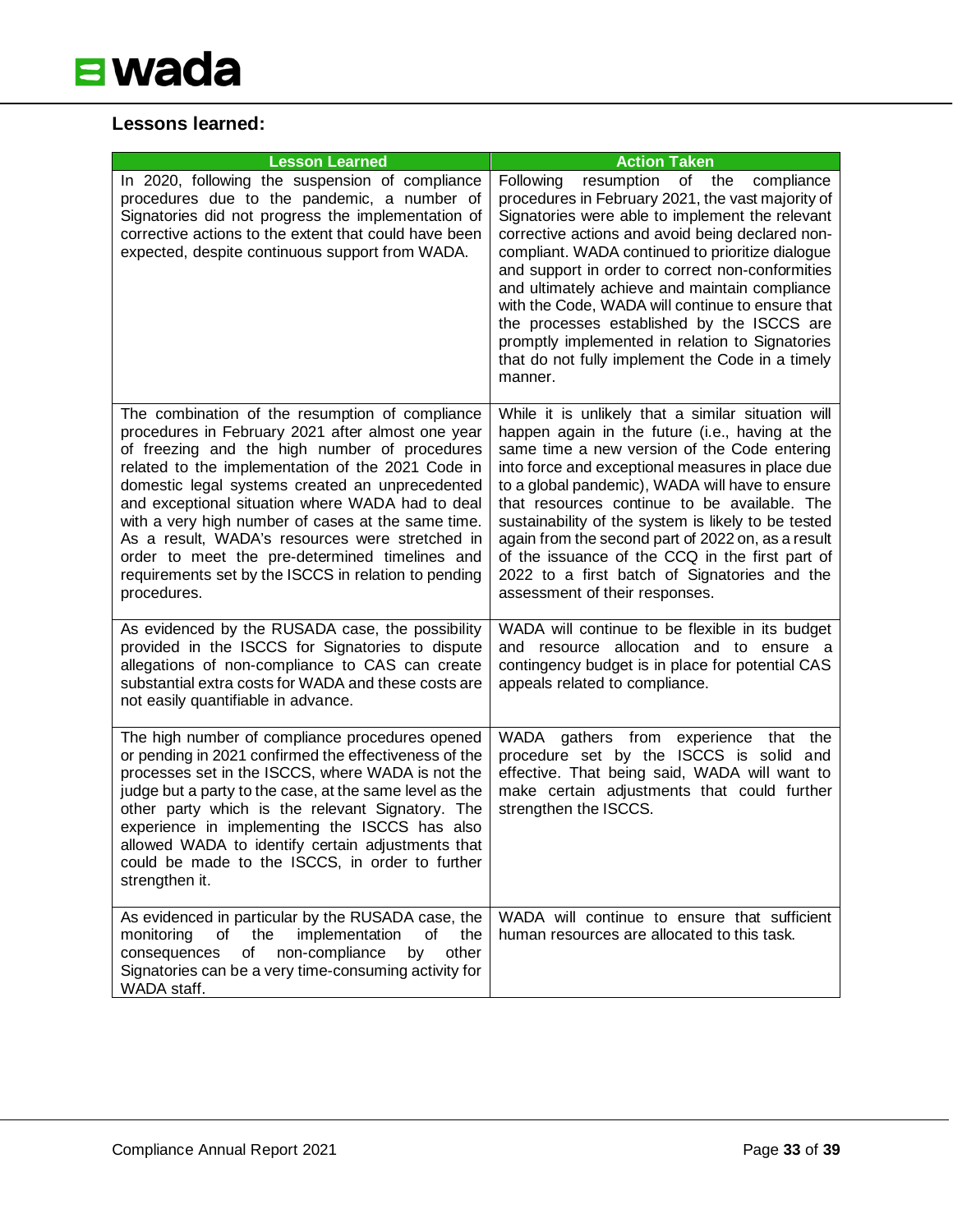# <span id="page-33-0"></span>9. Risk Management

Risk management was identified in the 2020 Compliance Annual Plan and rolled over into the 2021 Compliance Annual Plan. In line with its Strategic Plan, WADA undertook a corporate level risk assessment and business continuity project in 2021 and following the completion of this, using the same organization, the project to develop a compliance risk management system started in November 2021. This project will continue into 2022 and will include the creation of a risk management system that better identifies and anticipates risk as well as ongoing review and mitigation strategies to minimize risk.

Throughout 2021, risks identified in 2020 continued to be monitored and new risks were identified through the work of the Compliance Taskforce and the CRC. Mitigating action was taken through WADA's operations, and its effectiveness is summarized below:

| <b>Risk</b>                                                                                                                                                            | <b>Mitigating Action taken</b>                                                                                                                                                                                                                                                                                                                                                                         | <b>Effectiveness</b>                                                                                                                                                                                                                                                                                                                                                                                                                                                                                                          |
|------------------------------------------------------------------------------------------------------------------------------------------------------------------------|--------------------------------------------------------------------------------------------------------------------------------------------------------------------------------------------------------------------------------------------------------------------------------------------------------------------------------------------------------------------------------------------------------|-------------------------------------------------------------------------------------------------------------------------------------------------------------------------------------------------------------------------------------------------------------------------------------------------------------------------------------------------------------------------------------------------------------------------------------------------------------------------------------------------------------------------------|
| monitoring<br>Compliance<br>has<br>limited capacity to uncover<br>sophisticated doping programs<br>such as those that occurred in<br>Russia and in weightlifting.      | WADA's<br>ା&।<br>department,<br>complemented by the CIS, is<br>now established<br>with<br>high<br>quality<br>investigations<br>and<br>reporting structures.                                                                                                                                                                                                                                            | The CIS attends and participates in<br>the Compliance Taskforce and has<br>contributed significantly to audits<br>investigations.<br>and<br>Seven<br>compliance case files have been<br>opened in 2021.                                                                                                                                                                                                                                                                                                                       |
| COVID-19<br>The<br>pandemic<br>impact on testing programs<br>might lead to doping havens<br>being established in countries<br>where no testing is taking place.        | WADA's<br>Testing<br>Strategic<br>Expert<br>Advisory<br>Group<br>(STEAG) has continued to meet<br>develop<br>and<br>safe<br>testing<br>guidance advice to Signatories.<br>WADA also worked alongside<br>stakeholders such as the ITA as<br>part of the pre-Tokyo and<br>Beijing<br>Olympic<br>Games<br>Taskforces to<br>identify<br>and<br>address<br>anti-doping<br>testing<br>gaps across the world. | Testing levels in 2021 returned to<br>pre-pandemic levels.                                                                                                                                                                                                                                                                                                                                                                                                                                                                    |
| The<br>high<br>number of non-<br>compliance cases in 2021 could<br>lead to resource challenges in<br>WADA and Signatories, and the<br><b>ISCCS</b> could be undermined | WADA's<br>structure<br>re-<br>organization provided greater<br>focus on compliance activities.                                                                                                                                                                                                                                                                                                         | The effectiveness of WADA's re-<br>organization and its impact<br>on<br>compliance<br>activities<br>will<br>be<br>assessed throughout 2022.<br>The<br>role<br>of the<br>Compliance<br>Taskforce to coordinate, discuss<br>and allocate resources accordingly<br>became even more effective in<br>2021.<br>In 2021, no Signatory declared non-<br>compliant appealed their case to<br>CAS, which can be seen as a<br>measure that the ISCCS is robust<br>and effective in dealing with cases<br>of non-compliance and that the |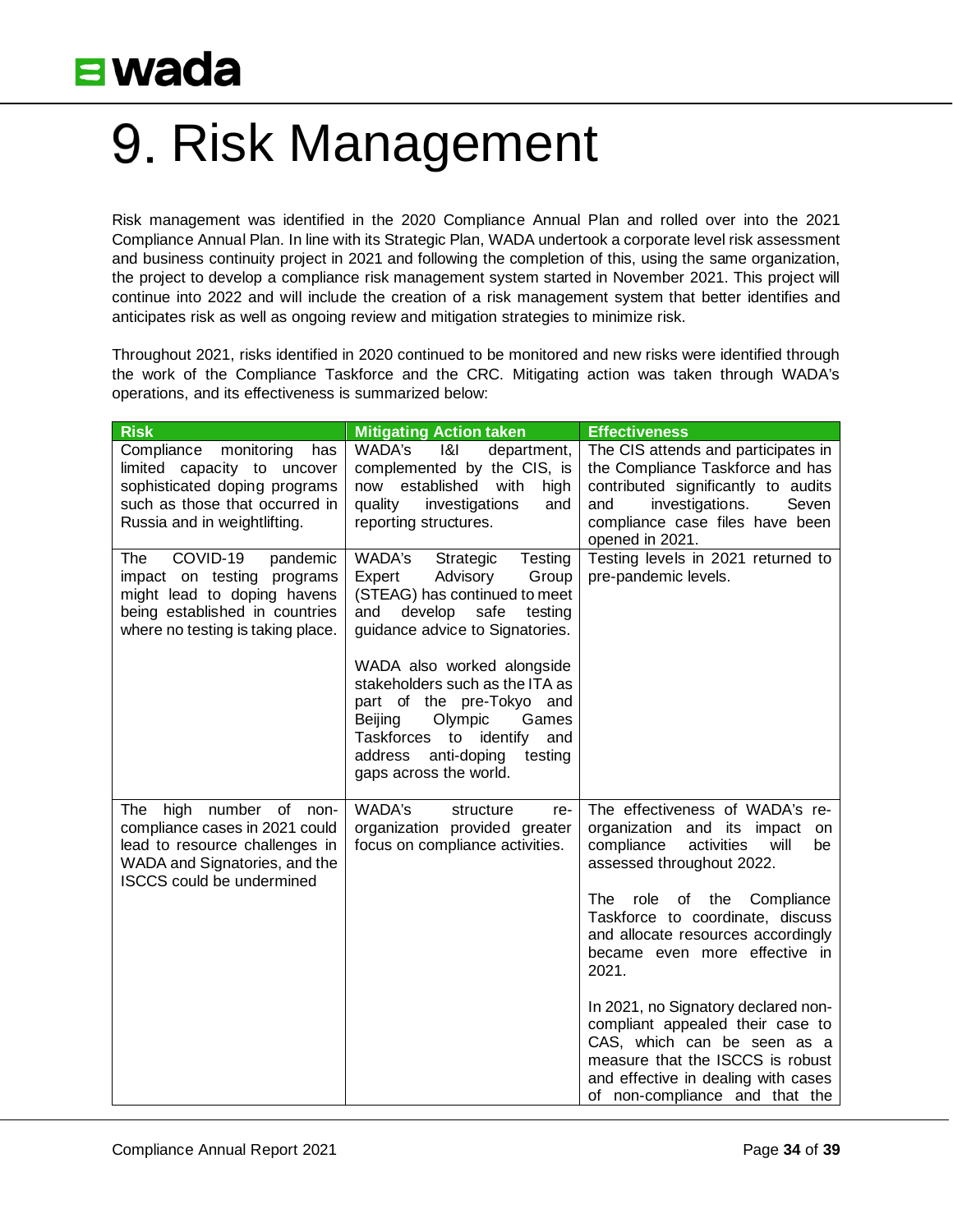

| <b>Risk</b>                                                                                                                                                       | <b>Mitigating Action taken</b>                                                                                                                                                                                                                                                                                                                                          | <b>Effectiveness</b>                                                                                                                                                                                                                                                                                                                                                                                                                                                                                                                                                                                                                                                                                         |
|-------------------------------------------------------------------------------------------------------------------------------------------------------------------|-------------------------------------------------------------------------------------------------------------------------------------------------------------------------------------------------------------------------------------------------------------------------------------------------------------------------------------------------------------------------|--------------------------------------------------------------------------------------------------------------------------------------------------------------------------------------------------------------------------------------------------------------------------------------------------------------------------------------------------------------------------------------------------------------------------------------------------------------------------------------------------------------------------------------------------------------------------------------------------------------------------------------------------------------------------------------------------------------|
| implementation of the<br>The<br>RUSADA CAS case could lead<br>to resource challenges<br>in.                                                                       | WADA created two internal<br>working groups to monitor the<br>implementation of the CAS                                                                                                                                                                                                                                                                                 | ISCCS was correctly implemented<br>by WADA, the CRC and the<br>Executive Committee.<br>The Russia case continues to have<br>a major impact on WADA's and<br>Signatories'<br>resources.                                                                                                                                                                                                                                                                                                                                                                                                                                                                                                                       |
| <b>WADA and Signatories</b>                                                                                                                                       | decision by Signatories and<br>RUSADA itself. The workload of<br>these two working groups, in<br>particular the one monitoring<br>the implementation of the CAS<br>decision by Signatories, was<br>unprecedented<br>and<br>under-<br>estimated. Additional resources<br>were identified and procedures<br>implemented to ensure this<br>important task was prioritized. | Implementing the CAS decision has<br>been a challenge, in particular for<br>Signatories with events in Russia.<br>All IFs and MEOs have been<br>contacted to ensure they met the<br>CAS decision requirements and in<br>most cases, non-conformities were<br>amicably.<br>resolved<br>However,<br>WADA did have to initiate four fast<br>track<br>compliance<br>procedures<br>against Signatories that did not act<br>WADA's<br>requests<br>for<br>on<br>amendments in their actions. Three<br>were successfully closed and one<br>was open at the end of the year.<br>These two working groups will<br>continue their work throughout<br>2022 and it is anticipated that<br>efficiency savings will be made |
| Signatories,<br>in<br>particular                                                                                                                                  | Creation of a new impact area                                                                                                                                                                                                                                                                                                                                           | through lessons learned in 2021.<br>Projects<br>initiated for Results                                                                                                                                                                                                                                                                                                                                                                                                                                                                                                                                                                                                                                        |
| NADO <sub>s</sub> ,<br>maintaining<br>fully<br>compliant anti-doping programs<br><b>CAR</b><br>after a<br>has<br>been<br>completed.                               | in WADA's re-organization to<br>focus<br>Program<br>on<br>Development, with a particular<br>focus on NADOs in<br>key<br>program areas.                                                                                                                                                                                                                                  | Management and TUEs in 2021,<br>and Testing in 2022, to provide<br>additional support and resources to<br>NADOs in developing their anti-<br>doping programs.                                                                                                                                                                                                                                                                                                                                                                                                                                                                                                                                                |
|                                                                                                                                                                   |                                                                                                                                                                                                                                                                                                                                                                         | Signatories also benefited from<br>GLDF training programs and CISP<br>resources on ADEL with critical<br>non-conformities in Testing and<br>Results Management reducing in<br>2021's<br>compliance<br>monitoring<br>program.                                                                                                                                                                                                                                                                                                                                                                                                                                                                                 |
| Signatories with no anti-doping<br>rules in place at the start of<br>2021 have no legal basis to<br>implement the 2021 Code and<br><b>International Standards</b> | <b>WADA</b><br>provided<br>significant<br>resources and focus to assist<br>those Signatories that still did<br>not have anti-doping rules<br>adopted and in line with the<br>2021 Code.                                                                                                                                                                                 | At the start of 2021, 93 Signatories<br>did not have anti-doping rules in<br>place. By the end of 2021, one<br>Signatory had been declared non-<br>compliant and eight were on the<br>watchlist.                                                                                                                                                                                                                                                                                                                                                                                                                                                                                                             |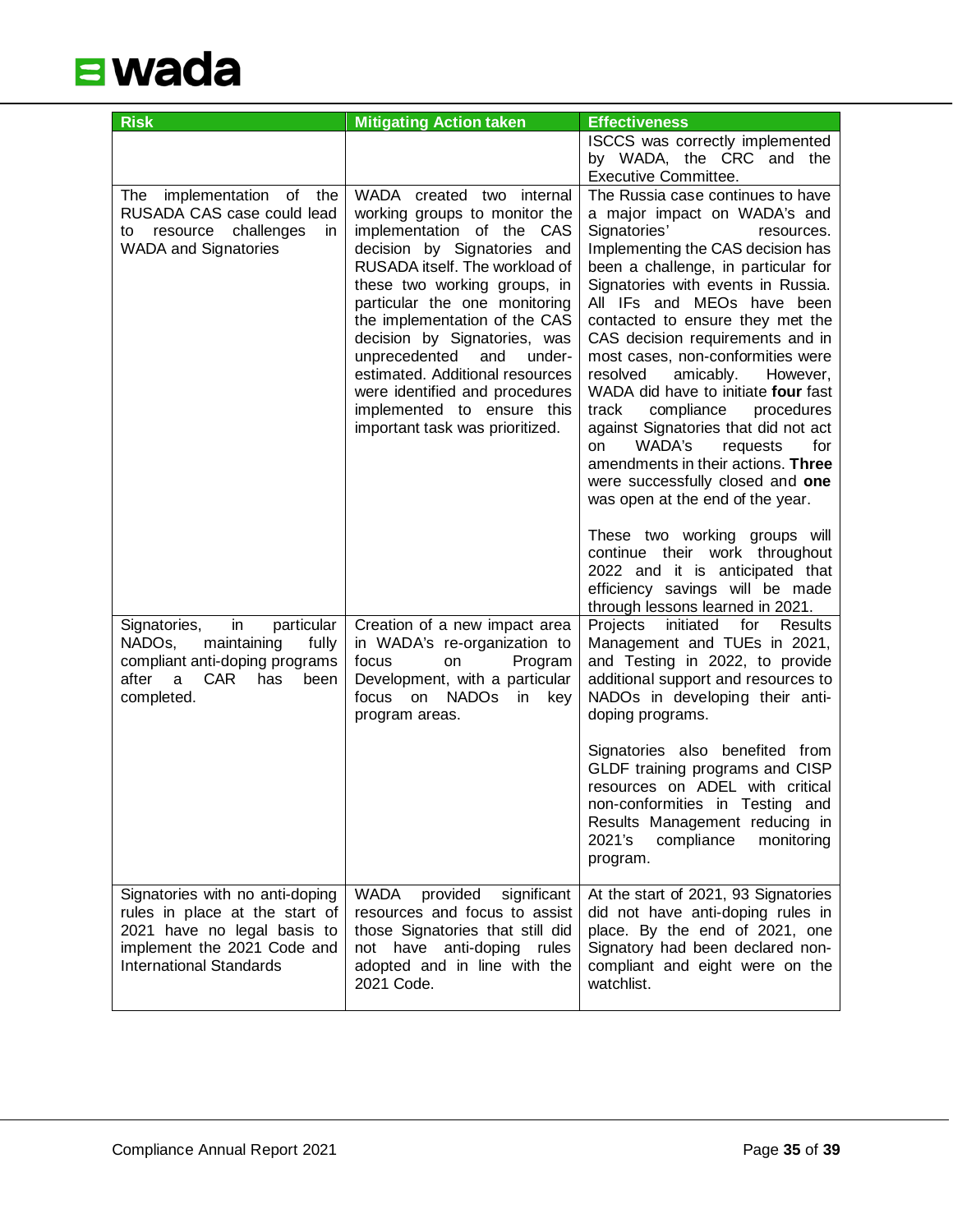

# <span id="page-35-0"></span>10. Special Issues

#### **Russia**

In 2021, the Russian doping case moved into the implementation phase of the CAS decision consequences following the CAS decision in December 2020. The onus of monitoring the implementation of the decision by Signatories became the responsibility of WADA and required significant and unprecedented resources. The impact on other Signatories was also significant, with many being required to move events from Russia, having to review and adjust their protocol procedures to comply with requirements regarding Russian uniforms and flags, and undertake assessments regarding the suitability of Russian officials on their committees. The monitoring as detailed in this report has been vigorous and intensive and has ensured that the global anti-doping system has been preserved in line with the CAS decision.

Alongside this, WADA also created a cross-functional working group to monitor RUSADA's operations. Good relationships were established with RUSADA's senior management and supervisory board. WADA was also an observer to the recruitment of a new Director General for RUSADA. The first recruitment process was flagged as ineffective by WADA. WADA's conclusion was welcomed by RUSADA's supervisory board and, therefore, a second process was initiated and concluded successfully, with an outcome supported by WADA. In 2022, WADA will continue to monitor RUSADA's compliance with the Code as well as Signatories' implementation of the CAS decision.

#### **Weightlifting**

The sport of weightlifting, and in particular the International Weightlifting Federation (IWF), remained under review by WADA in 2021 with WADA's legal team working closely with the ITA, who now manages the entire IWF anti-doping program.

The ITA contributed substantially in managing old results management cases and has closed the majority to the satisfaction of WADA. Proceedings have also started against a number of former IWF officials and criminal investigations are ongoing.

From a compliance perspective, WADA continues to monitor the IWF closely, and regular updates are provided to the CRC and WADA's Executive Committee.

#### **Ukraine**

WADA's I&I department published the [outcomes](https://www.wada-ama.org/en/media/news/2021-10/wada-issues-report-from-investigation-into-allegations-regarding-the-national) of their two-year Operation Hercules investigation into the Ukrainian NADO on 26 October 2021. Two main allegations were substantiated, namely the unjustified use of advance notice testing and the incorrect recording of test data into ADAMS. Following the publication of the report, the case was taken over by the Compliance Taskforce, which appointed a cross-functional internal working group. As a result, a fast-track compliance procedure was opened, and the CRC was to review the case in early 2022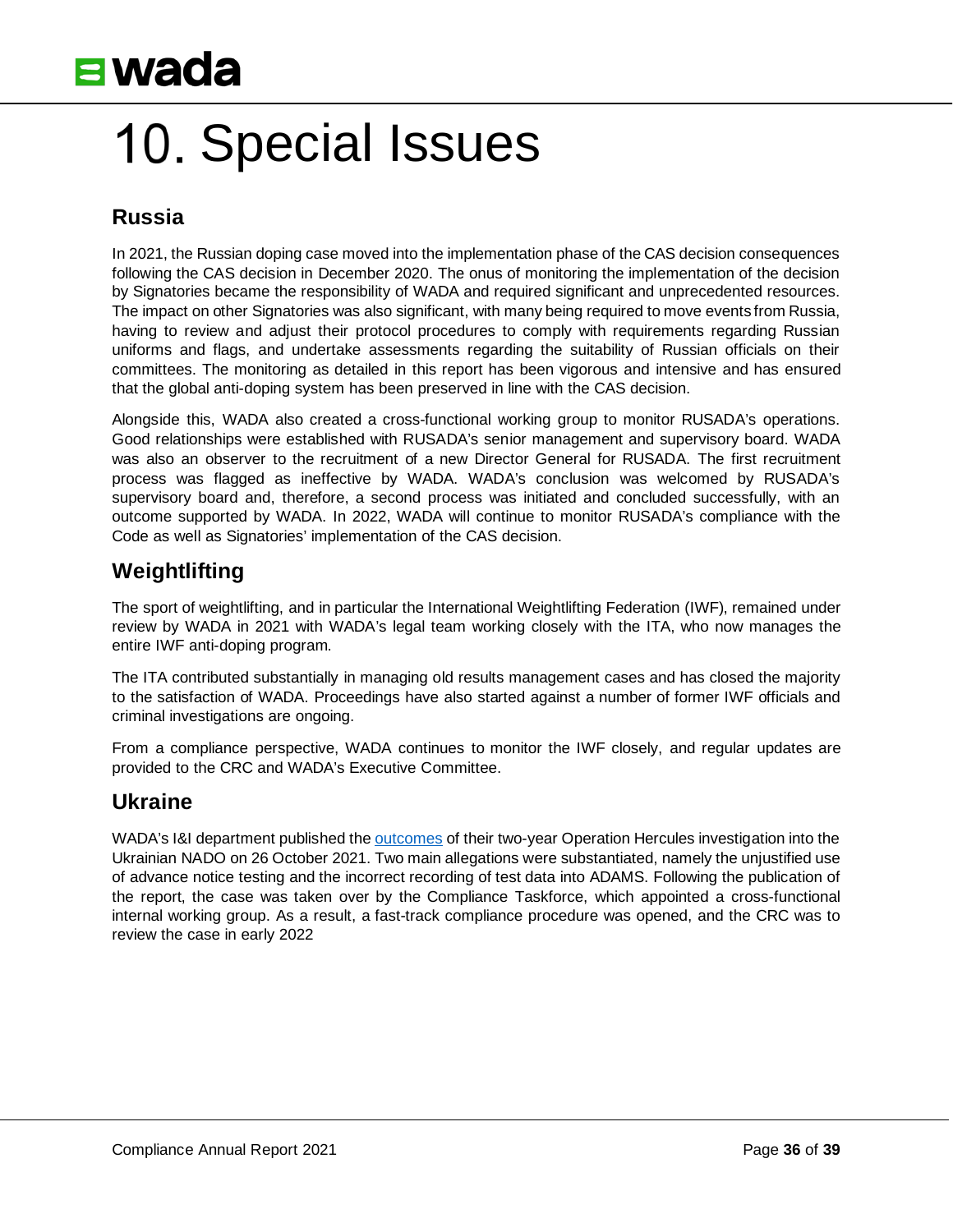# <span id="page-36-0"></span>11. Integrated Assessment of Findings and Areas of Special Focus

### <span id="page-36-1"></span>11.1 WADA Internal Structures, Processes and Compliance Monitoring

- WADA has undertaken a re-organization in line with its Strategic Plan and has made compliance one of its eight core activities. A new impact area for Compliance, Rules and Standards has been formed to oversee its compliance mandate.
- The WADA compliance program has continued to evolve and adjust to the challenges presented by the ongoing pandemic and the transition period of the re-organization. WADA has developed flexible, effective and robust compliance monitoring programs.
- The establishment and integration of the CIS further enhances WADA's capacity to identify and investigate compliance issues and deal with them in a more timely and effective way, in line with the ISCCS.
- WADA continued to implement its CISP throughout 2021 with the publication of guidelines for each International Standard, templates, webinars and other resources.
- − As compliance procedures resumed in 2021 following the COVID-related suspension, a record level of non-compliance cases was observed due to the unique combination of the backlog of cases due to the pandemic and freezing of deadlines and the requirement for anti-doping rules aligned with the new Code to be in place by 1 January 2021. The processes and decisions made by the Compliance Taskforce, CRC and WADA's Executive Committee, in line with the ISCCS, were effective and were not challenged by Signatories at CAS. Deadlines and compliance enforcement procedures continue to be effective in maintaining Signatory compliance, in particular, in cases involving anti-doping rules and/or legislation changes to implement the 2021 Code.
- The Russia case continued to be resource-intensive both for WADA's monitoring and for Signatories that were required to implement the CAS decision.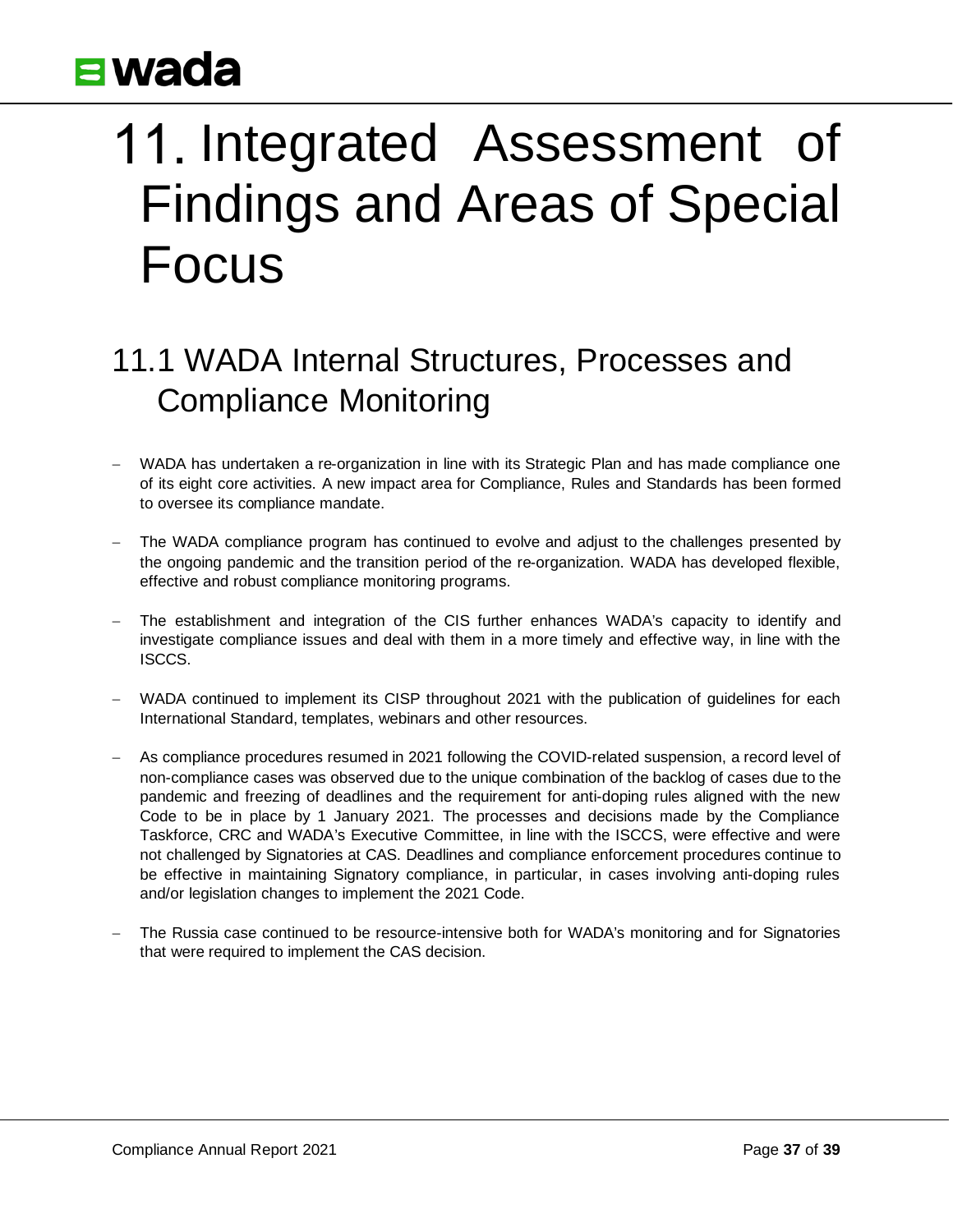### <span id="page-37-0"></span>11.2 Monitoring Signatory Compliance

The key findings of Signatory compliance monitoring in 2021 are:

- − WADA continued to monitor Signatories' anti-doping programs through audits while providing significant resources and support to Signatories in amending their anti-doping rules and via CISP.
- − In light of the large backlog of compliance cases after lifting of the COVID-related suspension of enforcement procedures, ongoing anti-doping rules review and the development of a new CCQ for 2022, the approach to the continuous monitoring program was adjusted for 2021.
- − At the end of 2021, one year after the deadline, nine NADOs still did not have anti-doping rules and/or legislation adopted and in line with the 2021 Code. All NADO cases of non-compliance and watchlist involved countries that chose to implement the Code using legal instruments beyond anti-doping rules.
- Based on audit data, the average number of critical non-conformities per CAR reduced in 2021 when compared to 2020.
- − Testing and Results Management continued to generate the most non-conformities. However, both reduced in 2021 audits compared to 2020 audit data. The new Program Development impact area and the GLDF have had a positive impact in reducing non-conformities in these areas. Education nonconformities increased due to new requirements contained in the International Standard for Education. TUE non-conformities also increased. This will be monitored more closely with the CCQ in 2022 and 2023.
- From the audit program, NADOs continue to generate, on average per CAR, more non-conformities than IFs and face greater challenges adopting anti-doping rules due to the more complex nature of their anti-doping programs and more complex legal frameworks. NADOs have also taken longer to implement corrective actions and therefore have remained in compliance procedures for longer periods of time. It is expected that the introduction of the new Program Development impact area will provide additional support to NADOs. However, it will take some time for the initiatives and projects in this area to see results.